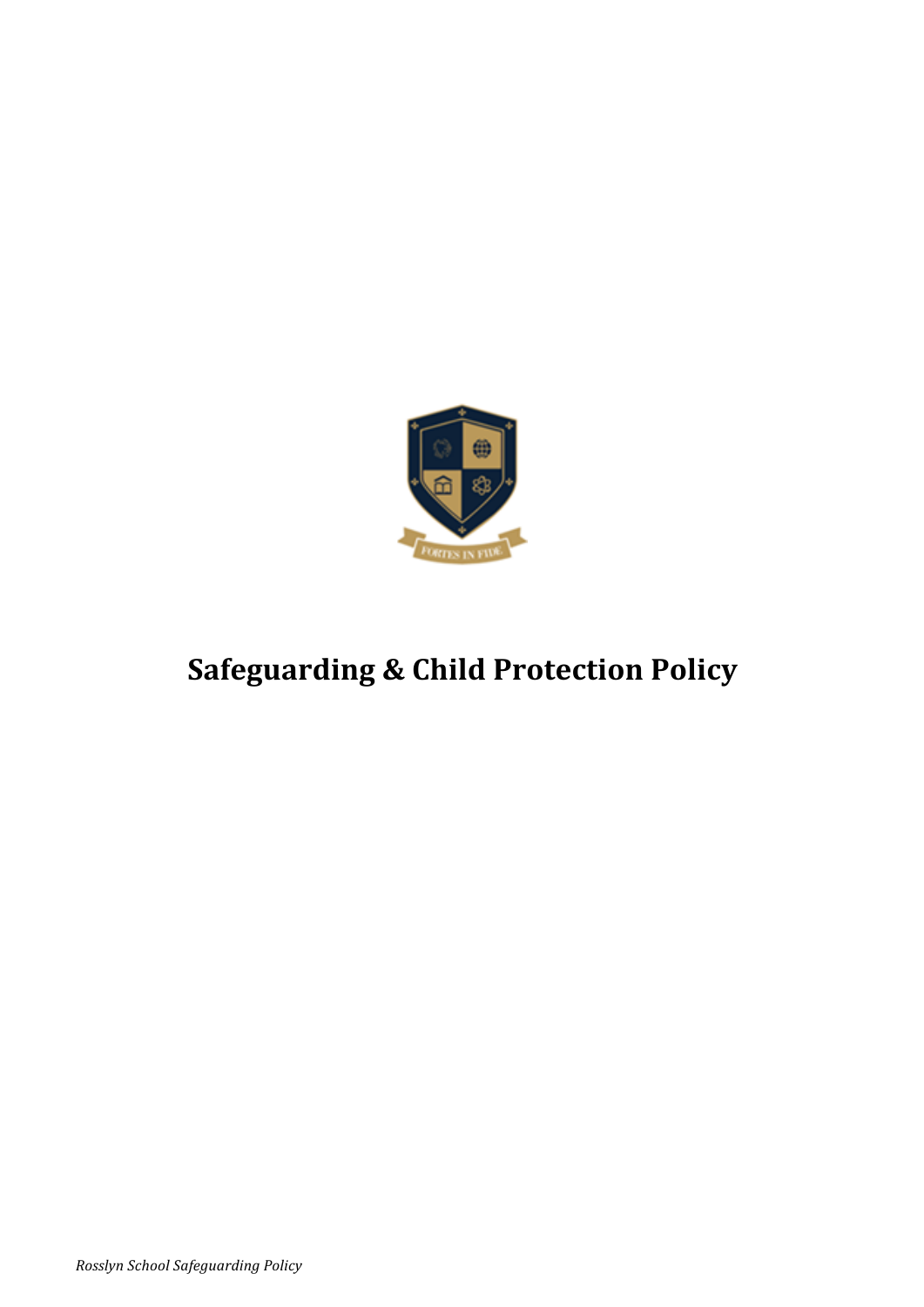|                | <b>Section</b>                                                                       | Page |
|----------------|--------------------------------------------------------------------------------------|------|
|                |                                                                                      |      |
|                | <b>Part 1: Safeguarding Policy</b>                                                   |      |
| $\mathbf{1}$   | Introduction                                                                         | 5    |
| 2              | Overall aims                                                                         | 7    |
| 3              | Guiding principles                                                                   | 8    |
| $\overline{4}$ | Expectations                                                                         | 8    |
| 5              | Designated Safeguarding Lead (DSL)                                                   | 9    |
| 6              | Contextual safeguarding                                                              | 9    |
| 7              | Mental health                                                                        | 10   |
| 8              | Designated Teacher for Looked After and Previously Looked After Children             | 11   |
| 9              | Governing body                                                                       | 12   |
| 10             | Safer recruitment and selection                                                      | 13   |
|                | 10.1 Induction                                                                       | 13   |
|                | 10.2 Staff support                                                                   | 13   |
| 11             | Use of reasonable force                                                              | 14   |
| 12             | The school's role in the prevention of abuse                                         | 14   |
| 13             | What we will do if we are concerned - Early Help response                            | 15   |
| 14             | Safeguarding pupils/students who are vulnerable to radicalisation                    | 16   |
|                | 14.1 Risk reduction                                                                  | 17   |
|                | 14.2 Channel                                                                         | 17   |
| 15             | Safeguarding pupils/students who are vulnerable to exploitation, trafficking, or so- | 18   |
|                | called 'honour-based' violence (including female genital mutilation and forced       |      |
|                | marriage)                                                                            |      |
| 16             | Children who go Missing from Education                                               | 18   |
| 17             | Peer on peer abuse including sexual violence and harassment                          | 19   |
| 18             | Criminal exploitation                                                                | 20   |
|                |                                                                                      |      |
|                | <b>Part 2: Key Procedures</b>                                                        |      |
|                | Chart: Responding to concerns about a child                                          | 21   |
| 19             | Involving parents/carers                                                             | 22   |
| 20             | Multi-agency work                                                                    | 22   |
| 21             | Our role in supporting children                                                      | 22   |
| 22             | Responding to an allegation about a member of staff                                  | 23   |
| 23             | Children with additional needs                                                       | 23   |
| 24             | Children in specific circumstances - private fostering                               | 24   |
| 25             | Links to additional information about safeguarding issues and forms of abuse         | 24   |
|                |                                                                                      |      |
|                | Part 3: Quality Assurance, Learning from Cases and Continuous                        |      |
|                | Improvement                                                                          |      |
|                | <b>Quality Assurance</b>                                                             |      |
|                | <b>Learning from Cases and Continuous Improvement</b>                                |      |
|                |                                                                                      |      |
|                | <b>Appendices</b>                                                                    |      |
|                | Appendix 1: Definitions and indicators of abuse                                      | 28   |
| $\mathbf{1}$   | Neglect                                                                              | 28   |
| $\overline{2}$ | Physical abuse                                                                       | 28   |
| 3              | Sexual abuse                                                                         | 29   |
| $\overline{4}$ | Sexual exploitation                                                                  | 29   |
| 5              | <b>Emotional abuse</b>                                                               | 30   |
| 6              | Responses from parents                                                               | 30   |
| 7              | Disabled children                                                                    | 31   |
|                |                                                                                      |      |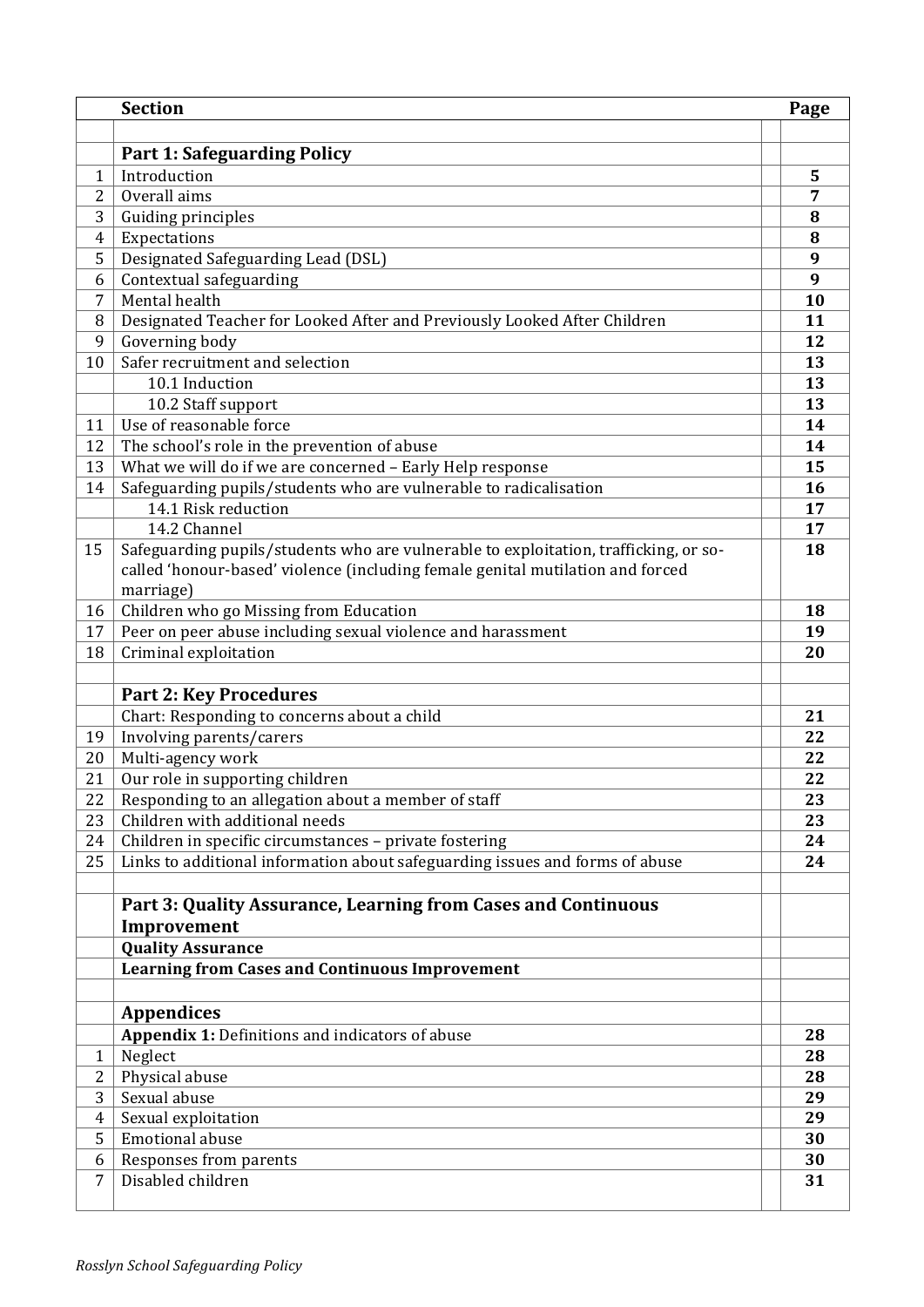| <b>Section</b>                                                               | Page |
|------------------------------------------------------------------------------|------|
| <b>Appendix 2: Dealing with a disclosure of abuse</b>                        | 32   |
| Appendix 3: Allegations about a member of staff, governor or volunteer       | 33   |
| <b>Appendix 4:</b> Indicators of vulnerability to radicalisation             | 34   |
| Appendix 5: Preventing violent extremism - roles and responsibilities (SPOC) | 36   |
| Appendix 6: COVID-19 and safeguarding                                        |      |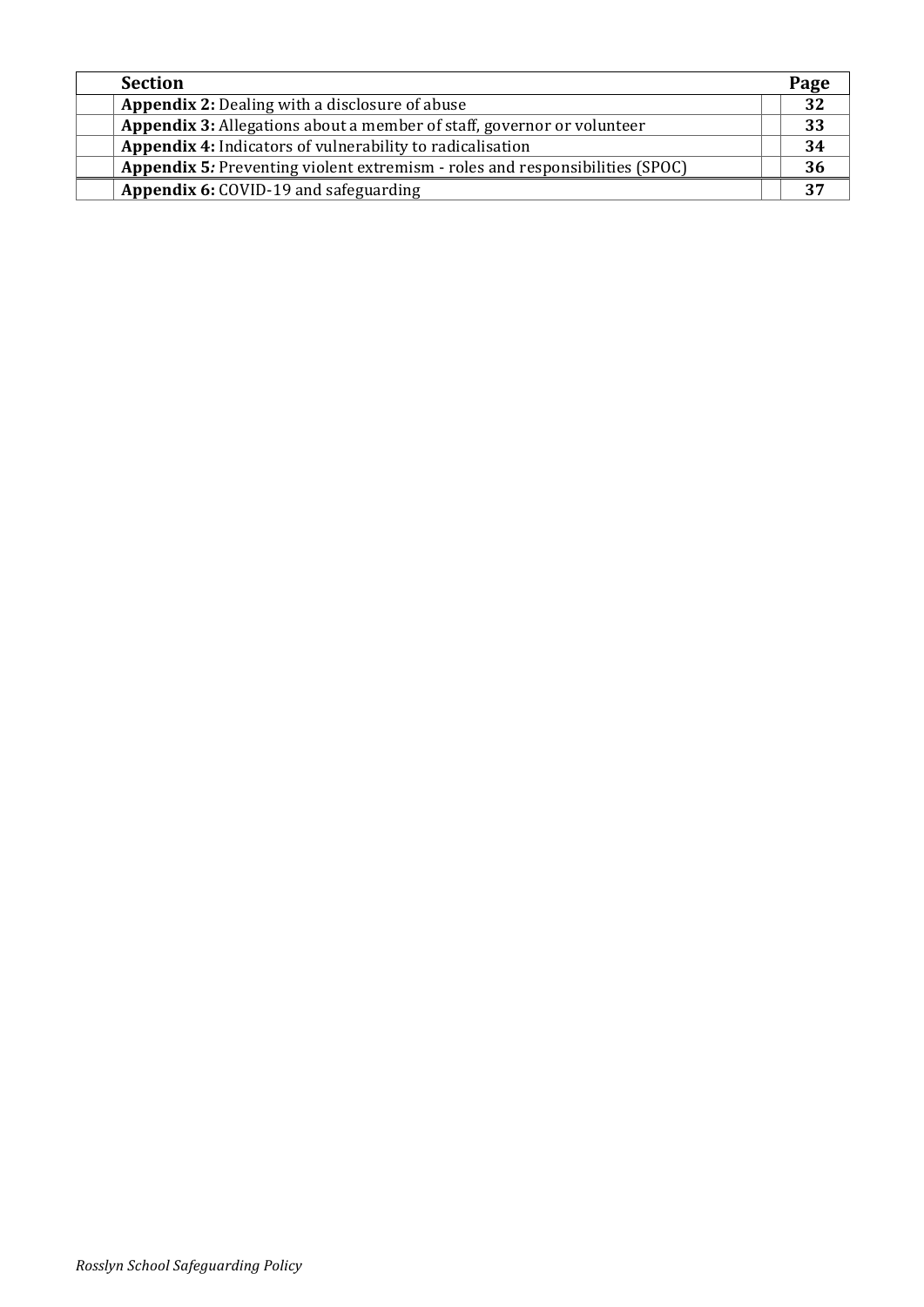## **Part One: Safeguarding Policy**

### **1.0 Introduction**

Safeguarding and promoting the welfare of children is defined as

- protecting children from maltreatment
- preventing impairment of children's mental and physical health or development
- ensuring that children are growing up in circumstances consistent with the provision of safe and effective care
- taking action to enable all children to have the best outcomes

#### *Children includes everyone under the age of 18.*

Please note that this policy and the statutory guidance behind it will now also be applicable to government funded post 16 Education; 16-19 Academies, Special Post-16 institutions and Independent Training Providers, who are now required to have regard to KCSiE following the enactment of The Education and Training (Welfare of Children) Act 2021.

#### *Please refer to KCSiE Part One*

- *Safeguarding information for all staff*
- *What school and college staff should know and do*
- A child centred and coordinated approach to *safeguarding*

This means that our school is committed to *safeguarding and promoting the welfare of all* its *pupils.* We believe that:

- *Our children have the right to be protected from harm, abuse and neglect*
- Our **children** have the right to *experience their optimum mental and physical health*
- *Every child has the right to an education and children need to be safe and to feel safe in school*
- *Children need support that matches their individual needs, including those who may have experienced abuse*
- Our **children** have the right to express *their views, feelings and wishes and voice their own values and beliefs*
- *Our children should be encouraged to* respect each other's values and *support each other*
- Our **children** have the right to be supported to meet their emotional, social and mental health needs as well *as their educational needs. Our school will ensure clear systems and processes are in place to enable identification of these needs. Including consideration of when mental health needs may become a safeguarding need.* • *Our school will contribute to the prevention of abuse, risk/involvement in serious violent crime, victimisation, bullying (including homophobic, biphobic, transphobic and cyber bullying*), *exploitation*, *extreme behaviours, discriminatory views and risk-taking behaviours* All staff and visitors have an important *role to play in safeguarding children and protecting them from abuse and considering* when mental health may *become a safeguarding issue.* Schools will fulfil their local and national responsibilities as laid out in the following documents: • **Working Together to Safeguard Children (DfE)** In our school the following people will take *the lead in these areas: Our Data Protection officer is: S. Khan, Proprietor*
- **Keeping Children Safe in Education**
- *Our Rights Respecting link is: Ms Irina Jones, Headteacher*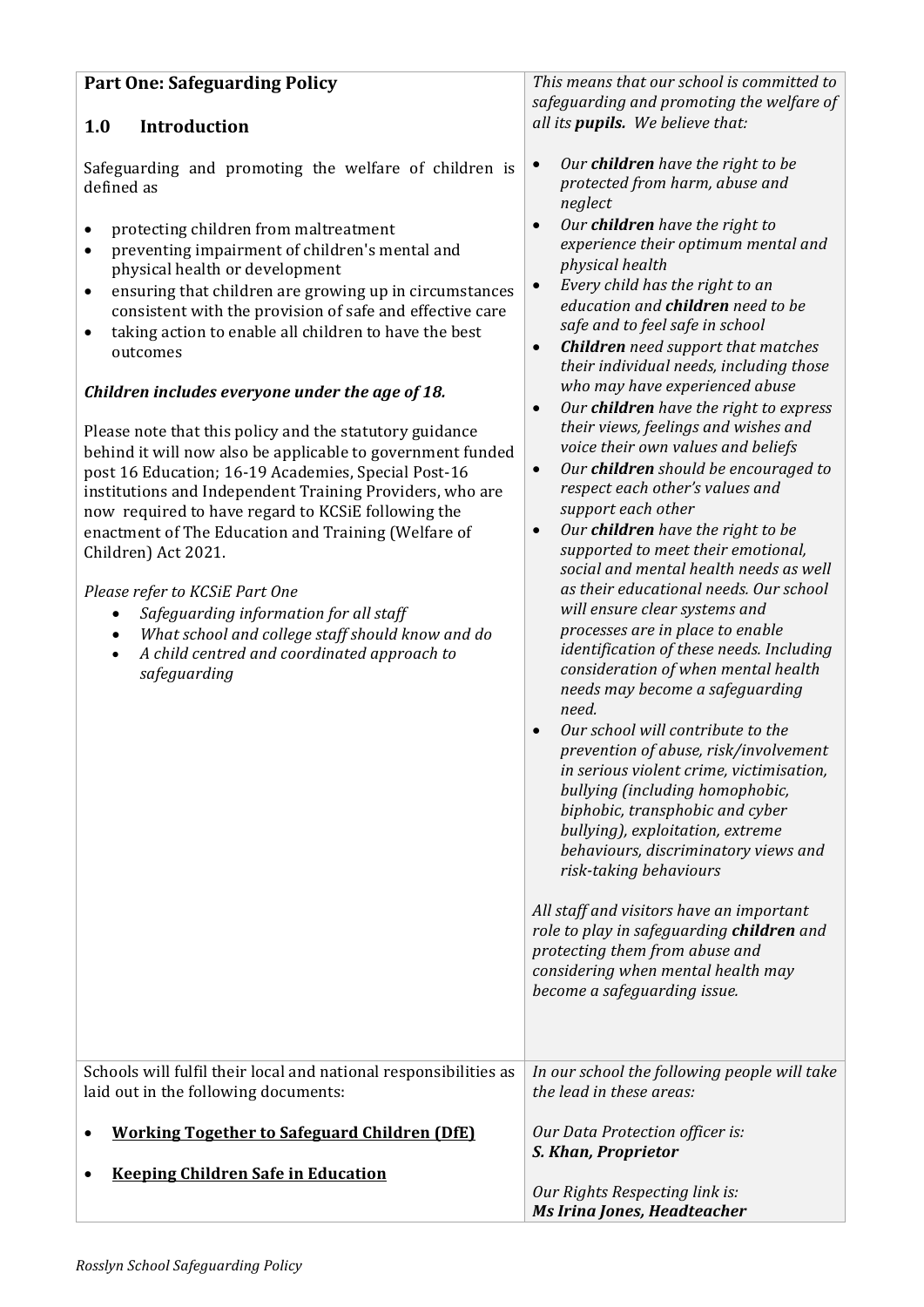| $\bullet$ | <b>West Midlands Safeguarding Children Procedures</b>                                                    | Our lead for Mental Health is:                        |
|-----------|----------------------------------------------------------------------------------------------------------|-------------------------------------------------------|
| $\bullet$ | The Education Act 2002 S175                                                                              | <b>Imogen Godfrey</b>                                 |
|           | <b>General Data Protection Legislation (2018)</b>                                                        | Our Safeguarding Proprietor is:                       |
|           | <b>Mental Health &amp; Behaviour in Schools</b>                                                          | S. Khan                                               |
| $\bullet$ | <b>Birmingham Criminal Exploitation &amp; Gang</b><br><b>Affiliation Practice Guidance (2018)</b>        | Our Operation Encompass Key Adult is:<br>Shazia Iqbal |
| $\bullet$ | Birmingham Safeguarding Children Partnership<br>threshold guidance Right Help Right Time                 |                                                       |
| $\bullet$ | Multi-agency Statutory Guidance on Female Genital<br><b>Mutilation</b>                                   |                                                       |
| $\bullet$ | <b>Protecting Children from Radicalisation: The</b><br><b>Prevent Duty, 2015</b>                         |                                                       |
| $\bullet$ | <b>Relationships Education, Relationships and Sex</b><br><b>Education (RSE) and Health Education</b>     |                                                       |
|           | <b>Birmingham RSE Primary Offer</b>                                                                      |                                                       |
| $\bullet$ | Sharing nudes and semi-nudes: advice for<br>education settings working with children and<br>young people |                                                       |
|           | <b>Voyeurism Offences Act 2019</b>                                                                       |                                                       |
| $\bullet$ | DfE statutory guidance on Children Missing<br><b>Education</b>                                           |                                                       |
|           |                                                                                                          |                                                       |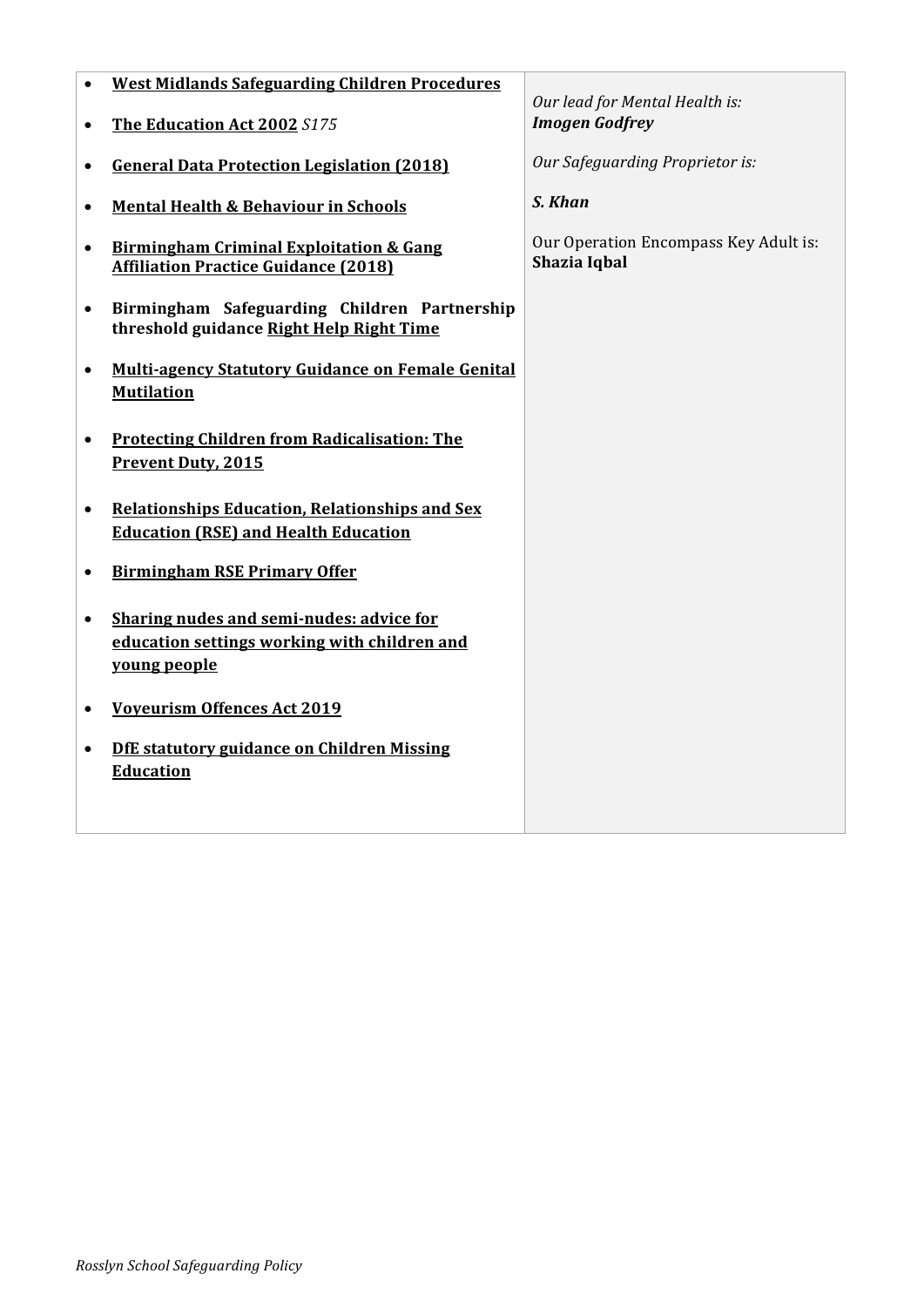| <b>Overall aims</b><br>2.0                                                                                                                                                                                                                                                                                                        | This means that in our school we will:                                                                                                                                                                                                                       |
|-----------------------------------------------------------------------------------------------------------------------------------------------------------------------------------------------------------------------------------------------------------------------------------------------------------------------------------|--------------------------------------------------------------------------------------------------------------------------------------------------------------------------------------------------------------------------------------------------------------|
| This policy will contribute to the protection and<br>safeguarding of our pupils and promote their welfare by:                                                                                                                                                                                                                     | Identify and protect all pupils<br>especially those identified as<br>vulnerable <i>pupils</i>                                                                                                                                                                |
| Adopting a Whole school and college approach to<br>$\bullet$<br>safeguarding<br>A new section has been added making clear the need<br>$\bullet$<br>for ensuring that safeguarding and child protection are<br>at the forefront and underpin all relevant aspects of<br>process and policy development in schools and<br>colleges. | Identify individual needs as early as<br>$\bullet$<br>possible; gain the voice and lived<br>experience of vulnerable pupils and<br>design plans to address those needs<br>Work in partnership with pupils,<br>$\bullet$<br>parents/carers and other agencies |
| Clarifying standards of behaviour for staff and pupils<br>$\bullet$<br>Contributing to the establishment of a safe, resilient<br>$\bullet$<br>and robust ethos in the school, built on mutual respect<br>and shared values                                                                                                        | Our policy extends to any establishment<br>our school commissions to deliver<br>education to our <i>pupils</i> on our behalf<br>including alternative provision settings.                                                                                    |
| Introducing appropriate work within the curriculum<br>$\bullet$<br>Encouraging pupils and parents to participate<br>$\bullet$<br>Alerting staff to the signs and indicators that all may<br>$\bullet$<br>not be well<br>Developing staff awareness of the causes of abuse<br>$\bullet$                                            | Our <b>proprietor</b> will ensure that any<br>commissioned agency will reflect the<br>values, philosophy and standards of our<br>school. Confirmation should be sought                                                                                       |
| Developing staff awareness of the risks and<br>$\bullet$<br>vulnerabilities their pupils face                                                                                                                                                                                                                                     | from the school that appropriate risk<br>assessments are completed and ongoing<br>monitoring is undertaken.                                                                                                                                                  |
| Addressing concerns at the earliest possible stage<br>$\bullet$<br>Reducing the potential risks pupils face of being<br>$\bullet$<br>exposed to multiple harms including violence,<br>extremism, exploitation, discrimination or<br>victimisation                                                                                 |                                                                                                                                                                                                                                                              |
| Recognising risk and supporting online safety for<br>$\bullet$<br>pupils, including in the home                                                                                                                                                                                                                                   |                                                                                                                                                                                                                                                              |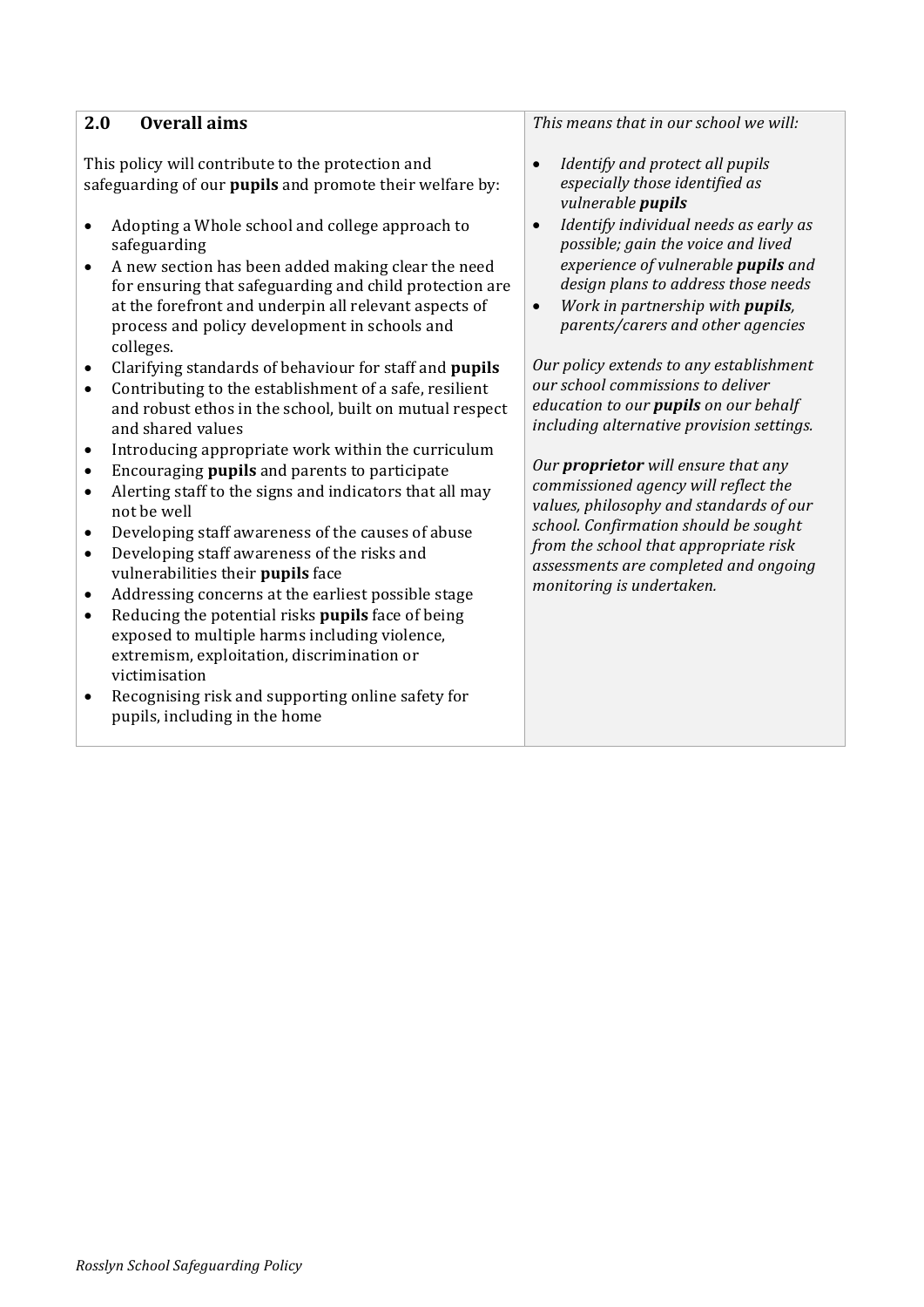| 3.0<br><b>Guiding Principles</b><br>These are the seven guiding principles of safeguarding, as<br>stated by Birmingham Safeguarding Children Partnership<br>(found in Right Help Right Time);                                                                                                                                                                                                                                                                                                              | This means that in our school all staff will<br>be aware of the guidance issued by<br>Birmingham Safeguarding Children<br>Partnership Right Help Right Time, and<br>procedures for <b>Early Help</b> .                                                                                                                                                                                                                                                                                                                                                                                                                                                                                                                                        |
|------------------------------------------------------------------------------------------------------------------------------------------------------------------------------------------------------------------------------------------------------------------------------------------------------------------------------------------------------------------------------------------------------------------------------------------------------------------------------------------------------------|-----------------------------------------------------------------------------------------------------------------------------------------------------------------------------------------------------------------------------------------------------------------------------------------------------------------------------------------------------------------------------------------------------------------------------------------------------------------------------------------------------------------------------------------------------------------------------------------------------------------------------------------------------------------------------------------------------------------------------------------------|
| Have conversations and listen to children and their<br>families as early as possible<br>Understand the child's lived experience<br>٠<br>Work collaboratively to improve children's<br>life<br>$\bullet$<br>experience<br>Be open, honest and transparent with families in our<br>$\bullet$<br>approach<br><b>Empower</b> families by working with them<br>$\bullet$<br>Work in a way that builds on families' strengths<br>$\bullet$<br>Build resilience in families to overcome difficulties<br>$\bullet$ | All staff will be enabled to listen and<br>understand the lived experience of<br>children and young people by facilitating<br>solution focused conversations<br>appropriate to the child/young person's<br>preferred communication style.<br>It also means that where early help is<br>appropriate, the designated safeguarding<br>lead/deputy will liaise with other agencies<br>and completing an inter-agency<br>assessment as appropriate. If required to,<br>all staff will support other agencies and<br>professionals in an early help assessment,<br>in some cases acting as the lead<br>practitioner.<br>Early help cases will be kept under<br>constant review, and if the child's situation<br>does not improve/ is getting worse, |
|                                                                                                                                                                                                                                                                                                                                                                                                                                                                                                            | consideration will be given to a referral to<br>children's social care for assessment for<br>statutory services.                                                                                                                                                                                                                                                                                                                                                                                                                                                                                                                                                                                                                              |

|                              |                                                                                                                                                                                       | This means that in our school:                                                                        |
|------------------------------|---------------------------------------------------------------------------------------------------------------------------------------------------------------------------------------|-------------------------------------------------------------------------------------------------------|
| 4.0                          | <b>Expectations</b>                                                                                                                                                                   |                                                                                                       |
| All staff and visitors will: |                                                                                                                                                                                       | All staff will receive annual safeguarding<br>training and update briefings as                        |
|                              | Be familiar with this Safeguarding & Child Protection                                                                                                                                 | appropriate.                                                                                          |
|                              | Policy<br>Understand their role in relation to safeguarding<br>Be alert to signs and indicators of possible abuse (See<br>Appendix 1 for current definitions and indicators)          | Key staff will undertake more specialist<br>safeguarding training as agreed by the<br>governing body. |
| $\bullet$                    | Record concerns and give the record to the DSL or<br>deputy DSL                                                                                                                       | In recognition of the impact of COVID-19,<br>additional disclosure training will be                   |
|                              | Deal with disclosures of abuse from children in line with<br>the guidance in Appendix 2, informing the DSL                                                                            | undertaken by all staff.                                                                              |
|                              | immediately and providing a written account as soon as<br>possible<br>Be involved, where appropriate, in the implementation<br>of individual school-focused interventions, Early Help | Our <b>proprietor</b> will be subjected to an<br>enhanced DBS check and 'Section 128'<br>check.       |
|                              | Assessments and Our Family Plans, Child in Need Plans<br>and inter-agency Child Protection Plans                                                                                      | We will follow Safer Recruitment processes<br>and checks for all staff.                               |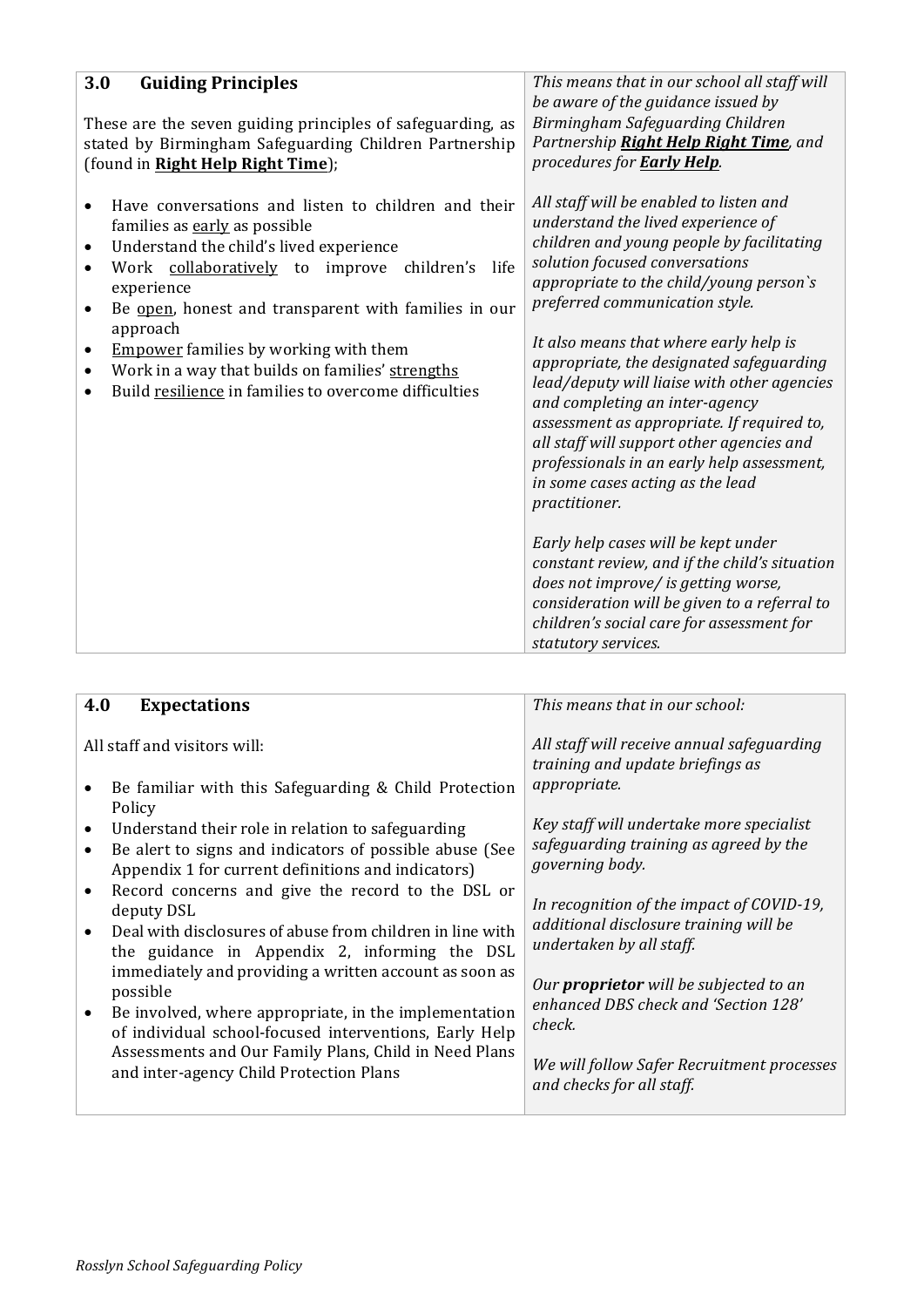| The DSL will be a member of the Senior Leadership<br>$\bullet$<br>Team.                                                                                                                                                                                                                                  | Lead: Shazia Iqbal and Irina Jones                                                                                                                                                                                                                                                                                                                                                                        |
|----------------------------------------------------------------------------------------------------------------------------------------------------------------------------------------------------------------------------------------------------------------------------------------------------------|-----------------------------------------------------------------------------------------------------------------------------------------------------------------------------------------------------------------------------------------------------------------------------------------------------------------------------------------------------------------------------------------------------------|
| Whilst the activities of the DSL can be delegated to<br>$\bullet$<br>appropriately trained deputies, the ultimate lead                                                                                                                                                                                   | Deputies: Irina Jones and Shazia Iqbal                                                                                                                                                                                                                                                                                                                                                                    |
| responsibility for safeguarding and child protection<br>remains with the DSL. This responsibility should not be<br>delegated.<br>DSLs should help promote educational outcomes by<br>$\bullet$<br>working closely with teachers about children's welfare,<br>safeguarding and child protection concerns. | Any steps taken to support a child/young<br>person who has a safeguarding<br>vulnerability must be reported to the lead<br>DSL.                                                                                                                                                                                                                                                                           |
| Governing bodies and proprietors should ensure that<br>٠<br>the DSL role is explicit in the post-holder's job<br>description and appropriate time is made available to<br>the DSL and deputy DSL(s) to allow them to undertake<br>their duties.                                                          | Staff will be informed of relevant details<br>only when the DSL feels their having<br>knowledge of a situation will improve their<br>ability to support an individual child<br>and/or family. A written record will be<br>made of what information has been<br>shared, with whom, and when. A central<br>log book is centrally stored, accessible only<br>by the DSLs, proprietor and inspecting<br>team. |
| Safeguarding and child protection information will be<br>٠<br>dealt with in a confidential manner.<br>The DSL will ensure that the school is clear on parental<br>$\bullet$<br>responsibility for children on roll, and report all                                                                       | We will not disclose to a parent any<br>information held on a child/young                                                                                                                                                                                                                                                                                                                                 |
| identified private fostering arrangements to the local                                                                                                                                                                                                                                                   | person if this would put the child at risk<br>of significant harm                                                                                                                                                                                                                                                                                                                                         |
| authority.<br>Safeguarding records will be stored securely in a central<br>٠                                                                                                                                                                                                                             | We will record where and to whom the<br>records have been passed and the date.                                                                                                                                                                                                                                                                                                                            |
| place separate from academic records. Individual files<br>will be kept for each pupil the school will not keep<br>family files. Files will be kept for at least the period<br>during which the pupil is attending the school, and<br>beyond that in line with current data legislation and<br>guidance.  | This will allow the new setting to continue<br>supporting victims of abuse and have that<br>support in place for when the child<br>arrives.                                                                                                                                                                                                                                                               |

# **5.0** The Designated Safeguarding Lead (DSL)

• All in-year applications and transfers will also be reported to the local authority.

This means the DSL team in our school will *be:*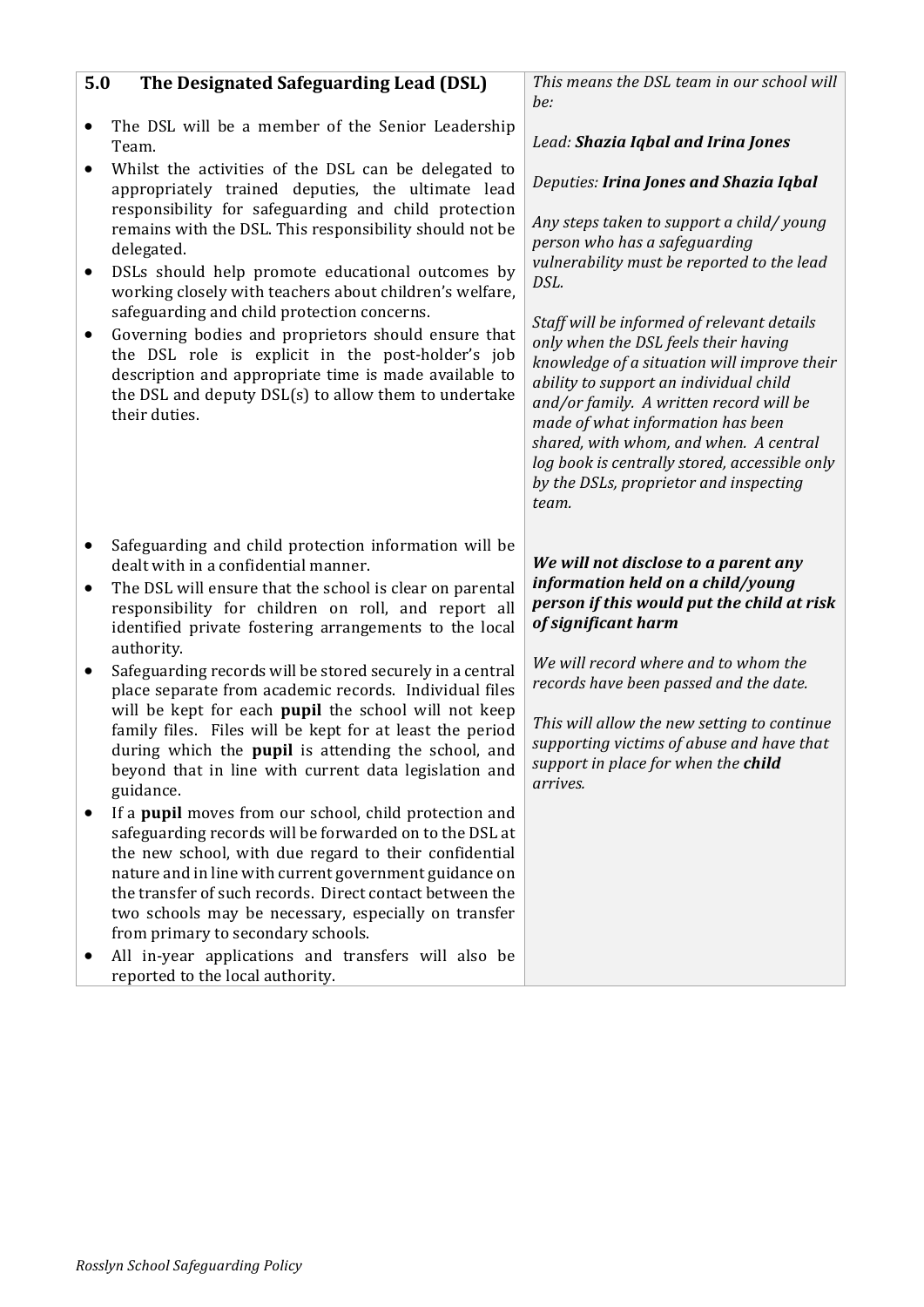| <b>Contextual Safeguarding</b><br>6.0                       | DSLs will consider contextual             |
|-------------------------------------------------------------|-------------------------------------------|
| Contextual safeguarding is about the impact of the          | safeguarding and give due regard to the   |
| public/social context on young people's lives, and          | effectiveness of the school safeguarding  |
| consequently their safety. It seeks to identify and respond | system within the wider system. This will |
| to harm and abuse posed to young people outside their       | be evidenced in:                          |
| home, either from adults or other young people. As an       | Informal and formal assessments of        |
| approach it looks at how interventions can change the       | need/risk for the child                   |
| processes and environments, to make them safer for all      | Case discussions in DSL supervision       |
| young people, as opposed to focussing on an individual.     | sessions                                  |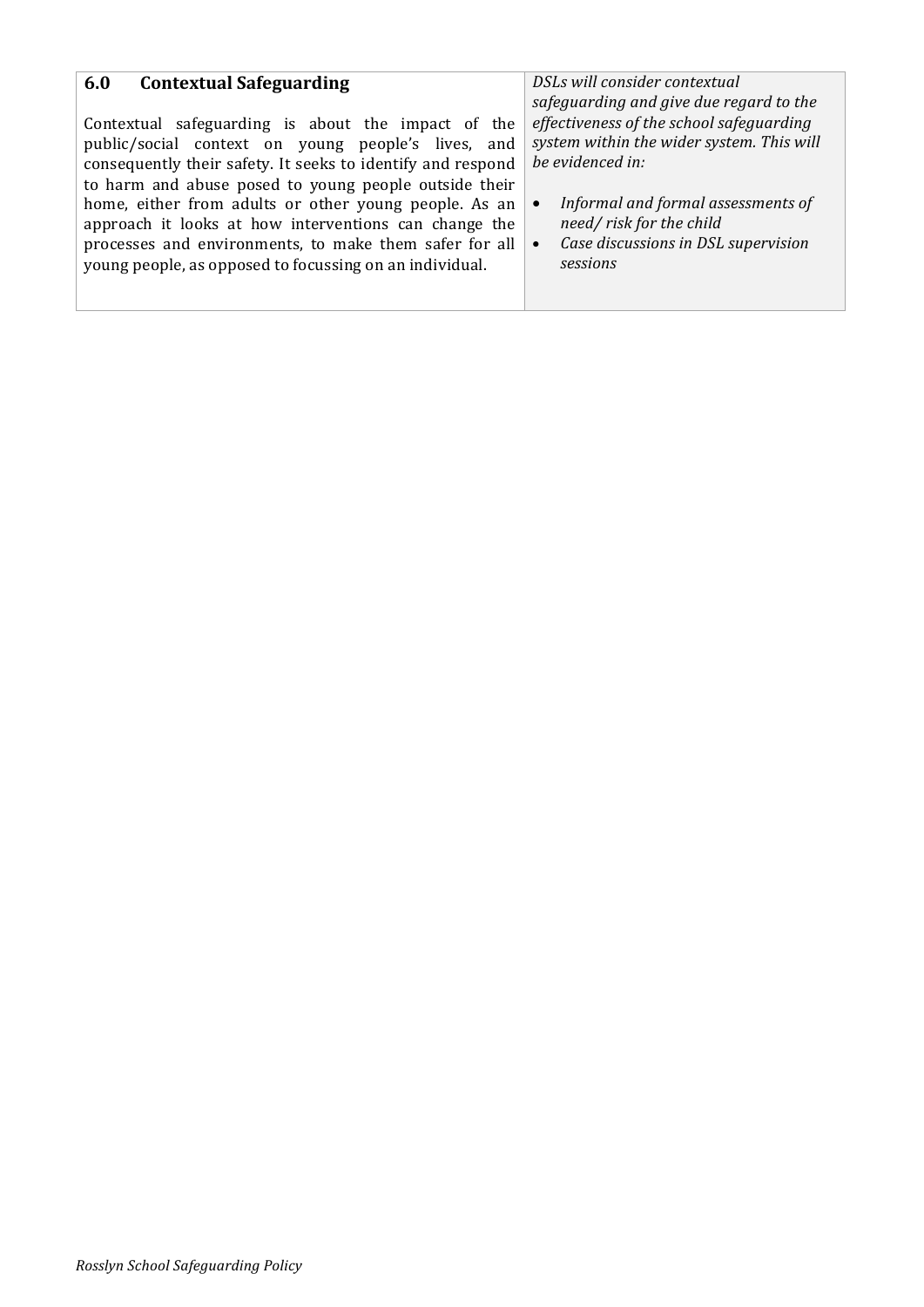| 7.0<br><b>Mental Health</b>                                                                                                                                                                                                        | In our school this means                                                                                                                        |
|------------------------------------------------------------------------------------------------------------------------------------------------------------------------------------------------------------------------------------|-------------------------------------------------------------------------------------------------------------------------------------------------|
| KCSIE requires all staff to be aware that mental health<br>problems can, in some cases, be an indicator that a child has<br>suffered or is at risk of suffering abuse, neglect or<br>exploitation.<br><b>Mental health support</b> | All staff will be<br>$\bullet$<br>mental ill-health<br>mental health<br>some cases, be a<br>child has suffere<br>suffering abus<br>exploitation |
| Additional information has been added to help schools                                                                                                                                                                              | All staff will take<br>$\bullet$                                                                                                                |
| prevent and tackle bullying and support pupils whose<br>mental health problems manifest themselves in behaviour.                                                                                                                   | and speak to a 1<br>mental health<br>child that is als                                                                                          |
| Department for Education (DfE) (2017) Preventing                                                                                                                                                                                   | concern                                                                                                                                         |
| bullying.                                                                                                                                                                                                                          | We<br>take<br>$\bullet$                                                                                                                         |
| https://www.gov.uk/government/publications/preventin                                                                                                                                                                               | organisational                                                                                                                                  |
| g-and-tackling-bullying                                                                                                                                                                                                            | role in supportir                                                                                                                               |
|                                                                                                                                                                                                                                    | mental health a                                                                                                                                 |
| Department for Education (DfE) (2018) Mental health and<br>behaviour in schools                                                                                                                                                    | children/young p<br><b>Prevention:</b> cre<br>$\bullet$                                                                                         |
| https://www.gov.uk/government/publications/mental-                                                                                                                                                                                 | calm environme                                                                                                                                  |
| health-and-behaviour-in-schools--2                                                                                                                                                                                                 | health problems                                                                                                                                 |
|                                                                                                                                                                                                                                    | improving the n                                                                                                                                 |
| Schools and colleges may choose to appoint a senior mental                                                                                                                                                                         | wellbeing of tl                                                                                                                                 |
| health lead, though this is not mandatory. The senior mental                                                                                                                                                                       | population, and e                                                                                                                               |
| health lead should be supported by the senior leadership                                                                                                                                                                           | be resilient so                                                                                                                                 |
| team and could be the pastoral lead, special educational                                                                                                                                                                           | manage the nor                                                                                                                                  |
| needs coordinator (SENCO) or DSL.                                                                                                                                                                                                  | effectively.<br>Thi                                                                                                                             |

#### that:

- alert to signs of and be aware that *mental health problems can, in n* indicator that a *d* or is at risk of *se,* neglect or
- *immediate action a<br>DSL if they have a mental health concern about a co a safeguarding*
- $s$ *eriously our* and *professional ng and promoting mental health and wellbeing of children/young people through:*
- *Prevention: creating a safe and nt* where mental *healtharealess likely, improving the mental health and he* whole school *population, and equipping pupils to that they can*  $r$ *mal stress of life effectively. This will include teaching pupils about mental wellbeing through the curriculum and reinforcing this teaching through school activities and ethos;*
- *Identification: recognising emerging issues as early and accurately as possible;*
- *Early support: helping pupils to access evidence based early*  support and interventions; and
- *Access to specialist support: working effectively with external agencies to provide swift access or*  referrals to specialist support and *treatment*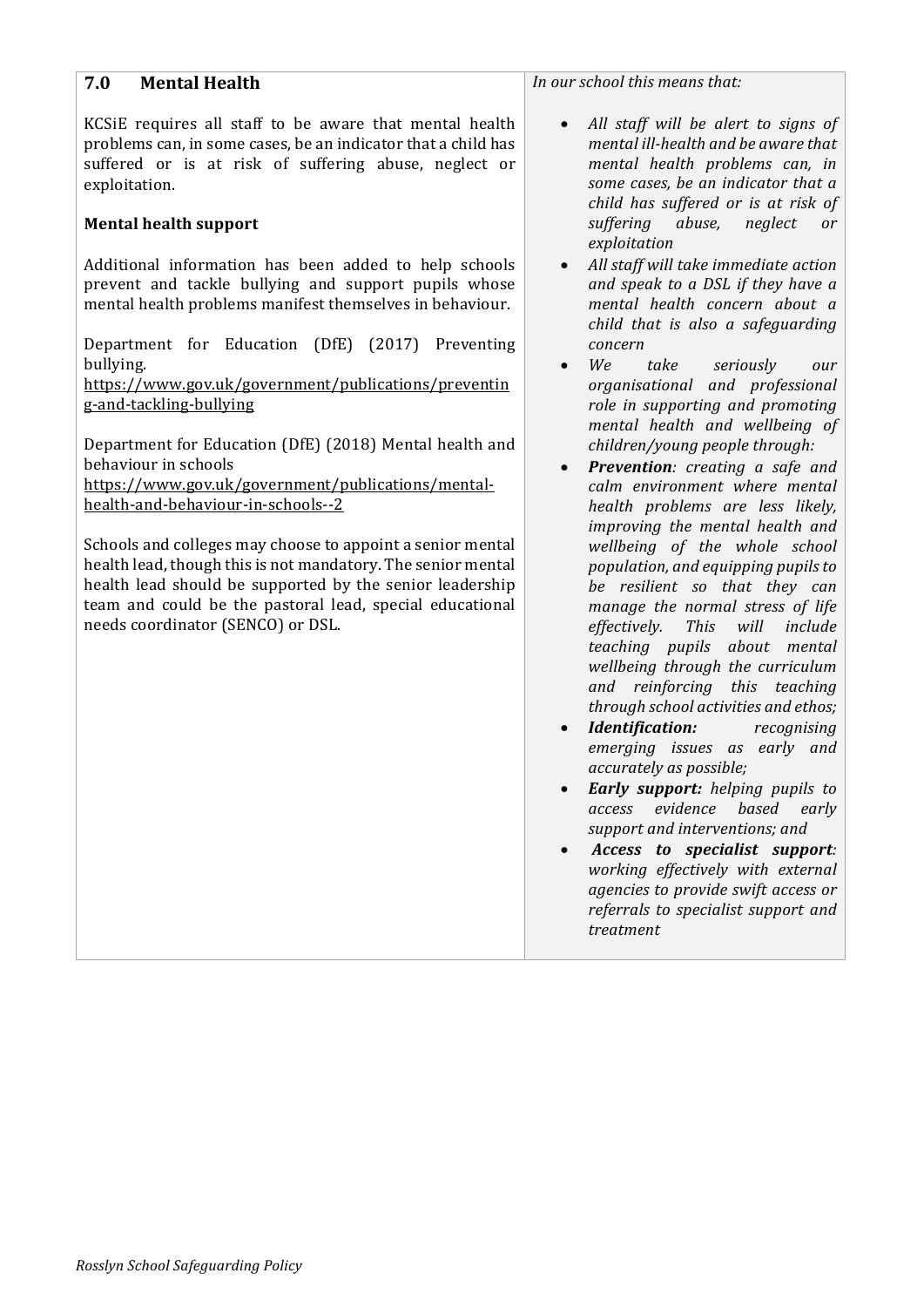## **8.0** The Designated Teacher for Looked After **and Previously Looked After Children**

- The governing body must appoint a designated teacher (in non-maintained schools and colleges an appropriately trained teacher should take the lead) and should work with local authorities to promote the educational achievement of registered pupils who are looked after.
- Designated teachers will have responsibility for promoting the educational achievement of children/ young people who have left care through adoption, special guardianship or child arrangement orders or who were adopted from state care outside England and Wales.
- Birmingham Children's Trust has ongoing responsibilities to the young people who cease to be looked after and become care leavers. That includes keeping in touch with them, preparing an assessment of their needs and appointing a personal adviser who develops a pathway plan with the young person. This plan describes how Birmingham Children's Trust will support the care leaver to participate in education or training.

#### Promoting the educational outcomes of children with a **social worker**

- Children with a social worker may face barriers to education because of complex circumstances
- Effective support for children with a social worker needs education settings and local authorities to work together. All agencies can play a crucial role in establishing a culture where every child is able to make progress.
- Education settings and local authorities will have different responsibilities but establishing shared priorities can help to drive change for children.

### In our school the Designated Teacher is: *Name: Irina Jones*

### *Our Designated Teacher will:*

- *Work with the Virtual School to provide the most appropriate support utilising the pupil premium plus to ensure they meet the needs identified in the child's personal education plan.*
- *Work with the Virtual School headteacher to* promote the *educational achievement of previously looked after children.*
- *In non-maintained schools and* colleges, an appropriately trained *teacher should take the lead.*

**Our** school will work with partners to *effectively identify the needs of children*  with a social worker and ensure they can *access interventions that make a difference to their education*

*DSLs will keep the details of the Birmingham Children's Trust Personal*  Advisor appointed to *guide* and support *the care leaver and will liaise with them as necessary regarding any issues of concern affecting the care leaver.*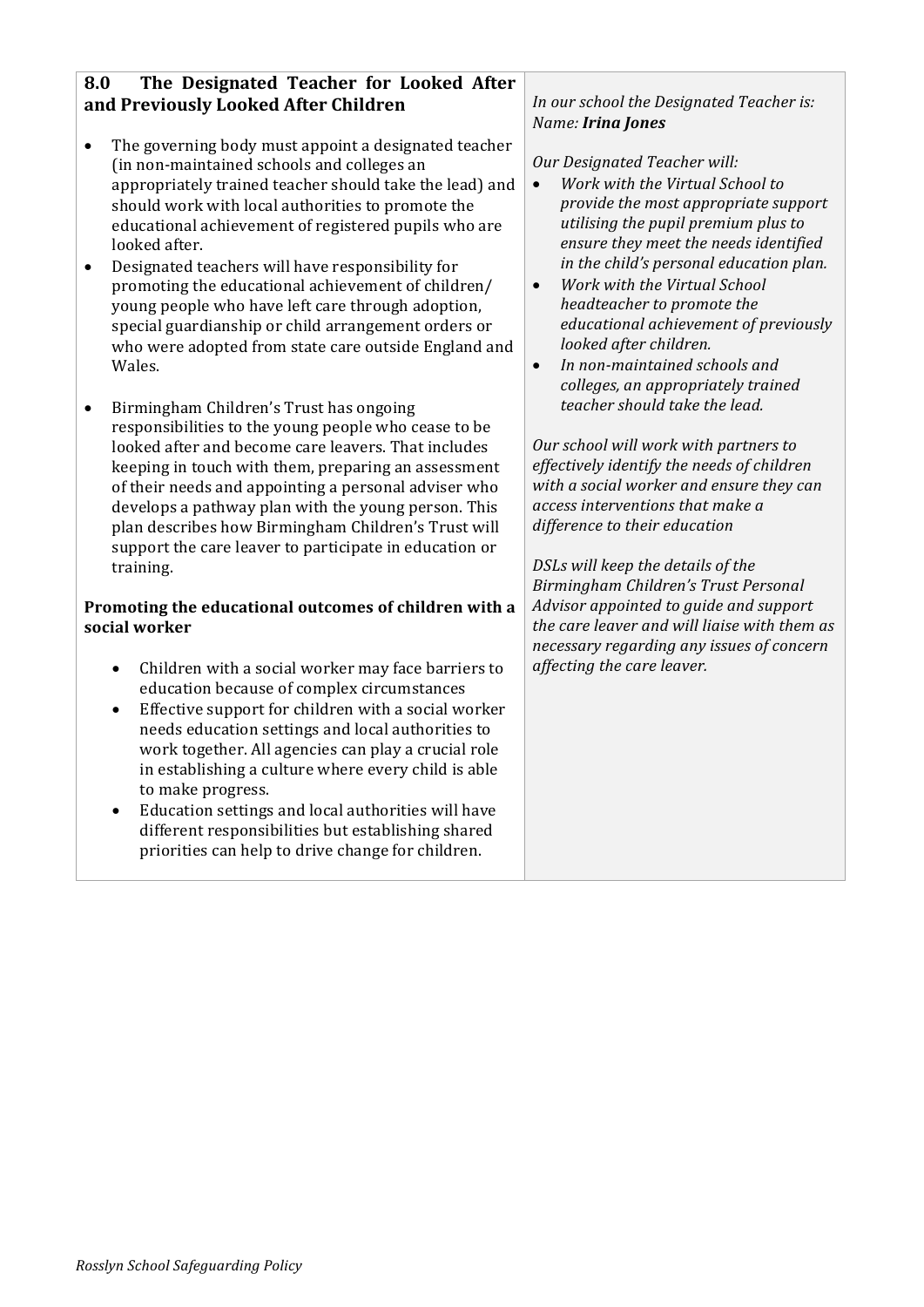## **9.0** The Governing Body

Governing bodies and proprietors should ensure that there are appropriate policies and procedures in place in order for appropriate action to be taken in a timely manner to safeguard and promote children's welfare:

- The school operates "Safer Recruitment" procedures and ensures that appropriate checks are carried out on all new staff and relevant volunteers (including members of the governing body)
- The **headteacher** and all other staff who work with **children** undertake safeguarding training on an annual basis with additional updates as necessary within a twoyear framework and a training record maintained
- Temporary staff and volunteers are made aware of the school's arrangements for safeguarding & child protection and their responsibilities
- The school remedies any deficiencies or weaknesses brought to its attention without delay
- $\bullet$  The governing body has a written policy and procedures for dealing with allegations of abuse against members of staff, visitors, volunteers or governors that complies with all BSCP procedures
- The Nominated Governor is responsible for liaising with the **headteacher** and DSL over all matters regarding safeguarding and child protection issues. The governor role is strategic rather than operational - they will not be involved in concerns about individual *pupils*

In our school this means that:

All governors must read part 2 of 'KCSiE'

*Our nominated proprietor for*  safeguarding and child protection is:

*Name: S. Khan*

*This governor will receive safeguarding training relevant to the governance role and this will be updated every two years.*

The governing body will review all *policies/procedures that relate to* safeguarding and child protection *annually.*

The proprietor is nominated to be responsible for liaising with Birmingham *Children's Trust in the event of allegations of abuse being made against the headteacher.*

*The proprietor* will ligise with the **headteacher** and the DSL to produce a *report at least annually for governors and ensure the annual Section 175* safeguarding self-assessment is completed *and submitted on time.*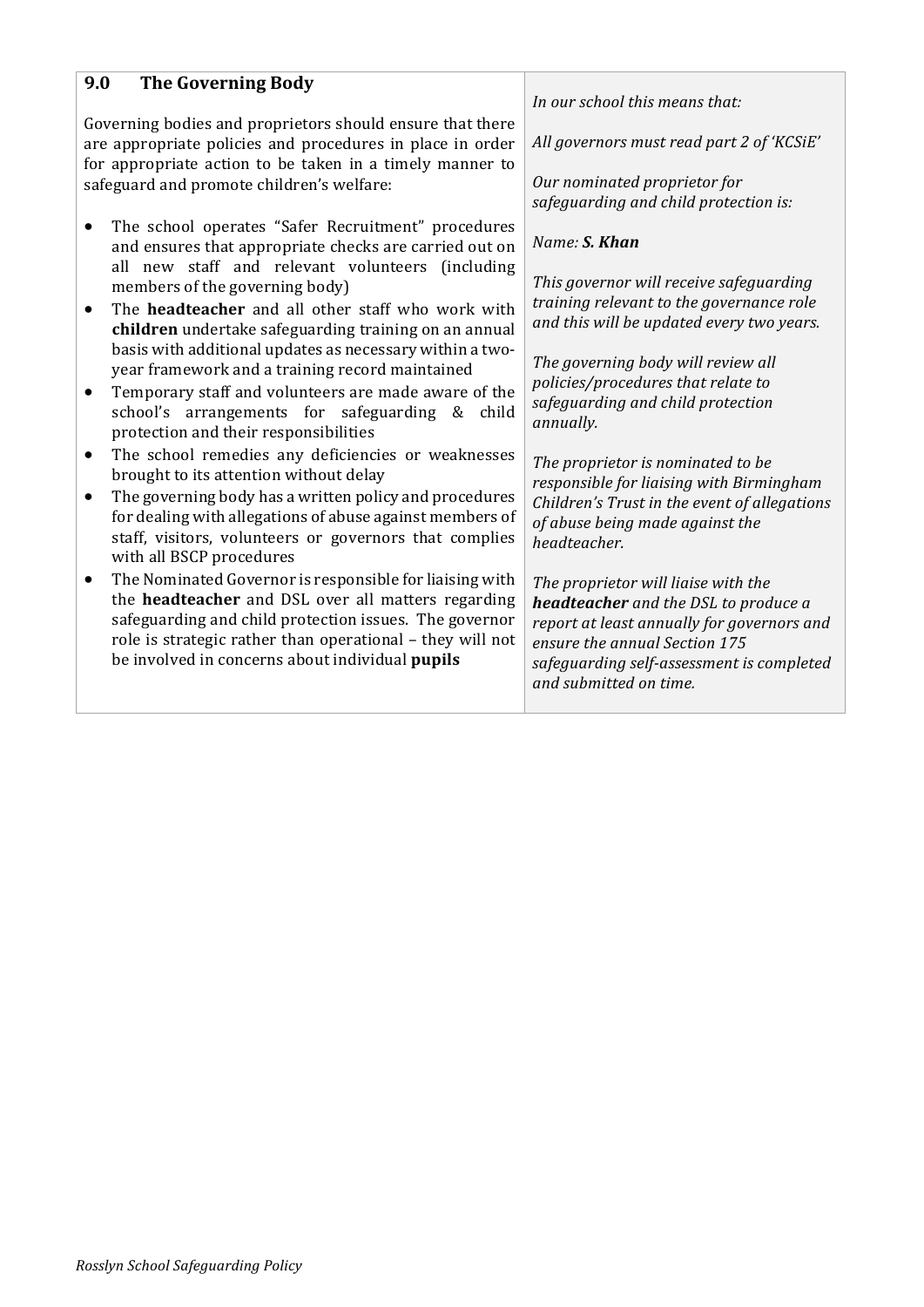| 10.0 Safer recruitment and selection                                                                                                                                                                                                                                                                                                                                                                                                                                                                                                                                                                                                                                                                   | This means that in our school:                                                                                                                                                                                                                                                                                                                                                                                                                                                                                      |
|--------------------------------------------------------------------------------------------------------------------------------------------------------------------------------------------------------------------------------------------------------------------------------------------------------------------------------------------------------------------------------------------------------------------------------------------------------------------------------------------------------------------------------------------------------------------------------------------------------------------------------------------------------------------------------------------------------|---------------------------------------------------------------------------------------------------------------------------------------------------------------------------------------------------------------------------------------------------------------------------------------------------------------------------------------------------------------------------------------------------------------------------------------------------------------------------------------------------------------------|
| The school should follow part 3 of 'Keeping Children Safe in<br>(KCSiE) and pay full regard to 'Safer<br>Education'<br>Recruitment' requirements including but not limited to:<br>verifying candidates' identity and academic or<br>$\bullet$<br>vocational qualifications<br>obtaining professional and character references<br>٠<br>checking previous employment history<br>and<br>$\bullet$<br>ensuring that a candidate has the health and<br>physical capacity for the job,<br>UK Right to Work<br>٠<br>clear enhanced DBS check<br>$\bullet$<br>any further checks as appropriate to gain all the<br>$\bullet$<br>relevant information to enable checks on suitability<br>to work with children. | The following school staff have undertaken<br>Safer Recruitment training:<br>1 Irina Jones<br>2. Shazia Iqbal<br>The proprietor has also been trained:<br>S. Khan<br>One of these will be involved in all staff<br>recruitment processes and sit on the<br>recruitment panel.                                                                                                                                                                                                                                       |
| Evidence of these checks must be recorded on the Single<br>Central Record.<br>All recruitment materials will include reference to the<br>school's commitment to safeguarding and promoting the<br>wellbeing of pupils.                                                                                                                                                                                                                                                                                                                                                                                                                                                                                 |                                                                                                                                                                                                                                                                                                                                                                                                                                                                                                                     |
| Induction<br>10.1                                                                                                                                                                                                                                                                                                                                                                                                                                                                                                                                                                                                                                                                                      | Our staff induction process will cover:                                                                                                                                                                                                                                                                                                                                                                                                                                                                             |
| All staff, especially staff who have been redeployed in<br>response to COVID-19, must be aware of systems within<br>their setting which support safeguarding, and these should<br>be explained to them as part of staff induction.<br>10.2<br><b>Staff support</b>                                                                                                                                                                                                                                                                                                                                                                                                                                     | The Safeguarding & Child Protection<br>$\bullet$<br>policy<br>The Behaviour Policy<br>$\bullet$<br>The Staff Behaviour Policy (sometimes<br>$\bullet$<br>called a Code of Conduct)<br>The safeguarding response to children<br>$\bullet$<br>who go missing from education<br>The role of the DSL (including the                                                                                                                                                                                                     |
| Regular safeguarding supervision will be offered to<br>the Lead DSL within school<br>Usually offered half termly, safeguarding<br>$\bullet$<br>supervision may need to be offered more<br>frequently and extended to other members of staff<br>as deemed appropriate by the school.<br>DSLs will be supported to access training as<br>$\bullet$<br>appropriate including training in behaviour and<br>mental health.<br>All DSLs will have access to the monthly Designated<br>$\bullet$<br>Safeguarding Lead case-consultation sessions<br>organised by BCC's Education Safeguarding team.                                                                                                           | identity of the DSL and any deputies)<br>Copies of policies and a copy of part one of<br>KSCIE is provided to staff at induction.<br>We recognise the importance of practice<br>oversight and multiple perspectives in<br>safeguarding and child protection work.<br>We will support staff by providing<br>opportunities for<br>reflective<br>practice<br>including opportunity to talk through all<br>aspects of safeguarding work within<br>education with the DSL and to seek further<br>support as appropriate. |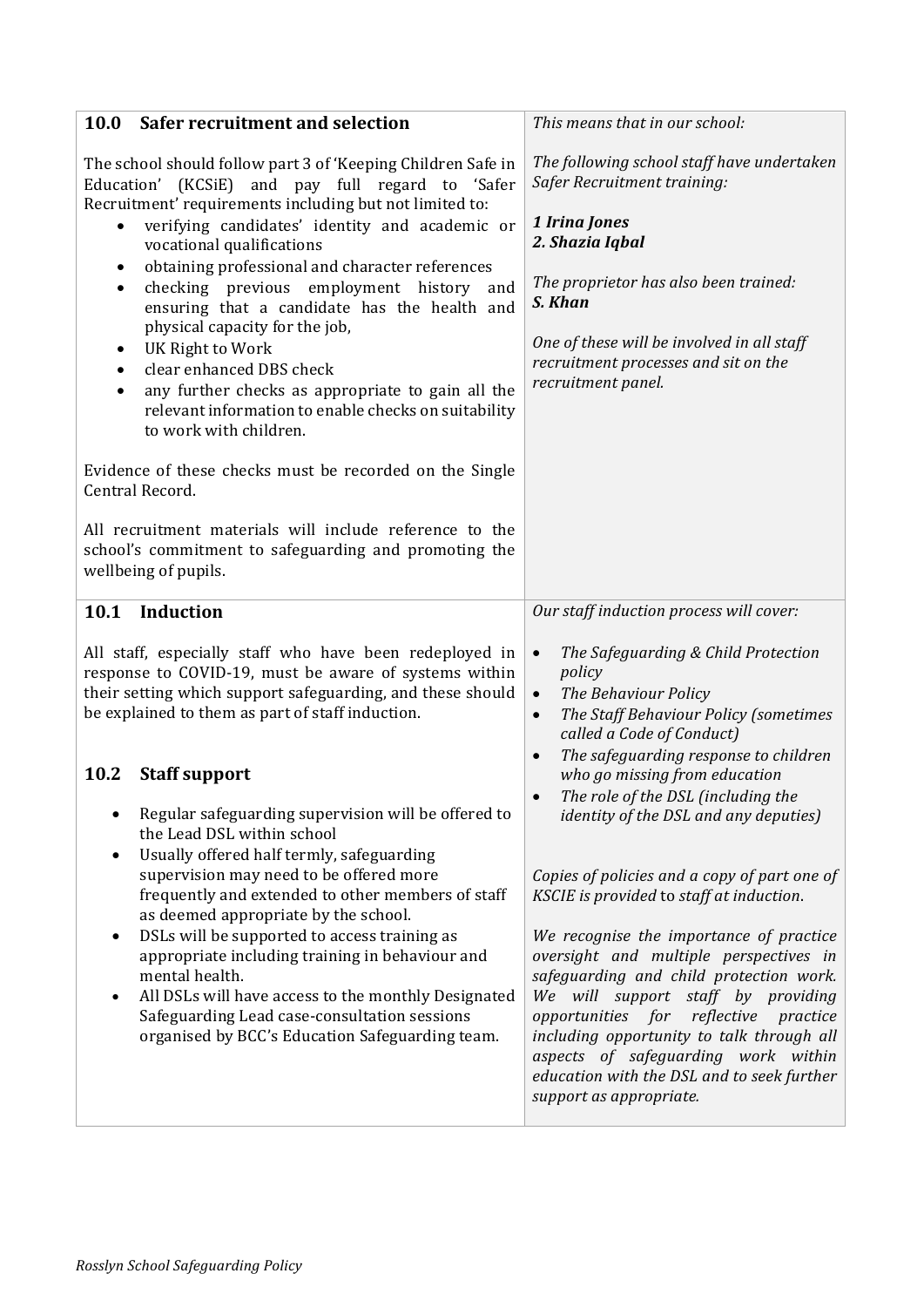| 11.0 The use of reasonable force                                                                                                                                                                                                                                                                          | This means in our school:                                                                                                                                                                                               |  |  |
|-----------------------------------------------------------------------------------------------------------------------------------------------------------------------------------------------------------------------------------------------------------------------------------------------------------|-------------------------------------------------------------------------------------------------------------------------------------------------------------------------------------------------------------------------|--|--|
| There are circumstances when it is appropriate for staff in<br>school to use reasonable force to safeguard children and<br>young people.                                                                                                                                                                  | By planning positive and proactive<br>behaviour support, the occurrence of<br>challenging behaviour and the need to use<br>reasonable force will reduce.                                                                |  |  |
| The term 'reasonable force' covers the broad range of<br>actions used by staff that involves a degree of physical<br>contact to control or restrain children.                                                                                                                                             | We will write individual behaviour plans<br>for our more vulnerable children and<br>agree them with parents and carers.                                                                                                 |  |  |
| This can range from guiding a child to safety by the arm, to<br>more extreme circumstances such as breaking up a fight or<br>where a child needs to be restrained to prevent violence or<br>injury.                                                                                                       | We will not have a 'no contact' policy as this<br>could leave our staff unable to fully support<br>and protect their pupils and students.                                                                               |  |  |
| 'Reasonable' in these circumstances means 'using no more<br>force than is needed'. The use of force may involve either<br>passive physical contact, such as standing between pupils or<br>blocking a pupil's path, or active physical contact such as<br>leading a pupil by the arm out of the classroom. | When using reasonable force in response to<br>risks presented by incidents involving<br>children including any with SEN or<br>disabilities, or with medical conditions, our<br>staff will consider the risks carefully. |  |  |
| Government advice for 'Use of Reasonable Force in Schools'<br>is available <b>here</b> .                                                                                                                                                                                                                  |                                                                                                                                                                                                                         |  |  |
| The school's role in the prevention of abuse<br>12.0                                                                                                                                                                                                                                                      | This means that in our school:                                                                                                                                                                                          |  |  |
| This Safeguarding & Child Protection Policy cannot be<br>separated from the general ethos of the school, which<br>should ensure that pupils:<br>are treated with respect and dignity                                                                                                                      | All staff will be made aware of our school's<br>unauthorised absence and children<br>missing from education procedures.<br>We will provide opportunities for <i>pupils</i> to                                           |  |  |
| are taught to treat each other with respect<br>$\bullet$<br>feel safe<br>$\bullet$<br>have a voice and are listened to<br>$\bullet$                                                                                                                                                                       | develop skills, concepts, attitudes and<br>knowledge that promote their safety and<br>well-being.                                                                                                                       |  |  |
| Safeguarding issues, including online safety, peer on peer<br>abuse, sexual harassment and extra familial harm (multiple<br>harms) will be addressed through the curriculum in an age-<br>appropriate way.                                                                                                | All our policies which address issues of<br>power and potential harm will be inter-<br>linked to ensure a whole school approach.                                                                                        |  |  |
|                                                                                                                                                                                                                                                                                                           | We recognise the particular vulnerability<br>of children who have a social worker.                                                                                                                                      |  |  |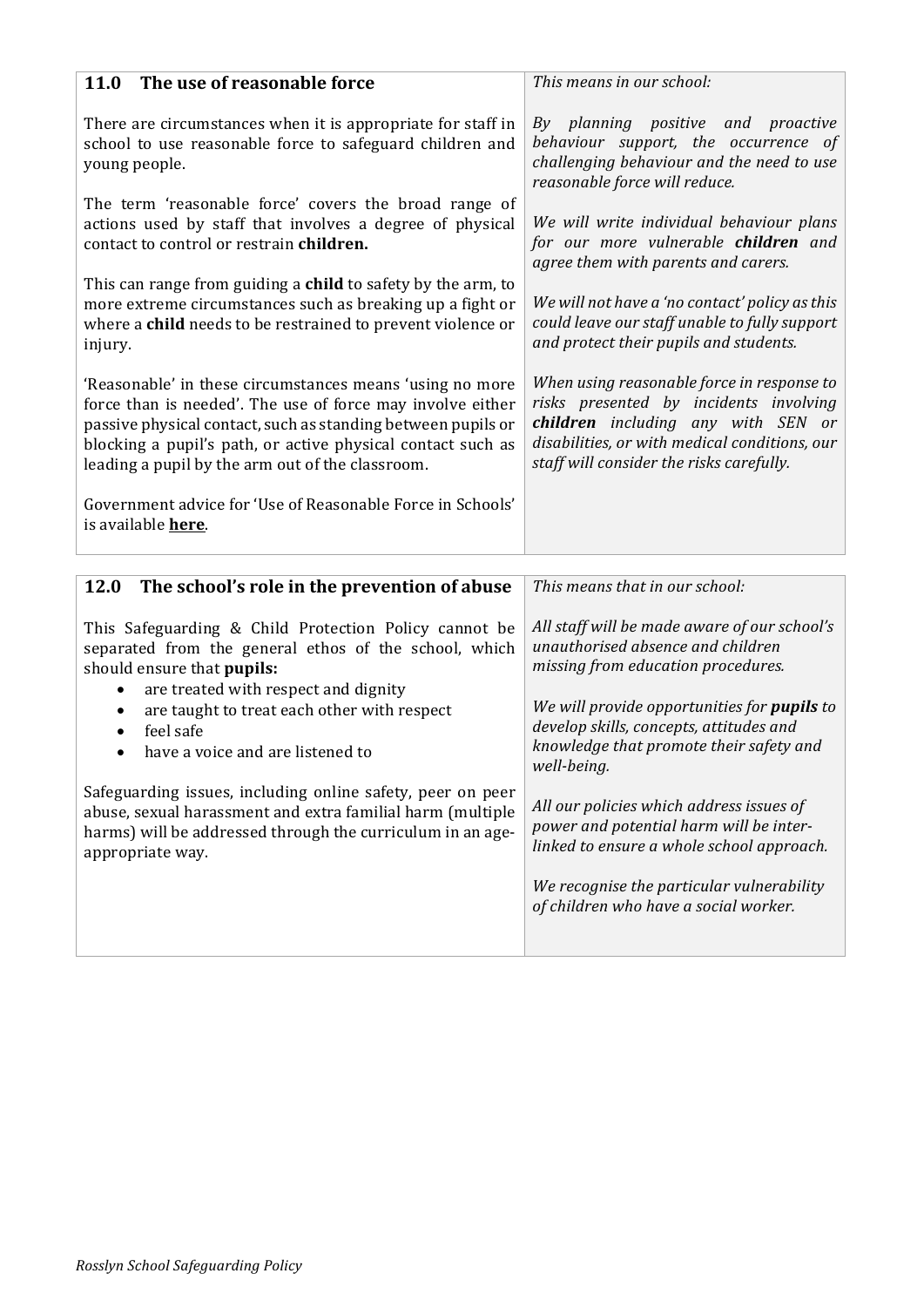| 13.0 What we will do when we are concerned -                                                                                                                                                                                                                                                                                                                                                                      | This means that in our school we will:                                                                                                                                                                                                                                     |
|-------------------------------------------------------------------------------------------------------------------------------------------------------------------------------------------------------------------------------------------------------------------------------------------------------------------------------------------------------------------------------------------------------------------|----------------------------------------------------------------------------------------------------------------------------------------------------------------------------------------------------------------------------------------------------------------------------|
| <b>Early Help response</b>                                                                                                                                                                                                                                                                                                                                                                                        | implement Right Help Right Time                                                                                                                                                                                                                                            |
| Where unmet needs have been identified for a child<br>utilising the <b>Right Help Right Time</b> (RHRT) model but<br>there is no evidence of a significant risk, the DSL will<br>oversee the delivery of an appropriate Early Help response.<br>The child/young person's voice must remain paramount<br>within a solution focused practice framework.<br>The primary assessment document is <b>the Early Help</b> | All staff will notice and listen to children<br>and young people, sharing their concerns<br>with the DSL in writing.<br>Safeguarding leads will assess, plan, do and<br>review plans.<br>Senior leaders will analyse safeguarding<br>data and practice to inform strategic |
| <b>Assessment (EHA).</b>                                                                                                                                                                                                                                                                                                                                                                                          | planning and staff CDP.                                                                                                                                                                                                                                                    |
| If a Think Family or social care response is needed to meet<br>an unmet safeguarding need, the DSL will initiate a Request<br>for Support, seeking advice from Children's Advice and<br><b>Support Service (CASS) as required.</b>                                                                                                                                                                                | The DSL will generally lead on liaising with<br>other agencies and setting up the Our<br>Family Plan. This multi-agency plan will<br>then be reviewed regularly, and progress<br>updated towards the goals until the unmet                                                 |
| The DSL will then oversee the agreed intervention from<br>school as part of the multi-agency safeguarding response                                                                                                                                                                                                                                                                                                | safeguarding needs have been addressed.                                                                                                                                                                                                                                    |
| and ongoing school-focused support.                                                                                                                                                                                                                                                                                                                                                                               | In our school although any member of staff<br>can refer a situation to CASS, it is expected<br>that the majority are passed through the<br>DSL team.                                                                                                                       |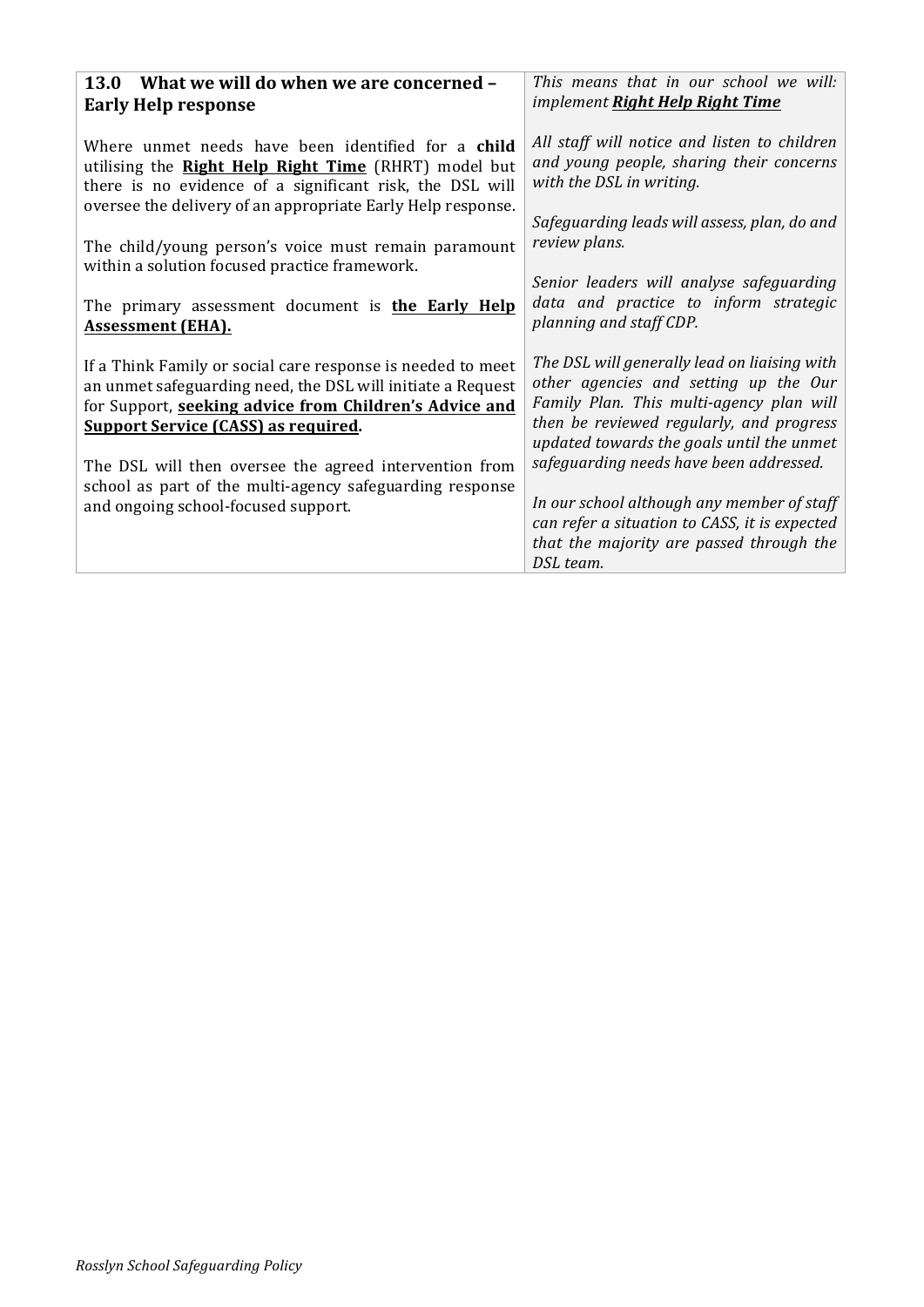| Safeguarding students who are vulnerable<br>14.0<br>to radicalisation                                                                                                                                                                                                                                                                                                                                                                                               | This means that in our school:                                                                                                                                                                                                                                                                                                                                                                                                                                                                                   |
|---------------------------------------------------------------------------------------------------------------------------------------------------------------------------------------------------------------------------------------------------------------------------------------------------------------------------------------------------------------------------------------------------------------------------------------------------------------------|------------------------------------------------------------------------------------------------------------------------------------------------------------------------------------------------------------------------------------------------------------------------------------------------------------------------------------------------------------------------------------------------------------------------------------------------------------------------------------------------------------------|
| From 1 <sup>st</sup> July 2015, all schools are subject to the Prevent<br>Duty and must have 'due regard to the need to prevent<br>people being drawn into terrorism' (section 26, Counter<br>Terrorism and Security Act 2015)                                                                                                                                                                                                                                      | We value freedom of speech and the<br>expression of beliefs and ideology as<br>fundamental rights underpinning<br>our<br>society's values.                                                                                                                                                                                                                                                                                                                                                                       |
| The current threat from terrorism in the United Kingdom<br>may include the exploitation of vulnerable people, to<br>involve them in terrorism or in activity in support of<br>terrorism. The normalisation of extreme views may also<br>make children and young people vulnerable to future<br>manipulation and exploitation.<br>Definitions of radicalisation, terrorism and extremism, and<br>indicators of vulnerability to radicalisation are in Appendix<br>4. | <b>pupils</b> and teachers have the right to<br>speak freely and voice their opinions.<br>with<br>However, freedom comes<br>responsibility and free speech that is<br>designed to manipulate the vulnerable or<br>that leads to violence and harm of others<br>goes against the moral principles in which<br>freedom of speech is valued.<br>Free speech is not an unqualified privilege;<br>it is subject to laws and policies governing<br>equality, human rights, community safety<br>and community cohesion. |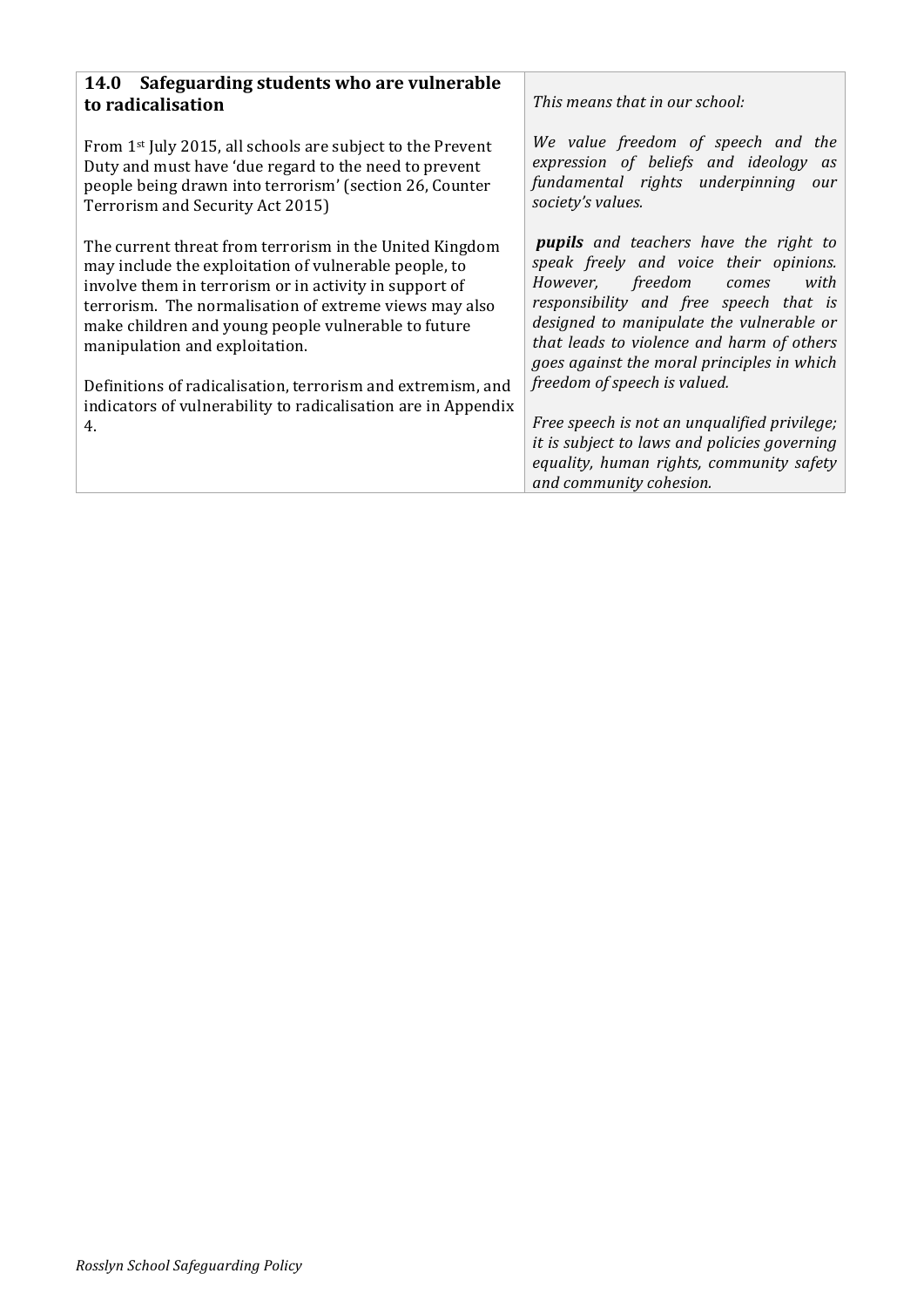## **14.1 Risk reduction**

The school proprietor, headteacher and the DSL will assess the level of risk within the school and put actions in place to reduce that risk. Risk assessment may include consideration of the school's RE curriculum, SEND policy, assembly policy, the use of school premises by external agencies, integration of **pupils** by gender and SEN, antibullying policy and other issues specific to the school's profile, community and philosophy. To this end, open source due diligence checks will be undertaken on all external speakers invited to our school. An example of this can be found **here**: 

The setting is required to identify a Prevent Single Point of Contact (SPOC) who will be the lead within the organisation for safeguarding in relation to protecting individuals from radicalisation and involvement in terrorism: this will normally be the DSL. The responsibilities of the SPOC are described in Appendix 5

The school will monitor online activity within the school to ensure that inappropriate sites are not accessed by *pupils* or staff. 

The school has a duty to cooperate with the Channel programme in the carrying out of its functions, and with the Police in providing information about an individual who is referred to Channel (Section 38, Counter Terrorism and Security Act 2015).

## **14.2 Channel**

Channel is a multi-agency approach to provide support to individuals who are at risk of being drawn into terrorist related activity. It is led by the West Midlands Police Counter-Terrorism Unit, and it aims to:

- Establish an effective multi-agency referral and intervention process to identify vulnerable individuals;
- Safeguard individuals who might be vulnerable to being radicalised, so that they are not at risk of being drawn into terrorist-related activity; and
- Provide early intervention to protect and divert people away from the risks they face and reduce vulnerability.

Further guidance about duties relating to the risk of radicalisation is available in the Advice for Schools on The **Prevent Duty.** 

*We are clear that exploitation and radicalisation must be viewed as a*  safeguarding concern and that protecting *children from the risk of radicalisation from any aroup (including, but not* restricted to, those linked to Islamist *ideology, or to Far Right/Neo-Nazi/White Supremacist, Domestic Terrorism, Irish Nationalist and Loyalist paramilitary groups, and extremist Animal Rights movements)* is part of our school's *safeguarding duty.*

The SPOC for our school is: *Name: S. Khan*

All staff within our school will be alert to *changes in a child behaviour or attitude* which could indicate that they are in need *of help or protection.*

Our school will make referrals to Channel if we are concerned that an individual might *be* vulnerable to radicalisation.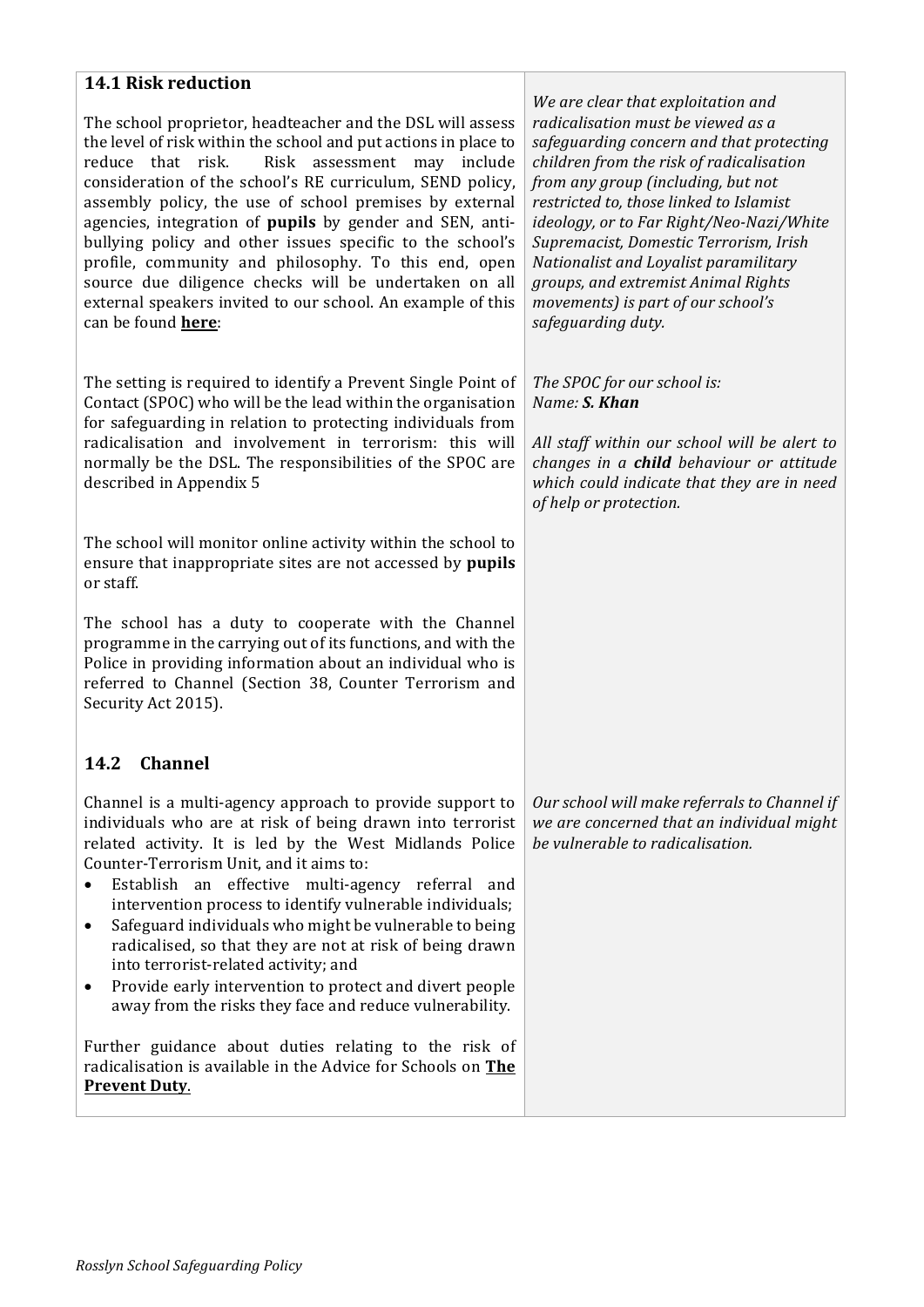| 15.0 Pupils/students who are vulnerable to                       | This means that in our school we ensure:                                                                                                                                                       |
|------------------------------------------------------------------|------------------------------------------------------------------------------------------------------------------------------------------------------------------------------------------------|
| exploitation, trafficking, or so-called 'honour-                 | Our staff are supported to talk to families                                                                                                                                                    |
| based' abuse (including female genital mutilation                | and local communities about sensitive                                                                                                                                                          |
| and forced marriage)                                             | concerns in relation to their children and to                                                                                                                                                  |
| With effect from October 2015, all schools are subject to a      | find ways to address them together                                                                                                                                                             |
| mandatory reporting requirement in respect of female             | wherever possible.                                                                                                                                                                             |
| genital mutilation (FGM). When a teacher suspects or             | All staff are up to date on the latest advice                                                                                                                                                  |
| discovers that an act of FGM is going to be or has been          | and guidance provided to assist in                                                                                                                                                             |
| carried out on a girl aged 18 or under, that teacher has a       | addressing specific vulnerabilities and                                                                                                                                                        |
| statutory duty to report it to the Police.                       | forms of exploitation around;                                                                                                                                                                  |
| Failure to report such cases will result in disciplinary action. | Forced marriage<br>FGM<br>$\bullet$                                                                                                                                                            |
| The teacher will also discuss the situation with the DSL who     | Honour based abuse                                                                                                                                                                             |
| will consult Birmingham Children's Trust before a decision       | Trafficking                                                                                                                                                                                    |
| is made as to whether the mandatory reporting duty               | Criminal exploitation and gang                                                                                                                                                                 |
| applies.                                                         | affiliation                                                                                                                                                                                    |
|                                                                  | Our staff will be supported to recognise<br>warning signs and symptoms in relation to<br>each specific issue, and include such issues,<br>in an age appropriate way, in their lesson<br>plans. |

| 16.0 Children missing education                                                                                                                                                                                                                                                            | This means that in our school we will:                                                                                                                               |
|--------------------------------------------------------------------------------------------------------------------------------------------------------------------------------------------------------------------------------------------------------------------------------------------|----------------------------------------------------------------------------------------------------------------------------------------------------------------------|
| A child going missing and/or patterns of unauthorised<br>absence, particularly repeatedly, can act as a vital warning<br>sign of a range of safeguarding risks, including abuse and                                                                                                        | Hold two or more emergency contact<br>numbers for each pupil.                                                                                                        |
| neglect, which may include sexual abuse or exploitation;<br>child criminal exploitation; mental health problems;<br>substance abuse and other issues. Early intervention is                                                                                                                | Ensure all our attendance work liaises<br>closely with the DSL.                                                                                                      |
| necessary to identify the existence of any underlying<br>safeguarding risks and to help prevent the risk of them<br>going missing in future.                                                                                                                                               | Adapt our attendance monitoring on an<br>individual basis to ensure the safety of each<br><b>child</b> at our school                                                 |
| Work around attendance and children missing from<br>education will be coordinated with<br>safeguarding<br>interventions.                                                                                                                                                                   | taken<br>that<br>Demonstrate<br>have<br>we<br>reasonable enquiries to ascertain the<br>whereabouts of <b>pupils</b> that would be<br>considered 'missing'.           |
| The school must notify the local authority of any<br>pupil/student who has been absent without the school's<br>permission for a continuous period of 5 days or more after<br>making reasonable enquiries                                                                                   | Work closely with the CME Team, School<br>Admissions Service, Education<br>Legal<br>Intervention Team,<br>Home<br>Elective<br>Education<br>Team<br>Birmingham<br>and |
| The school (regardless of designation) must also notify the<br>local authority of any pupil/student who is to be deleted<br>from the admission register under any of the prescribed<br>regulations outlined in the Education (Pupil Registration)<br>(England) Regulations 2016 amendments | Children's Trust.                                                                                                                                                    |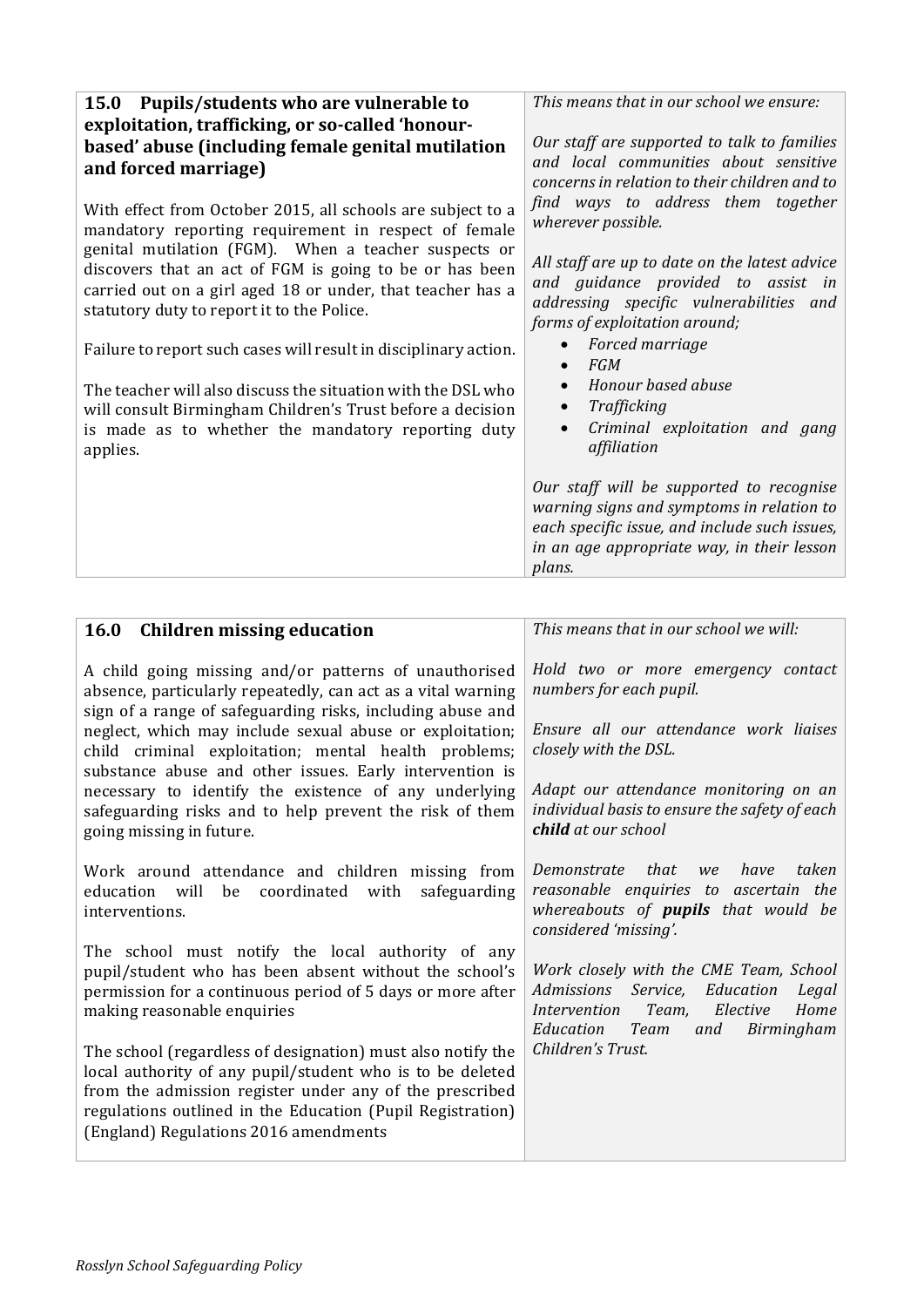## **17.0 Peer on peer/child on child abuse**

The KCSiE guidance now requires that additional information about peer-on-peer abuse should be included in schools' and colleges' child protection policies, including: para; 144-bulletpoint 6 "a statement which makes clear there should be a zero-tolerance approach to abuse,"

It is important that schools and colleges can recognise that children are capable of abusing their peers, and that this abuse can include bullying, physical abuse, sharing nudes and semi-nudes, initiation/hazing, upskirting, sexual violence and harassment.

The school's values, ethos and behaviour policies provide the platform for staff and students to clearly recognise that abuse is abuse and it should never be tolerated or diminished in significance. It should be recognised that there is a gendered nature to peer on peer abuse i.e. that it is more likely that girls will be victims and boys' perpetrators.

Schools should recognise the impact of sexual violence and the fact **children** can, and sometimes do, abuse their peers in this way. When referring to sexual violence this policy is referring to sexual offences under the Sexual Offences Act 2003 as described below:

- **Rape:** A person (A) commits an offence of rape if: there is intentional penetration of the vagina, anus or mouth of another person  $(B)$  with his penis,  $(B)$  does not consent to the penetration and  $(A)$  does not reasonably believe that  $(B)$  consents.
- **Assault by penetration**: A person (A) commits an offence if: s/he intentionally penetrates the vagina, anus or mouth of another person  $(B)$  with a part of her/his body or anything else, the penetration is sexual, (B) does not consent to the penetration and (A) does not reasonably believe that  $(B)$  consents.
- **Sexual assault**: A person (A) commits an offence of sexual assault if: s/he intentionally touches another person  $(B)$ , the touching is sexual,  $(B)$  does not consent to the touching and  $(A)$  does not reasonably believe that (B) consents.

This means that in our school:

*All staff will receive training on peer on peer abuse.*

*We will adopt the 'whole school approach' to tackling sexism.*

*We fully understand that even if there are no* reports of peer on peer abuse in school it *may be happening. As such all our staff and children are supported to:* 

- *be alert to peer on peer abuse (including sexual harassment);*
- *understand how the school views and responds to peer on peer abuse*
- *stay safe and be confident that reports of such abuse will be taken seriously.*

We will not tolerate instances of peer on *peer abuse and will not pass it off as*  "banter", or "part of arowing up".

*We will recognise that "child on child abuse" can occur between and across different age ranges.*

*We will follow both national and local guidance and policies to support any children subject* to peer on peer abuse.

*We will follow the guidance on managing reports of child-on-child sexual violence and sexual harassment in schools.*

*We will utilise the Children who pose a Risk to Children School Safety Plan produced by the local authority.*

In assessing and responding to harmful *sexualised behaviour, we will follow the local good practice guidance https://westmidlands.procedures.org.uk/p koso/regional-safeguardingguidance/children-who-abuse-others-*

*including-peer-on-peer-abuse-harmful-*

*sexual-behaviour to enable provision of effective* support to any **child**affected by this type of abuse.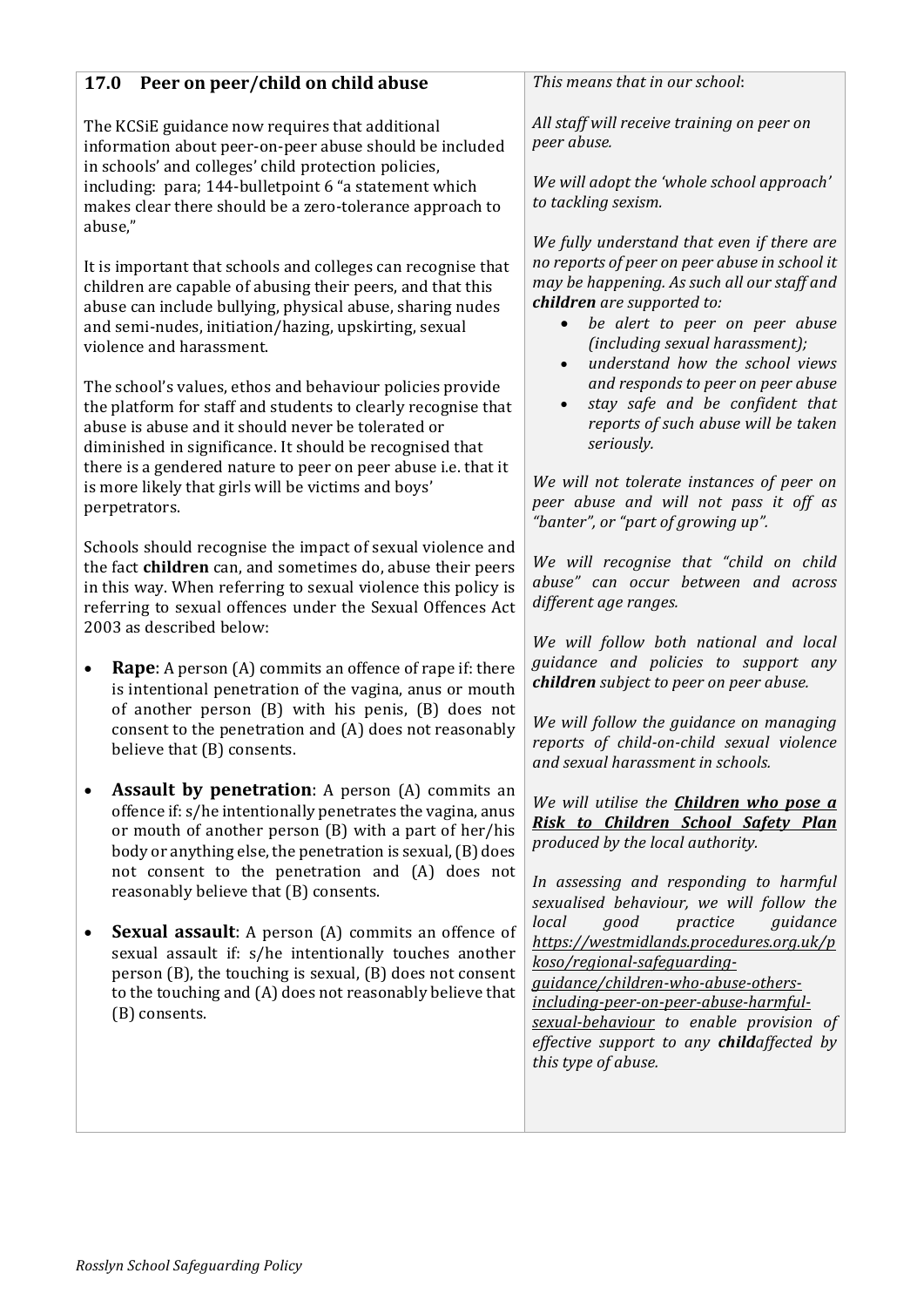| <b>Criminal exploitation</b><br><b>18.0</b>                                                                                                                                                                 | This means that in our school we will:                                                                                                                                                                                                                             |
|-------------------------------------------------------------------------------------------------------------------------------------------------------------------------------------------------------------|--------------------------------------------------------------------------------------------------------------------------------------------------------------------------------------------------------------------------------------------------------------------|
| Both CSE and CCE are forms of abuse and both occur where<br>an individual or group takes advantage of an imbalance in<br>power to coerce, manipulate or deceive a child into sexual<br>or criminal activity | Notice and listen to children/young people<br>showing signs of being drawn in to anti-<br>social or criminal behaviour,<br>use the risk assessment screening tool to<br>support our referrals to CASS for any<br>children in our school we are concerned<br>about. |
|                                                                                                                                                                                                             | Be aware of and work with the Police and<br>local organisations to disrupt as much as<br>possible criminal exploitation<br>activity within our school.                                                                                                             |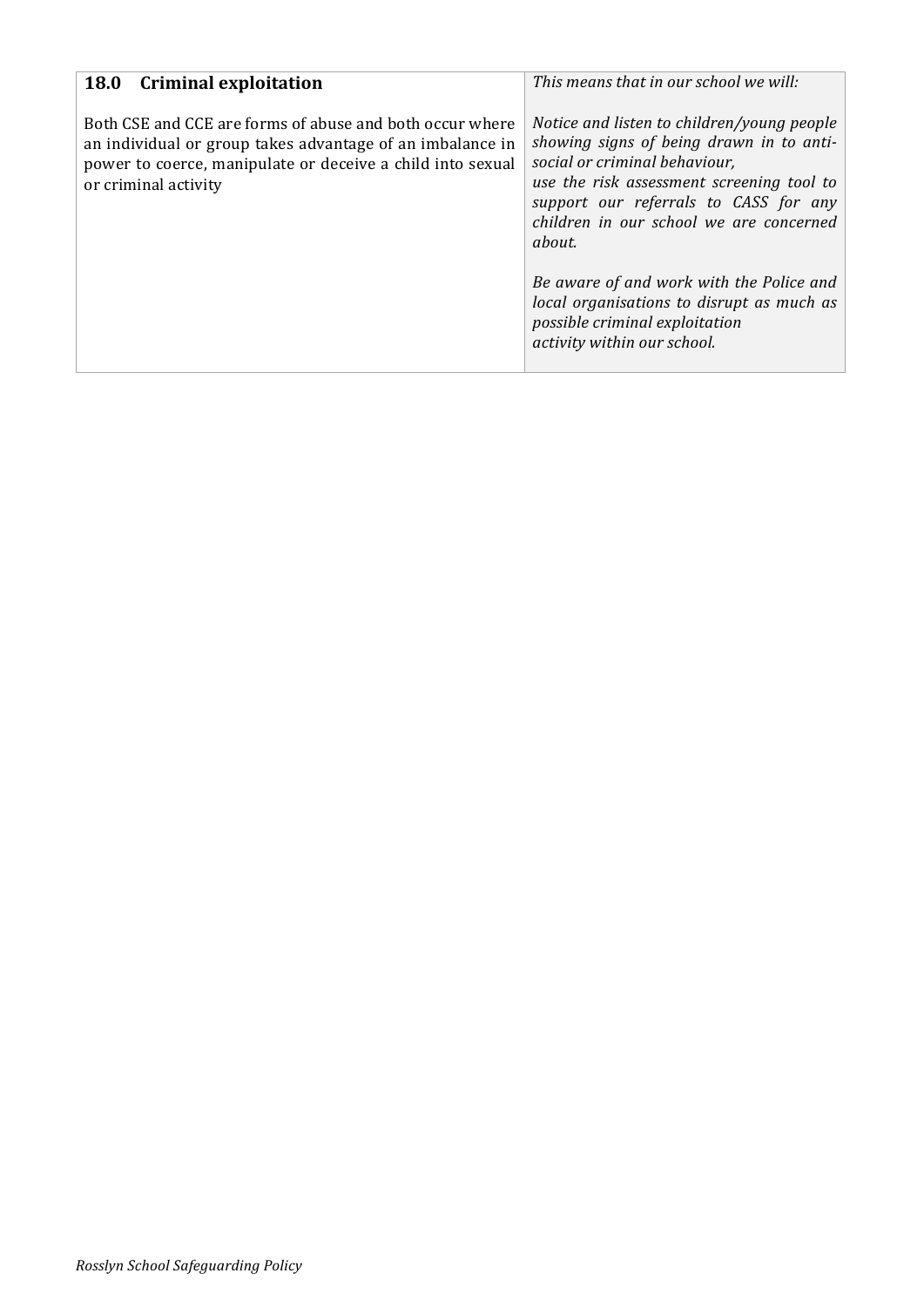#### **Part Two: Key procedures**

## **Responding to concerns about a child**

In our school **Rosslyn School and Day Nursery**

Our DSL(s) are **Ms I. Jones and Ms S. Iqbal**

Our safeguarding proprietor is **S. Khan**

## **CONCERN ABOUT A CHILD:**

Speak to Designated Safeguarding Lead (DSL) if urgent. Record in writing on Notice of Concern Form and hand to DSL

## **DSL(s) review concerns and decide next steps**

## **referring to Right Help Right Time (RHRT)**

- Consider discussing concerns with parent / carers and seek consent where appropriate.
- Consider completing Early Help Assessment (EHA).

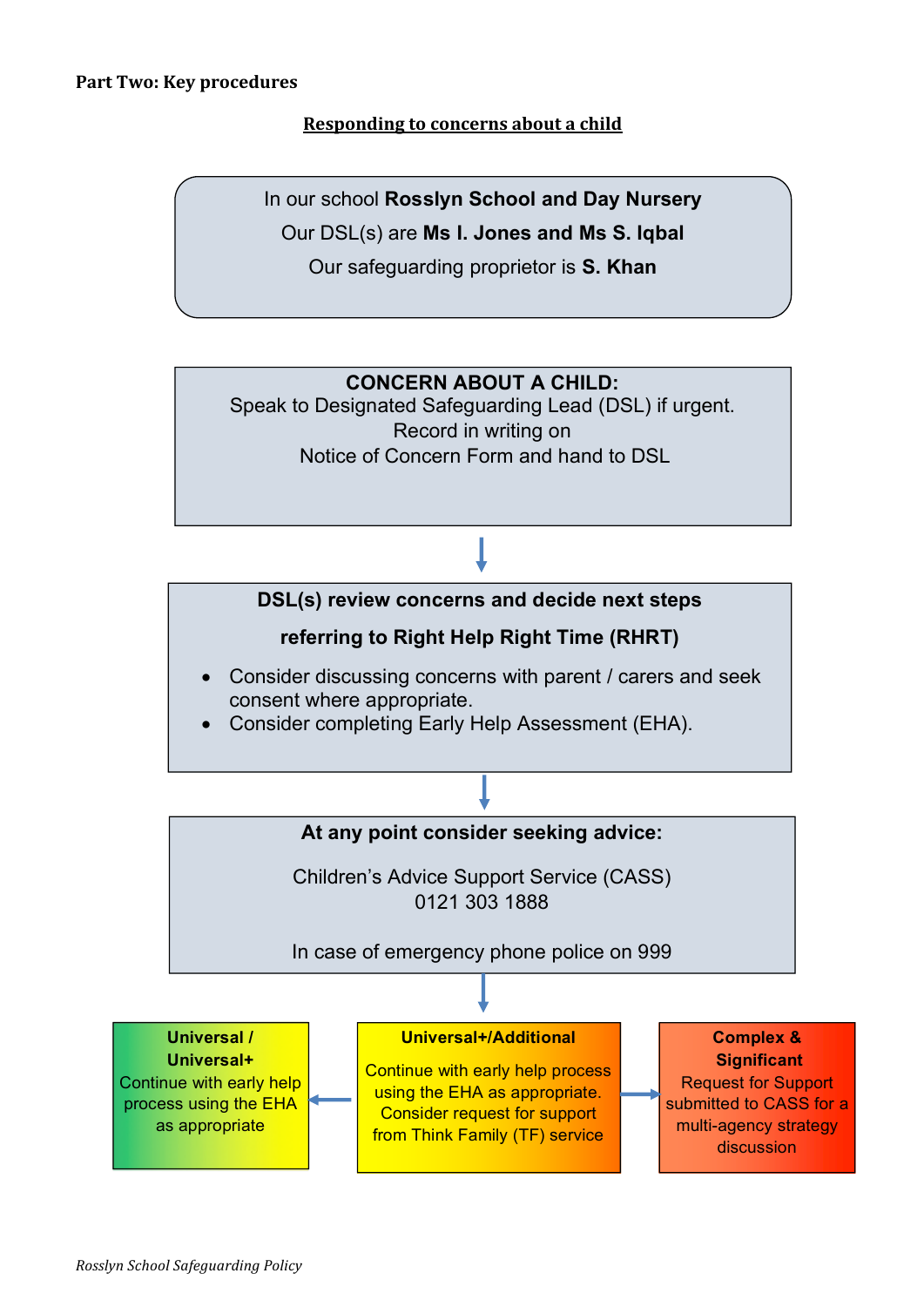#### **19.0 Involving parents/carers**

19.1 In general, we will discuss any safeguarding or child protection concerns with parents/carers before approaching other schools or agencies and will seek their consent to making a referral to another agency. Appropriate staff will approach parents/carers after consultation with the DSL.

However, there may be occasions when the school will contact another school or agency before informing parents/carers because it considers that contacting them may increase the risk of significant harm to the child.

19.2 Parents/carers will be informed about our Safeguarding & Child Protection Policy through **our school website.**

### **20.0 Multi-agency work**

- 20.1 We work in partnership with other agencies in line with **Right Help Right Time** to promote the best interests of our **children** and keep them as a top priority in all decisions and actions that affect them. Our school will, where necessary, liaise with these agencies to implement or contribute to an Early Help Assessment and Our Family Plan and make requests for support from Birmingham Children's Trust. These requests will be made by the DSL to the Children's Advice and Support Service (CASS) - 0121 303 1888. Where the **child**already has a safeguarding social worker or family support worker, concerns around escalation of risks must be reported immediately to the social/ family support worker, or in their absence, to their team manager.
- 20.2 When invited, the DSL will participate in a MASH strategy meeting, usually by conference phone, adding school-held data and intelligence to the discussion so that the best interests of the **children** are met.
- 20.3 We will co-operate with any child protection enquiries conducted by Birmingham Children's Trust: the school will ensure representation at appropriate inter-agency meetings such as Our Family Plan, Children in Need, Initial and Review Child Protection Conferences, and Core Group meetings.
- 20.4 We will provide reports as required for these meetings. If the school is unable to attend, a written report will be sent and shared with Birmingham Children's Trust at least 24 hours prior to the meeting.
- 20.5 Where a pupil/student is subject to an inter-agency Child Protection Plan or a multi-agency risk assessment conference (MARAC) meeting, the school will contribute to the preparation, implementation and review of the plan as appropriate.

## **21.0** Our role in supporting children

- 21.1 Our school staff will offer appropriate support to individual pupils/students who have experienced abuse, who have abused others (peer on peer abuse) or who act as Young Carers in their home situation. Our school's contribution to the Local Domestic Abuse Prevention Strategy 2018-2023 will be through the adoption and implementation of Operation Encompass.
- 21.2 An Our Family Plan will be devised, implemented and reviewed regularly for these children. This Plan will detail areas of support, who will be involved, and the child's wishes and feelings. A copy of the Plan will be kept in the child's safeguarding record.
- 21.3 Children and young people who abuse others will be responded to in a way that meets their needs as well as protecting others within the school community through a multi-agency risk assessment. Within our school we will ensure that the needs of children and young people who abuse others will be considered separately from the needs of their victims.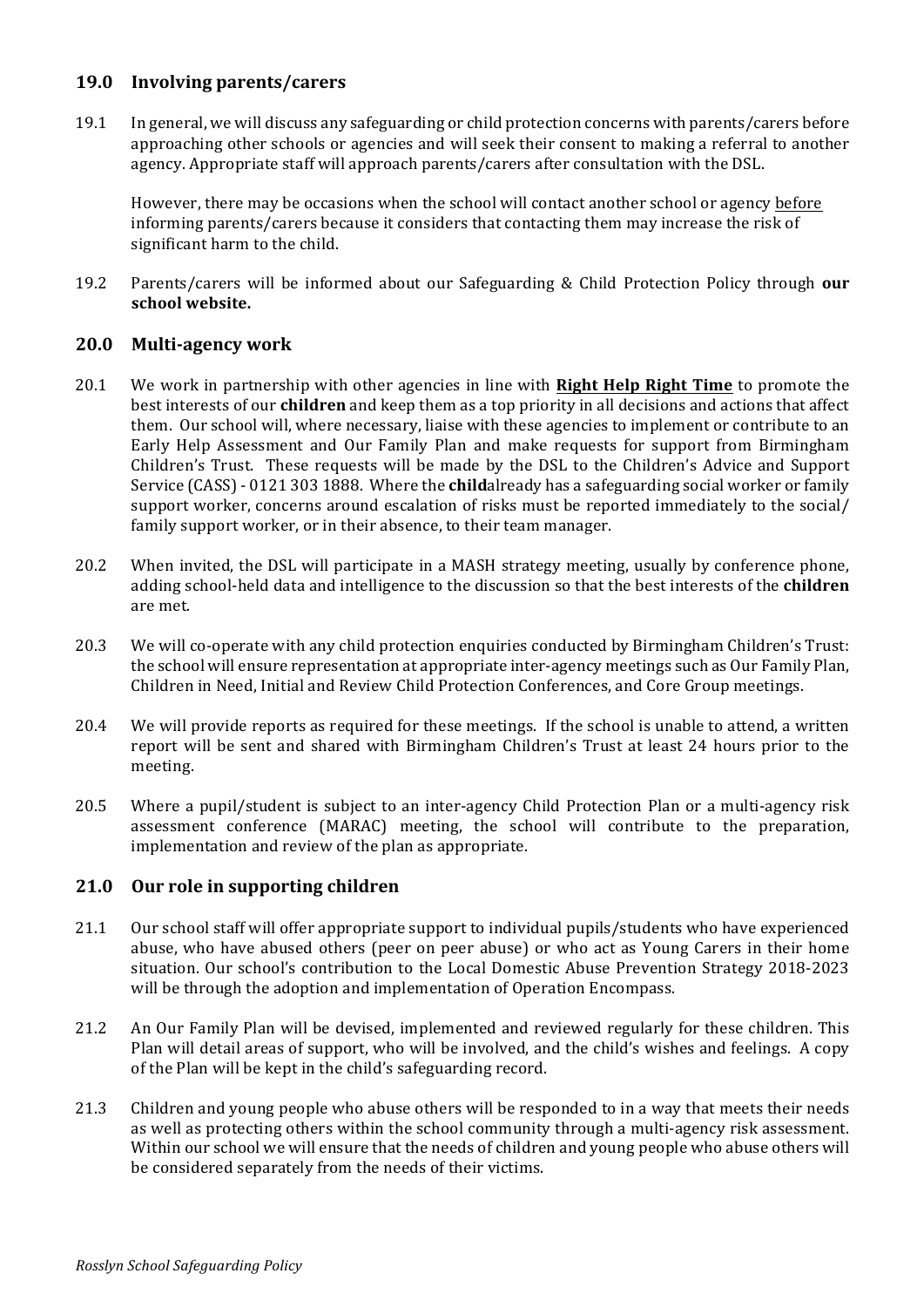21.4 We will ensure the school works in partnership with parents/carers and other agencies as appropriate.

### 22.0 Responding to an allegation about a member of staff

See also Birmingham Safeguarding Children Partnership procedures on **allegations against staff and volunteers**.

- 22.1 This procedure must be used in any case in which it is alleged that a member of staff, **proprietor** visiting professional or volunteer has:
	- Behaved in a way that has harmed a **child** or may have harmed a **child;**
	- Possibly committed a criminal offence against or related to a **child**; or
	- Behaved in a way that indicates s/he may not be suitable to work with **children.**
	- Behaved towards a child or children in a way that indicated  $s/h$ e may pose a risk of harm to children.
	- The new provision as set out in part 4 of KCSiE should apply to anyone working in the school who has behaved, or may have behaved, **in a way that indicates they may not be suitable to work with children**.
- 22.2 Although it is an uncomfortable thought, it needs to be acknowledged that there is the potential for staff in school to abuse **pupils.** In our school we also recognise that concerns may be apparent before an allegation is made.
- 22.3 All staff working within our organisation must report any potential safeguarding concerns about an individual's behaviour towards children and young people immediately.
	- 22.3.1 Allegations or concerns about staff, colleagues and visitors( recognising that schools hold the responsibility to fully explore concerns about supply staff) must be reported directly to the **headteacher** who will liaise with the Birmingham Children's Trust Designated Officer (LADO) Team who will decide on any action required. (Where a Head Teacher is also the sole proprietor of an independent school it is mandatory to report to the LADO).
	- 22.3.2 If the concern relates to the **headteacher** it must be reported immediately to the Chair of the proprietor, who will liaise with the Designated Officer in Birmingham Children's Trust (LADO) and they will decide on any action required.
	- 22.3.3 If the safeguarding concern relates to the proprietor of the setting then the concern must be made directly to the Birmingham Children's Trust Designated Officer (LADO) Team who will decide on any action required.

#### **23.0 Children with additional needs**

- 23.1 Our school recognises that all **pupils** have a right to be safe. Some **pupils** may be more vulnerable to abuse, for example those with a disability or special educational need, those living with domestic violence or drug/alcohol abusing parents, etc.
- 23.2 When the school is considering excluding, either for a fixed term or permanently, a vulnerable pupil or one who is the subject of a Child Protection Plan, or where there is an existing child protection file, we will conduct an holistic multi-agency risk-assessment prior to making the decision to exclude. In the event of a one-off serious incident resulting in an immediate decision to exclude, the risk assessment should be completed prior to convening a meeting of the governing body.

#### **24.0 Children in specific circumstances**

24.1 Private Fostering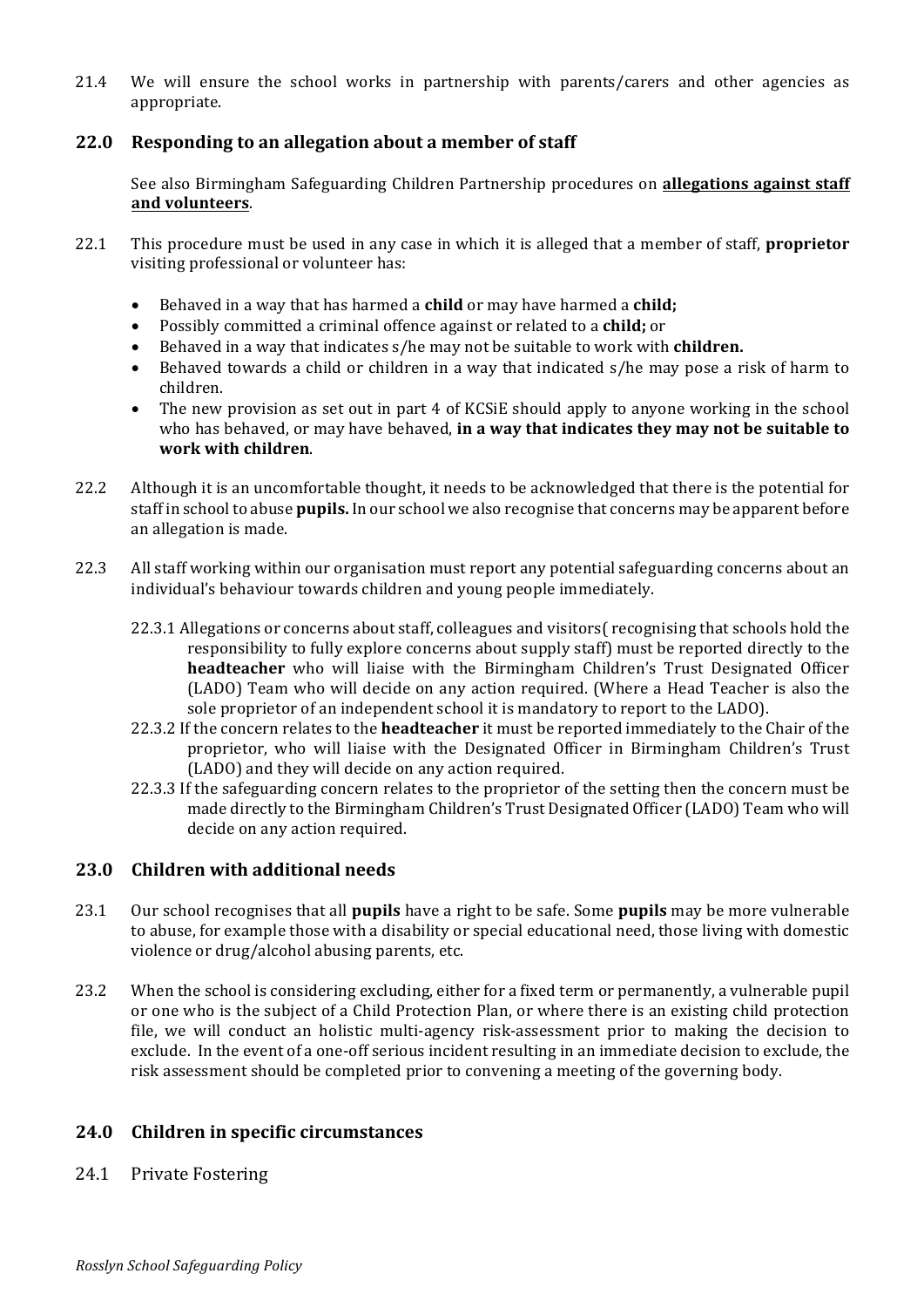- 24.1.1 Many adults find themselves looking after someone else's child without realising that they may be involved in private fostering. A private fostering arrangement is one that is made privately (that is to say without the involvement of Birmingham Children's Trust) for the care of a child under the age of 16 (under 18, if disabled) by someone other than a parent or immediate relative. If the arrangement is to last, or has lasted, for 28 days or more, it is categorised as private fostering.
- 24.1.2 The Children Act 1989 defines an immediate relative as a grandparent, brother, sister, uncle or aunt (whether of full blood or half blood or by marriage or civil partnership), or a step parent.
- 24.1.3 People become involved in private fostering for all kinds of reasons. Examples of private fostering include:
	- Children/young people who need alternative care because of parental illness;
	- Children/young people whose parents cannot care for them because their work or study involves long or antisocial hours;
	- Children/young people sent from abroad to stay with another family, usually to improve their educational opportunities;
	- Unaccompanied asylum seeking and refugee children/young people;
	- Teenagers who stay with friends (or other non-relatives) because they have fallen out with their parents;
	- Children/young people staying with families while attending a school away from their home area.
- 24.1.4 There is a mandatory duty on the school to inform Birmingham Children's Trust of a private fostering arrangement - this is done by contacting CASS (0121 303 1888). The Trust then has a duty to check that the child/young person is being properly cared for and that the arrangement is satisfactory.

#### **25.0** Links to additional information about safeguarding issues and forms of abuse

- 25.1 Staff who work directly with children/young people, and their leadership team should refer to this information
- 25.2 Guidance on children in specific circumstances found in Annex A of KCSiE (latest version) and additional resources as listed below:

| <b>Issue</b>    | Guidance                                               | <b>Source</b> |
|-----------------|--------------------------------------------------------|---------------|
| Abuse           | http://westmidlands.procedures.org.uk/pkphz/regional-  | West Midlands |
|                 |                                                        |               |
|                 | safeguarding-guidance/abuse-linked-to-faith-or-belief  | Safeguarding  |
|                 |                                                        | Children      |
|                 | http://westmidlands.procedures.org.uk/pkost/regional-  | Procedures    |
|                 | safeguarding-guidance/domestic-violence-and-abuse      |               |
|                 |                                                        |               |
|                 | http://westmidlands.procedures.org.uk/pkphl/regional-  |               |
|                 |                                                        |               |
|                 | safeguarding-guidance/neglect                          |               |
|                 |                                                        |               |
|                 | Children who abuse others   West Midlands Safeguarding |               |
|                 | <b>Children Group</b>                                  |               |
|                 |                                                        |               |
| <b>Bullying</b> | http://westmidlands.procedures.org.uk/pkphh/regional-  | West Midlands |
|                 | safeguarding-guidance/bullying#                        | Safeguarding  |
|                 |                                                        | Children      |
|                 |                                                        | Procedures    |
|                 |                                                        |               |
| Children and    | https://www.gov.uk/government/publications/young-      | MoJ advice    |
| the Courts      | witness-booklet-for-5-to-11-year-olds                  |               |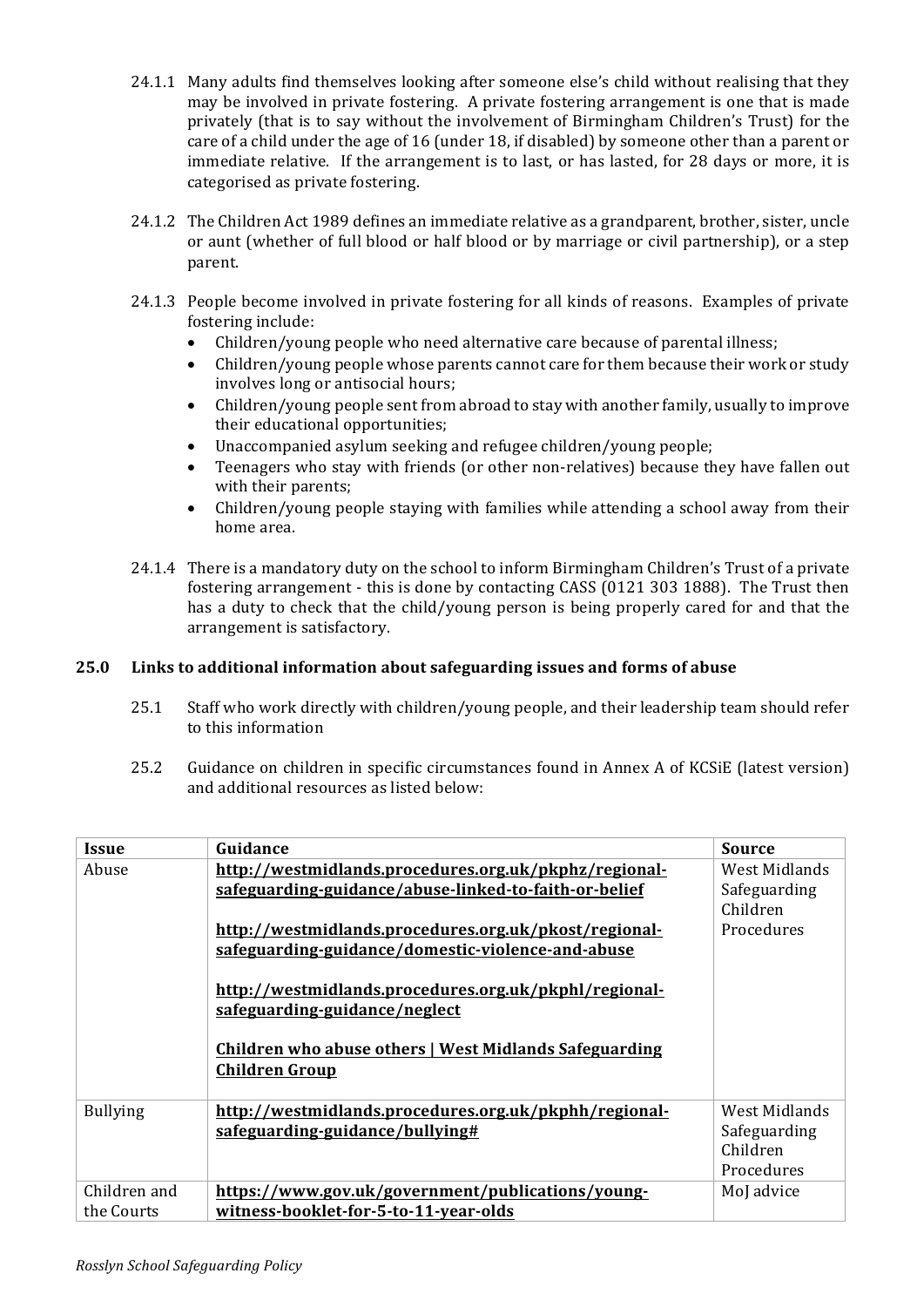| <b>Issue</b>                               | Guidance                                                                                                                                                                                                                                                                                                                                                                                        | <b>Source</b>                                                                                          |
|--------------------------------------------|-------------------------------------------------------------------------------------------------------------------------------------------------------------------------------------------------------------------------------------------------------------------------------------------------------------------------------------------------------------------------------------------------|--------------------------------------------------------------------------------------------------------|
|                                            | https://www.gov.uk/government/publications/young-<br>witness-booklet-for-12-to-17-year-olds                                                                                                                                                                                                                                                                                                     |                                                                                                        |
| Missing from<br>Education,<br>Home or Care | http://westmidlands.procedures.org.uk/pkpls/regional-<br>safeguarding-guidance/children-missing-from-care-home-<br>and-education<br>http://westmidlands.procedures.org.uk/pkotx/regional-<br>safeguarding-guidance/children-missing-education-cme                                                                                                                                               | <b>West Midlands</b><br>Safeguarding<br>Children<br>Procedures                                         |
| Family<br>Members in<br>Prison             | https://www.nicco.org.uk/                                                                                                                                                                                                                                                                                                                                                                       | Barnardo's in<br>partnership<br>with Her<br>Majesty's<br>Prison and<br>Probation<br>Service<br>(HMPPS) |
| Drugs                                      | http://policeandschools.org.uk/KNOWLEDGE%20BASE/Psyc<br>hoactive%20Substances.html<br>http://policeandschools.org.uk/KNOWLEDGE%20BASE/alcoh<br>ol.html<br>http://westmidlands.procedures.org.uk/pkpzo/regional-<br>safeguarding-guidance/children-of-parents-who-misuse-<br>substances                                                                                                          | Birmingham<br>Police and<br><b>Schools Panels</b>                                                      |
| Domestic<br>Abuse                          | http://westmidlands.procedures.org.uk/pkost/regional-<br>safeguarding-guidance/domestic-violence-and-abuse                                                                                                                                                                                                                                                                                      | <b>West Midlands</b><br>Safeguarding<br>Children<br>Procedures                                         |
| Child<br>Exploitation                      | https://westmidlands.procedures.org.uk/pkpzs/regional-<br>safeguarding-guidance/children-affected-by-exploitation-<br>and-trafficking-including-gangs/<br><b>Birmingham Criminal Exploitation &amp; Gang Affiliation Practice</b><br>Guidance (2018)<br>https://www.birmingham.gov.uk/downloads/file/11545/bir<br>mingham_criminal_exploitation_and_gang_affiliation_practice_<br>guidance_2018 | <b>West Midlands</b><br>Safeguarding<br>Children<br>Procedures<br>WMP, BCSP,<br><b>BCT</b>             |
| Homelessness                               | https://www.gov.uk/government/publications/homelessness<br>-reduction-bill-policy-factsheets                                                                                                                                                                                                                                                                                                    | <b>HCLG</b>                                                                                            |
| Health<br>& Wellbeing                      | http://westmidlands.procedures.org.uk/pkpht/regional-<br>safeguarding-guidance/self-harm-and-suicidal-behaviour                                                                                                                                                                                                                                                                                 | <b>West Midlands</b><br>Safeguarding<br>Children<br>Procedures                                         |
| Online                                     | https://policeandschools.org.uk/onewebmedia/Searching%2<br>0Screening%20&%20Confiscation%20Jan%202018.pdf                                                                                                                                                                                                                                                                                       | Birmingham<br>Police and<br><b>Schools Panels</b>                                                      |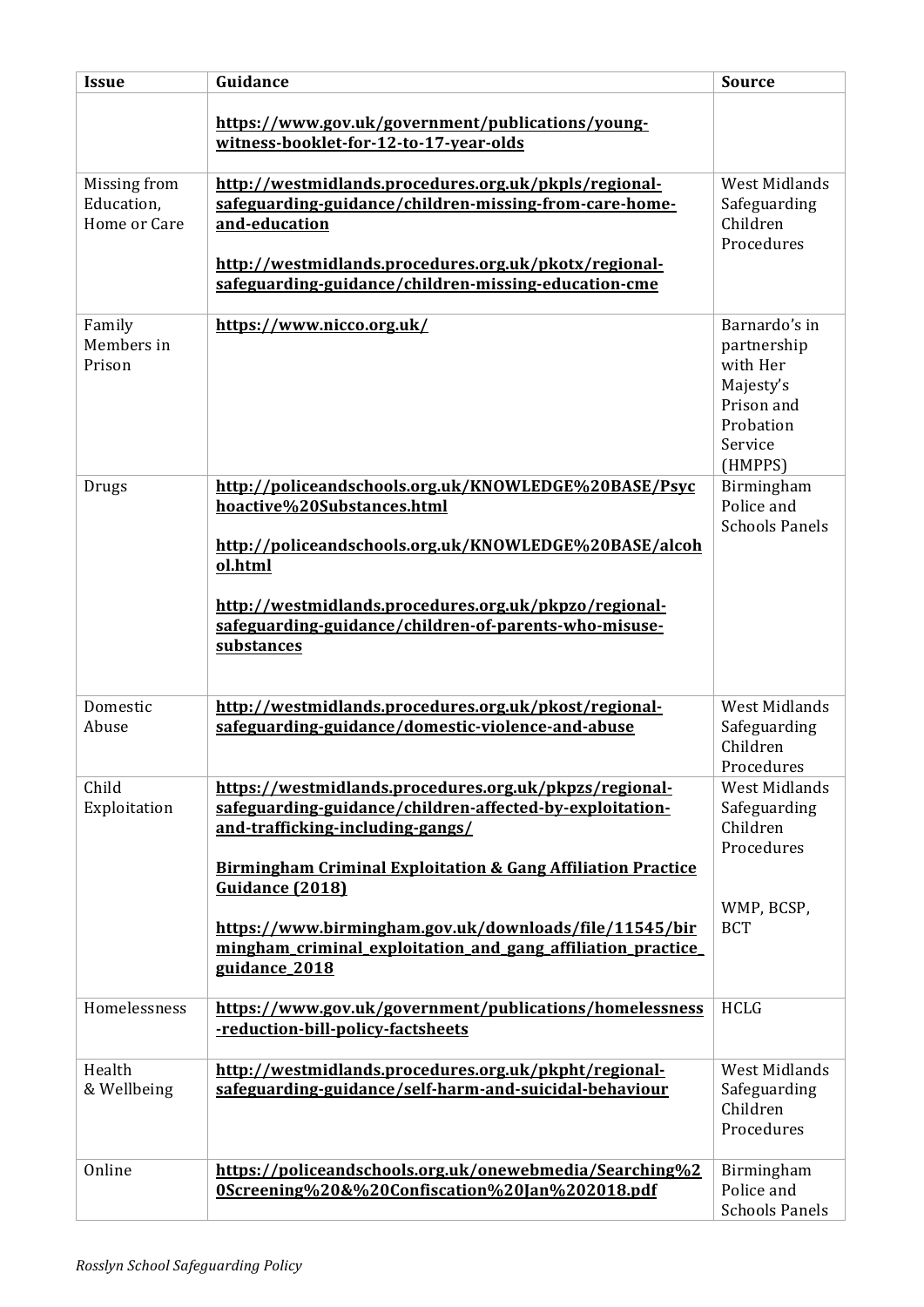| <b>Issue</b>         | Guidance                                                                                                                                                               | <b>Source</b>                                                                |
|----------------------|------------------------------------------------------------------------------------------------------------------------------------------------------------------------|------------------------------------------------------------------------------|
|                      | Online safety: Children exposed to abuse through digital<br>media   West Midlands Safeguarding Children Group<br>Teaching online safety in school                      | <b>West Midlands</b><br>Safeguarding<br>Children<br>Procedures<br><b>DfE</b> |
| Private<br>Fostering | https://www.birminghamchildrenstrust.co.uk/info/11/foster<br>ing/23/let_us_know_if_you_re_looking_after_someone_else_s_c<br>hild                                       | <b>BCC</b>                                                                   |
| Radicalisation       | http://westmidlands.procedures.org.uk/pkpzt/regional-<br>safeguarding-guidance/safeguarding-children-and-young-<br>people-against-radicalisation-and-violent-extremism | <b>West Midlands</b><br>Safeguarding<br>Children<br>Procedures               |
| Violence             | http://westmidlands.procedures.org.uk/pkplh/regional-<br>safeguarding-guidance/sexually-active-children-and-young-<br>people-including-under-age-sexual-activity       | <b>West Midlands</b><br>Safeguarding<br>Children<br>Procedures               |
|                      | https://www.birmingham.gov.uk/downloads/file/8321/resp<br>onding to_hsb_-_school_guidance                                                                              | <b>BCC Education</b><br>Safeguarding                                         |
|                      | https://www.birmingham.gov.uk/downloads/file/9504/child<br>ren_who_pose_a_risk_to_children<br>http://policeandschools.org.uk/KNOWLEDGE%20BASE/secon<br>dary_menu.html  | Birmingham<br>Police and<br><b>Schools Panels</b>                            |
|                      | http://westmidlands.procedures.org.uk/pkpzs/regional-<br>safeguarding-guidance/children-affected-by-gang-activity-<br>and-youth-violence                               |                                                                              |
|                      | https://www.gov.uk/government/policies/violence-against-<br>women-and-girls                                                                                            |                                                                              |
|                      | Honour-based violence   West Midlands Safeguarding<br><b>Children Group</b>                                                                                            |                                                                              |

## Part 3: Quality Assurance, Learning from Cases and Continuous Improvement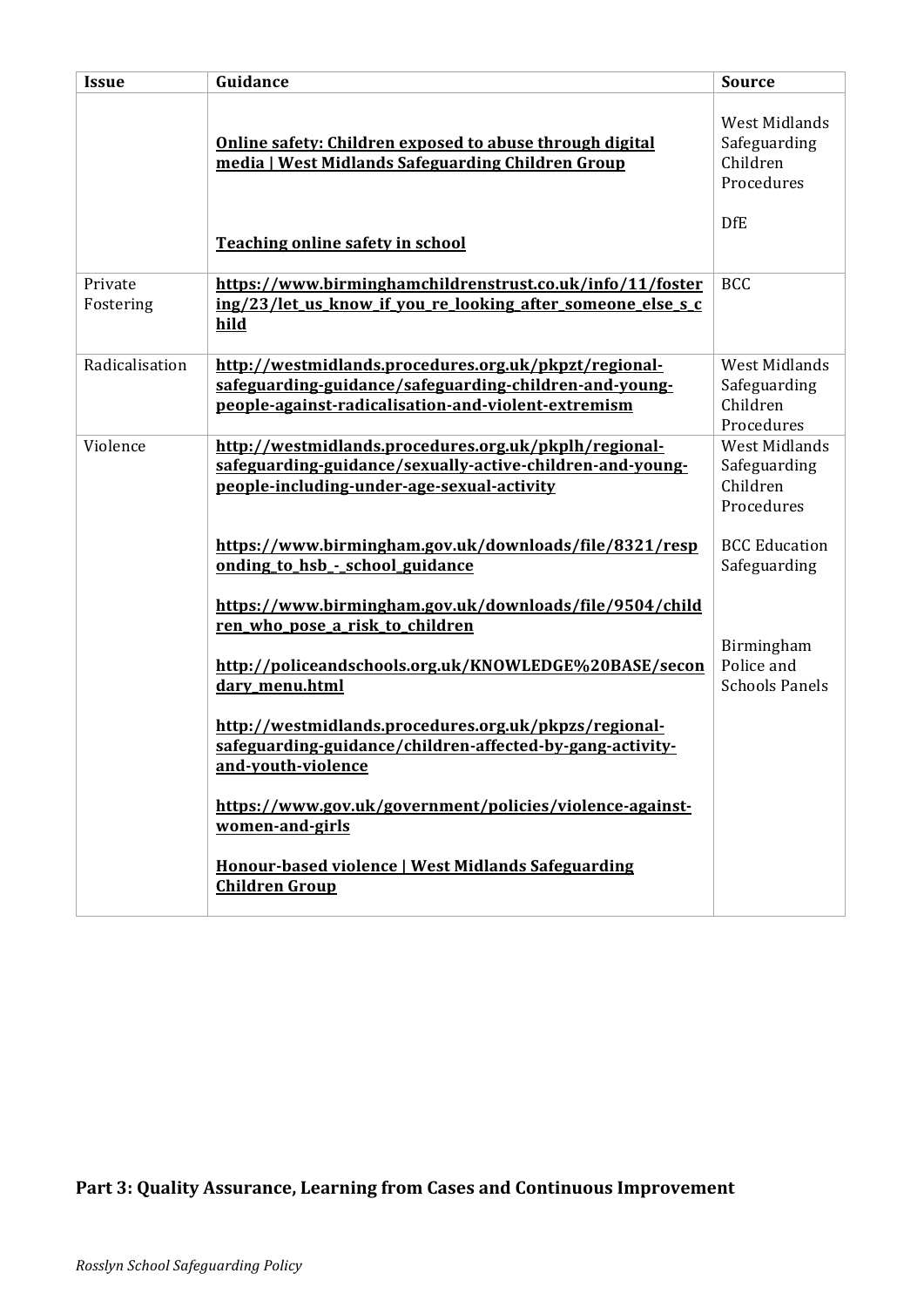| <b>26.0 Quality assurance</b>                                                                                                                                                                                                                                                                                                                                                                                                                                                                                                                                                                                                                                                                                                                                                                         | This means that in our school:                                                                                                                                                                                                                                                                                                                                                                                                                                                                                                                                                                                                                                                                                                                                                                                                      |
|-------------------------------------------------------------------------------------------------------------------------------------------------------------------------------------------------------------------------------------------------------------------------------------------------------------------------------------------------------------------------------------------------------------------------------------------------------------------------------------------------------------------------------------------------------------------------------------------------------------------------------------------------------------------------------------------------------------------------------------------------------------------------------------------------------|-------------------------------------------------------------------------------------------------------------------------------------------------------------------------------------------------------------------------------------------------------------------------------------------------------------------------------------------------------------------------------------------------------------------------------------------------------------------------------------------------------------------------------------------------------------------------------------------------------------------------------------------------------------------------------------------------------------------------------------------------------------------------------------------------------------------------------------|
| Quality assurance is about assessing the quality of the<br>work we undertake in safeguarding<br>children and understanding the impact of this work in<br>terms of its effectiveness in helping children and young<br>people feel safe.                                                                                                                                                                                                                                                                                                                                                                                                                                                                                                                                                                | We will complete the s175/157 audits on<br>time, implement and review the resulting<br>Action Plan with a view to reporting to<br>relevant<br>governance<br>and<br>challenge<br>arrangements.                                                                                                                                                                                                                                                                                                                                                                                                                                                                                                                                                                                                                                       |
| This Quality Assurance Framework is aimed at:<br>Ensuring that data and quality assurance outputs<br>are regularly reviewed through s.175/157 audits<br>and related governance and challenge<br>arrangements.<br>Ensuring that the safeguarding data schools<br>generate is of good quality and contributes to a<br>culture of continuous learning and improvement<br>whereby key learning is embedded into practice,<br>policies and guidance (see Appendix 7).<br>The BSCP has recommended that "in reviewing the<br>safeguarding data safeguarding governors and governors<br>should be given reports detailing the number of early help<br>interventions in school and multi-agency early help<br>interventions, the number of requests for support being<br>made and the number being accepted." | We will contribute quality data to inform<br>multi-agency audits and practice reviews.<br>We will participate in activities that<br>demonstrate the strength of<br>partnership working and contribute our<br>data to identify aspects that could have<br>been better.<br>Safeguarding leads will not only assess,<br>plan, do and review plans but also regularly<br>audit the quality of these against the<br>agreed quality assurance framework:<br>1. How much did we do? (Numbers)<br>2. How well did we do it? (Whole school; File<br>and themed audits, partner agency,<br>pupil/parent feedback)<br>3. Are there opportunities to learn and<br>improve? (Could Do Better Still; reflective-<br>learning case studies; local Safeguarding-<br>Practice-Reviews, complaints; inspections)<br>4. Is anyone better off? (Impact) |

| Child<br><b>Safeguarding</b><br><b>Practice</b><br>26.1<br>Reviews,                                                                                                                                                                                                                                                                                                                                           | This means that in our school:                                                                                                                                                                                                                                                                                                                                                                                                                                                                                                 |
|---------------------------------------------------------------------------------------------------------------------------------------------------------------------------------------------------------------------------------------------------------------------------------------------------------------------------------------------------------------------------------------------------------------|--------------------------------------------------------------------------------------------------------------------------------------------------------------------------------------------------------------------------------------------------------------------------------------------------------------------------------------------------------------------------------------------------------------------------------------------------------------------------------------------------------------------------------|
| <b>Domestic Homicide Reviews and Lessons Learnt</b><br><b>Reviews</b><br>We will ensure that the DSL updates all staff at least<br>annually about the relevant outcomes and findings of local<br>and national Child Safeguarding Practice Reviews,<br>Domestic Homicide Reviews and Lessons Learnt Reviews.<br>We will collaborate with Birmingham Safeguarding<br>Children Partnership to share information. | Senior leaders will analyse safeguarding<br>data and practice to ensure that all staff<br>receive updates about the relevant<br>outcomes and findings of local and<br>national Child Safeguarding Practice<br>Reviews, Domestic Homicide Reviews and<br>Lessons Learnt Reviews at least once per<br>year.<br>Where a case is relevant to our school, we<br>will ensure that we fully support Child<br>Safeguarding Practice Reviews, Domestic<br>Homicide Reviews and Lessons Learnt<br>Reviews with all necessary information |
|                                                                                                                                                                                                                                                                                                                                                                                                               | and implement the resulting actions and<br>learning.                                                                                                                                                                                                                                                                                                                                                                                                                                                                           |

# **Appendices**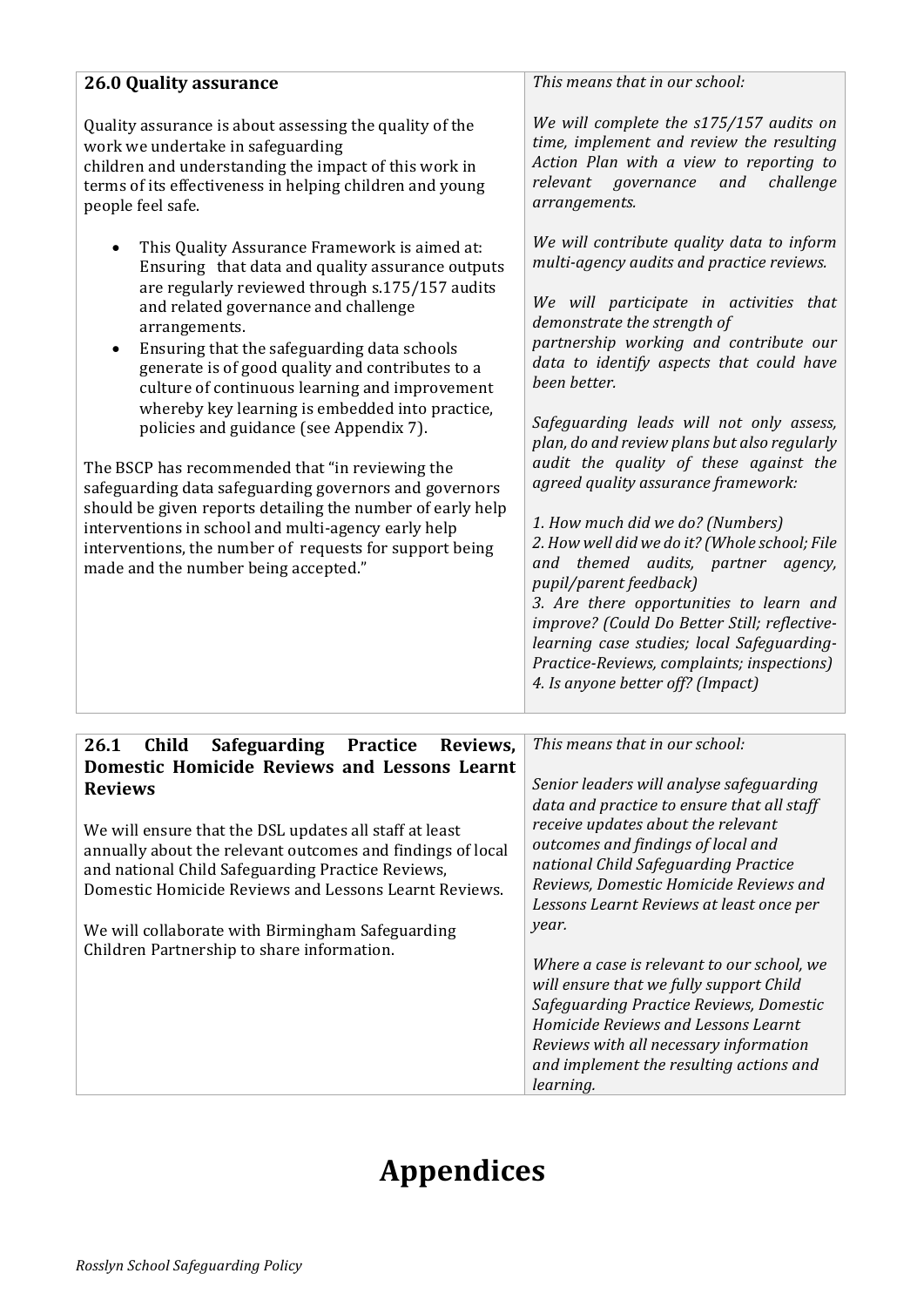## **Definitions and indicators of abuse**

## **1. Neglect**

Neglect is the persistent failure to meet a child's basic physical and/or psychological needs, likely to result in the serious impairment of the child's health or development. Neglect may occur during pregnancy as a result maternal substance abuse. Once a child is born, neglect may involve a parent or carer failing to:

- Provide adequate food, clothing and shelter (including exclusion from home or abandonment);
- Protect a child from physical and emotional harm or danger;
- Ensure adequate supervision (including the use of inadequate caregivers); or
- Ensure access to appropriate medical care or treatment.

It may also include neglect of, or unresponsiveness to, a child's basic emotional needs.

The following may be indicators of neglect (this is not designed to be used as a checklist):

- Constant hunger
- Stealing, scavenging and/or hoarding food
- Frequent tiredness or listlessness
- Frequently dirty or unkempt
- Often poorly or inappropriately clad for the weather
- Poor school attendance or often late for school
- Poor concentration
- Affection or attention seeking behaviour
- Illnesses or injuries that are left untreated
- Failure to achieve developmental milestones, for example growth, weight
- Failure to develop intellectually or socially
- Responsibility for activity that is not age appropriate such as cooking, ironing, caring for siblings
- The child is regularly not collected or received from school
- The child is left at home alone or with inappropriate carers

## **2. Physical abuse**

Physical abuse may involve hitting, shaking, throwing, poisoning, burning or scalding, drowning, suffocating or otherwise causing physical harm to a child. Physical harm may also be caused when a parent or carer fabricates the symptoms of, or deliberately induces, illness in a child.

The following may be indicators of physical abuse (this is not designed to be used as a checklist):

- Multiple bruises in clusters, or of uniform shape
- Bruises that carry an imprint, such as a hand or a belt
- Bite marks
- Round burn marks
- Multiple burn marks and burns on unusual areas of the body such as the back, shoulders or buttocks;
- An injury that is not consistent with the account given
- Changing or different accounts of how an injury occurred
- Bald patches
- Symptoms of drug or alcohol intoxication or poisoning
- Unaccountable covering of limbs, even in hot weather
- Fear of going home or parents being contacted
- Fear of medical help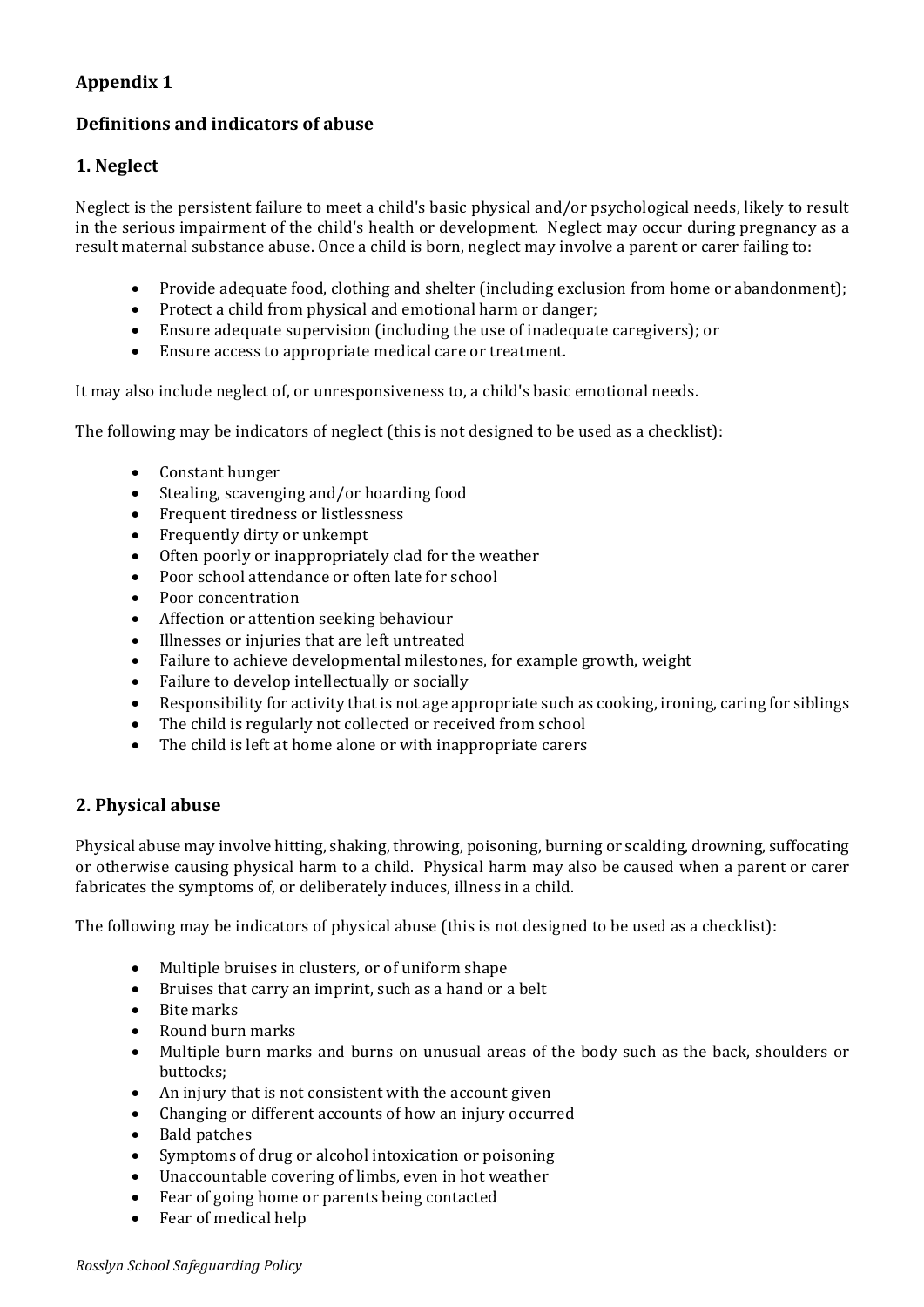- $\bullet$  Fear of changing for PE
- Inexplicable fear of adults or over-compliance
- Violence or aggression towards others including bullying
- Isolation from peers

### **3. Sexual abuse**

Sexual abuse involves forcing or enticing a child or young person to take part in sexual activities, not necessarily involving a high level of violence, whether or not the child is aware of what is happening. The activities may involve physical contact, including assault by rape and/or penetration or non-penetrative acts such as masturbation, kissing, rubbing and touching outside of clothing. They may also include noncontact activities, such as involving children in looking at, or in the production of, sexual images, watching sexual activities, encouraging children to behave in sexually inappropriate ways, or grooming a child in preparation for abuse (including via the internet). Sexual abuse is not solely perpetrated by adult males. Women can also commit acts of sexual abuse, as can other children.

The following may be indicators of sexual abuse (this is not designed to be used as a checklist):

- Sexually explicit play or behaviour or age-inappropriate knowledge
- Anal or vaginal discharge, soreness or scratching
- Reluctance to go home
- Inability to concentrate, tiredness
- Refusal to communicate
- Thrush, persistent complaints of stomach disorders or pains
- Eating disorders, for example anorexia nervosa and bulimia
- Attention seeking behaviour, self-mutilation, substance abuse
- Aggressive behaviour including sexual harassment or molestation
- Unusual compliance
- Regressive behaviour, enuresis, soiling
- Frequent or openly masturbating, touching others inappropriately
- Depression, withdrawal, isolation from peer group
- Reluctance to undress for PE or swimming
- Bruises or scratches in the genital area

#### **4. Sexual exploitation**

Child sexual exploitation occurs when a child or young person, or another person, receives "something" (for example food, accommodation, drugs, alcohol, cigarettes, affection, gifts, money) as a result of the child/young person performing sexual activities, or another person performing sexual activities on the child/young person.

The presence of any significant indicator for sexual exploitation should trigger a referral to Birmingham Children's Trust. The significant indicators are:

- Having a relationship of concern with a controlling adult or young person (this may involve physical and/or emotional abuse and/or gang activity)
- Entering and/or leaving vehicles driven by unknown adults
- Possessing unexplained amounts of money, expensive clothes or other items
- Frequenting areas known for risky activities
- Being groomed or abused via the Internet and mobile technology; and
- Having unexplained contact with hotels, taxi companies or fast food outlets.
- Missing for periods of time (CSE and county lines)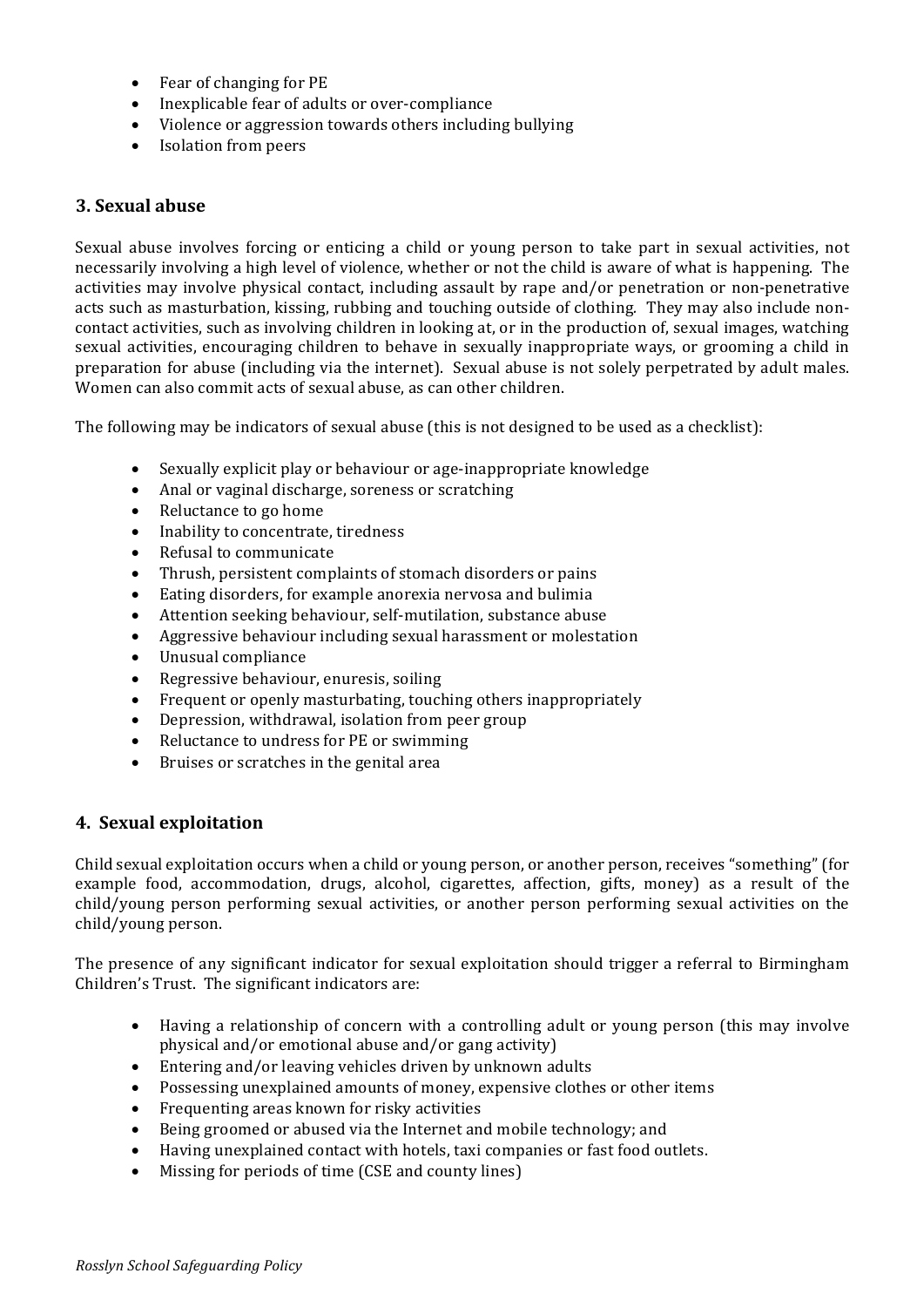## **5. Emotional abuse**

Emotional abuse is the persistent emotional maltreatment of a child/young person such as to cause severe and persistent adverse effects on the child/young person's emotional development. It may involve conveying to children/young people that they are worthless or unloved, inadequate, or valued only insofar as they meet the needs of another person. It may include not giving the child/young person opportunities to express their views, deliberately silencing them or 'making fun' of what they say or how they communicate. It may feature age or developmentally inappropriate expectations being imposed on children. These may include interactions that are beyond the child/young person's developmental capability, as well as overprotection and limitation of exploration and learning, or preventing the  $child/volume$  person participating in normal social interaction. It may also involve seeing or hearing the illtreatment of another person. It may involve serious bullying (including cyber bullying), causing children/young people frequently to feel frightened or in danger, or the exploitation or corruption of children/young people. Some level of emotional abuse is involved in all types of maltreatment.

The following may be indicators of emotional abuse (this is not designed to be used as a checklist):

- The child consistently describes him/herself in very negative ways as stupid, naughty, hopeless, ugly
- Over-reaction to mistakes
- Delayed physical, mental or emotional development
- Sudden speech or sensory disorders
- Inappropriate emotional responses, fantasies
- Neurotic behaviour: rocking, banging head, regression, tics and twitches
- Self-harming, drug or solvent abuse
- Fear of parents being contacted
- $\bullet$  Running away
- Compulsive stealing
- Appetite disorders anorexia nervosa, bulimia; or
- Soiling, smearing faeces, enuresis.

N.B: Some situations where children stop communicating suddenly (known as "traumatic mutism") can indicate maltreatment.

## **6. Responses from parents/carers**

Research and experience indicate that the following responses from parents may suggest a cause for concern across all five categories:

- Delay in seeking treatment that is obviously needed
- Unawareness or denial of any injury, pain or loss of function (for example, a fractured limb)
- Incompatible explanations offered, several different explanations or the child is said to have acted in a way that is inappropriate to her/his age and development
- Reluctance to give information or failure to mention other known relevant injuries
- Frequent presentation of minor injuries
- A persistently negative attitude towards the child
- Unrealistic expectations or constant complaints about the child
- Alcohol misuse or other drug/substance misuse
- Parents request removal of the child from home; or
- Violence between adults in the household
- Evidence of coercion and control.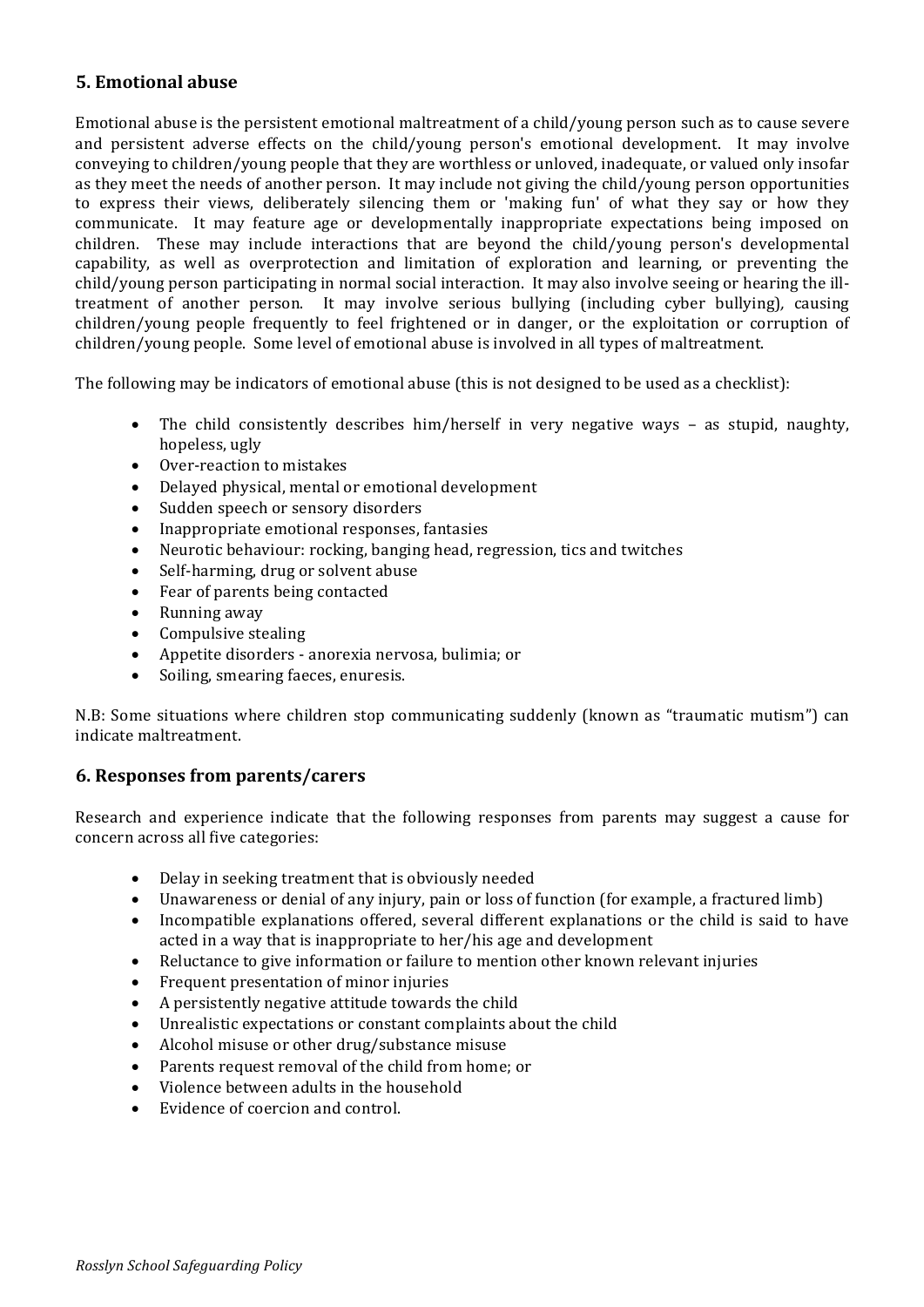## **7. Disabled children**

When working with children with disabilities, practitioners need to be aware that additional possible indicators of abuse and/or neglect may also include:

- A bruise in a site that may not be of concern on an ambulant child such as the shin, maybe of concern on a non-mobile child
- Not getting enough help with feeding leading to malnourishment
- Poor toileting arrangements
- Lack of stimulation
- Unjustified and/or excessive use of restraint
- Rough handling, extreme behaviour modification such as deprivation of medication, food or clothing, disabling wheelchair batteries
- Unwillingness to try to learn a child's means of communication
- Ill-fitting equipment, for example, callipers, sleep boards, inappropriate splinting
- Misappropriation of a child's finances; or
- Inappropriate invasive procedures.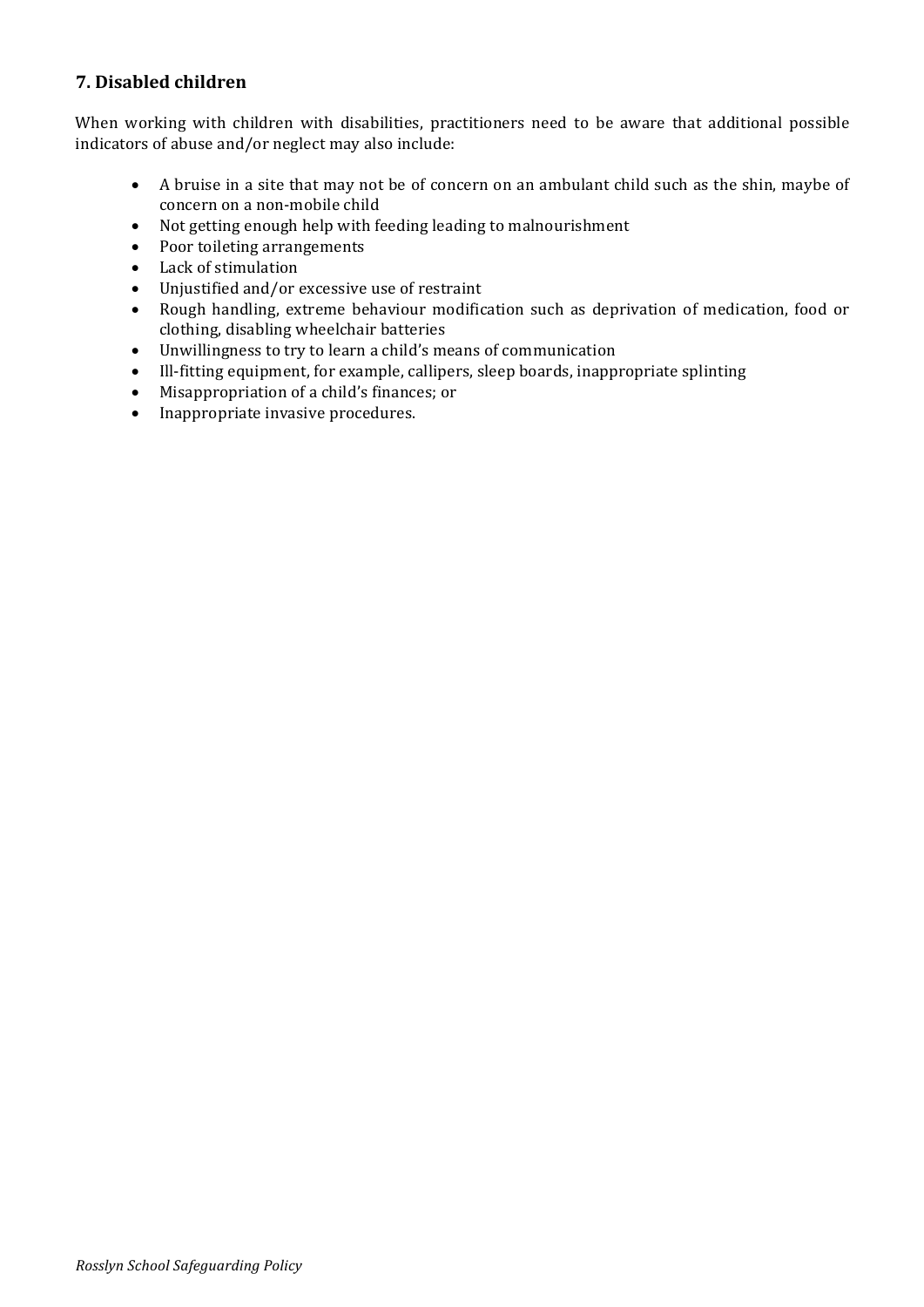## **Dealing with a disclosure of abuse**

When a pupil tells me about abuse they have suffered, what should I remember?

- Stay calm.
- Do not communicate shock, anger or embarrassment.
- Reassure the child. Tell them you are pleased that they are speaking to you.
- Never enter into a pact of secrecy with the child. Assure  $\frac{h}{h}$  then that you will try to help but let the child know that you will have to tell other people in order to do this. State who this will be and why.
- Tell her/him that you believe them. Children very rarely lie about abuse; but s/he may have tried to tell others and not been heard or believed.
- Tell the child that it is not her/his fault.
- Encourage the child to talk but do not ask "leading questions" or press for information.
- Listen and remember.
- Check that you have understood correctly what the child is trying to tell you.
- Praise the child for telling you. Communicate that s/he has a right to be safe and protected.
- Do not tell the child that what s/he experienced is dirty, naughty or bad.
- It is inappropriate to make any comments about the alleged offender.
- Be aware that the child may retract what s/he has told you. It is essential to record in writing, all you have heard, though not necessarily at the time of disclosure.
- At the end of the conversation, tell the child again who you are going to tell and why that person or those people need to know.
- As soon as you can afterwards, make a detailed record of the conversation using the child's own language. Include any questions you may have asked. Do not add any opinions or interpretations.
- If the disclosure relates to a physical injury do not photograph the injury but record in writing as much detail as possible.

 $NB - it$  is not education staff's role to seek disclosures. Their role is to observe that something may be wrong, ask about it, listen, be available and try to make time to talk.

## **Immediately after a disclosure**

You should not deal with this yourself. Clear indications or disclosure of abuse must be reported to Birmingham Children's Trust without delay, by the Head Teacher, DSL or in exceptional circumstances by the staff member who has raised the concern.

Children making a disclosure may do so with difficulty, having chosen carefully to whom they will speak. Listening to and supporting a childwho has been abused can be traumatic for the adults involved. Support for you will be available from your DSL or Head Teacher.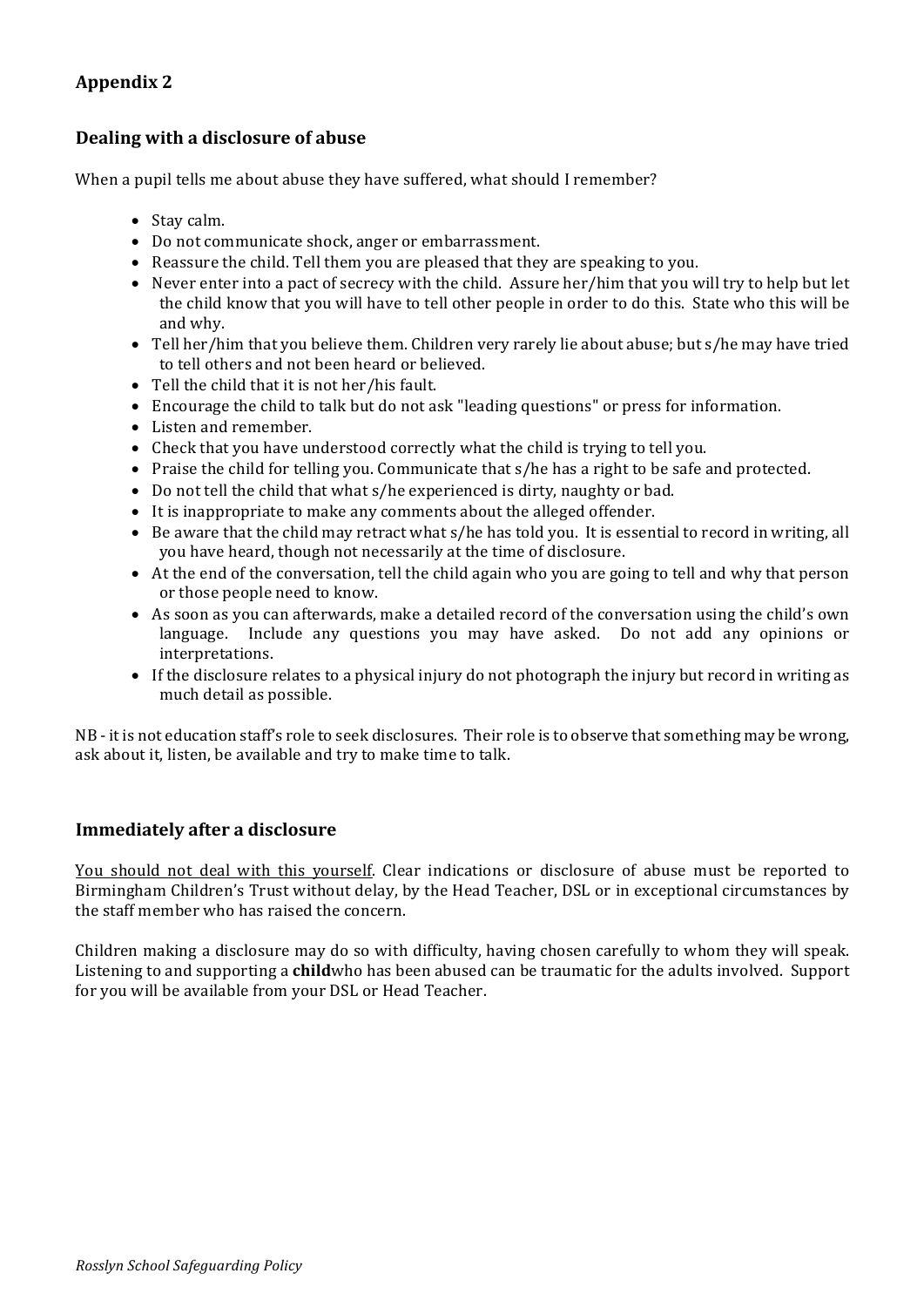## Allegations about a member of staff, governor or volunteer

1. Inappropriate behaviour by staff/volunteers could take the following forms:

### • **Physical**

For example, the intentional use of force as a punishment, slapping, use of objects to hit with, throwing objects, or rough physical handling.

### • **Emotional**

For example, intimidation, belittling, scapegoating, sarcasm, lack of respect for children's rights, and attitudes that discriminate on the grounds of race, gender, disability or sexuality.

### • **Sexual**

For example, sexualised behaviour towards pupils, sexual harassment, inappropriate phone calls and texts, images via social media, sexual assault and rape.

### • **Neglect**

For example, failing to act to protect children/young people, failing to seek medical attention or failure to carry out an appropriate risk assessment.

### • **Spiritual Abuse**

For example, using undue influence or pressure to control individuals or ensure obedience, follow religious practices that are harmful such as beatings or starvation.

- 2. If a child makes an allegation about a member of staff, visitor or volunteer the Head Teacher must be informed immediately. The Head Teacher must carry out an urgent initial consideration in order to establish whether there is substance to the allegation. The Head Teacher should not carry out the investigation him/herself or interview pupils. However, they should ensure that all investigations including for supply staff are completed appropriately.
- 3. The Head Teacher should exercise and be accountable for their professional judgement on the action to be taken as follows:
	- If the actions of the member of staff, and the consequences of the actions, raise credible child protection concerns the Head Teacher will notify Birmingham Children's Trust Designated Officer (LADO) Team<sup>1</sup> (Tel: 0121 675 1669). The LADO Team will liaise with the Chair of Governors and advise about action to be taken and may initiate internal referrals within Birmingham Children's Trust to address the needs of children likely to have been affected.
	- If the actions of the member of staff, and the consequences of the actions, do not raise credible child protection concerns, but do raise other issues in relation to the conduct of the member of staff or the pupil. These should be addressed through the school's own internal procedures.
	- If the Head Teacher decides that the allegation is without foundation and no further formal action is necessary, all those involved should be informed of this conclusion, and the reasons for the decision should be recorded on the child's safeguarding file. The allegation should be removed from personnel records.
- 4. Where an allegation has been made against the Head Teacher/Proprietor, then the Executive Head takes on the role of liaising with the LADO Team in determining the appropriate way forward. For details of this specific procedure see the Section on **Allegations against Staff and Volunteers** in the West Midlands Child protection procedures.
- 5. Where the allegation is against the sole proprietor, the referral should be made to the LADO Team directly.

 $1$  In other authorities the LADO service is referred to as the Position of Trust Team (POT)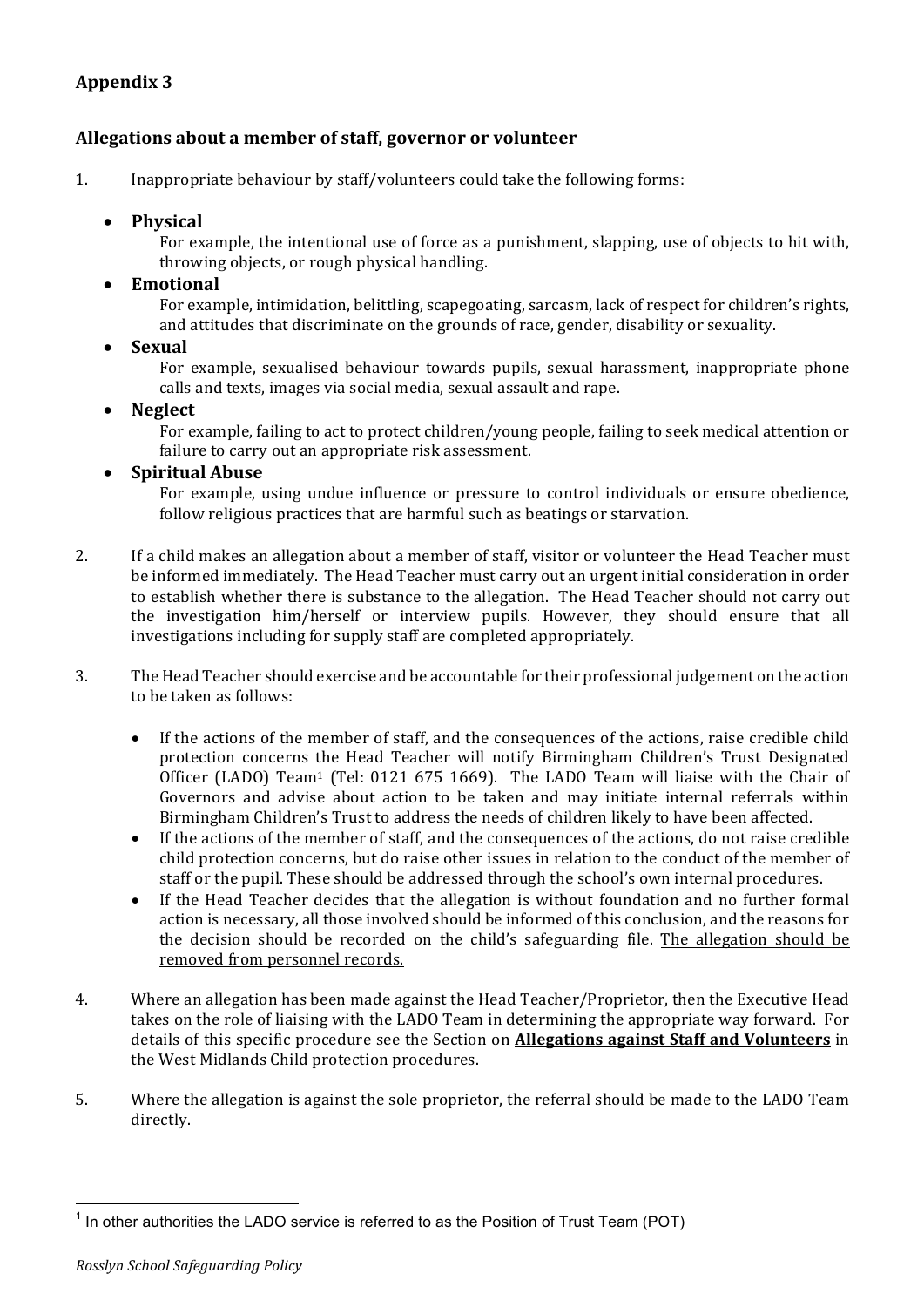## **Indicators of vulnerability to radicalisation**

- 1. Radicalisation is defined in KCSiE 2021 as:
	- The process by which a person comes to support terrorism and extremist ideologies associated with terrorist groups.
- 2. Extremism is defined by the government in the Prevent Strategy as:

Vocal or active opposition to fundamental British values, including democracy, the rule of law, individual liberty and mutual respect and tolerance of different faiths and beliefs. We also include in our definition of extremism calls for the death of members of our armed forces, whether in this country or overseas.

- 3. Extremism is defined by the Crown Prosecution Service as: The demonstration of unacceptable behaviour by using any means or medium to express views which:
	- Encourage, justify or glorify terrorist violence in furtherance of particular beliefs;
	- Seek to provoke others to terrorist acts;
	- Encourage other serious criminal activity or seek to provoke others to serious criminal acts: or
	- Foster hatred which might lead to inter-community violence in the UK.
- 4. KCSiE 2021 describes terrorism as an action that endangers or causes serious violence to a person/people; causes serious damage to property; or seriously interferes or disrupts an electronic system. The use or threat must be designed to influence the government or to intimidate the public and is made for the purpose of advancing a political, religious or ideological cause.

There is no such thing as a "typical extremist". Those who become involved in extremist actions come from a range of backgrounds and experiences, and most individuals, even those who hold radical views, do not become involved in violent extremist activity.

- 5. Pupils may become susceptible to radicalisation through a range of social, personal and environmental factors - it is known that violent extremists exploit vulnerabilities in individuals to drive a wedge between them and their families and communities. It is vital that school staff are able to recognise those vulnerabilities.
- 6. Indicators of vulnerability include:
	- **Identity crisis** the student/pupil is distanced from their cultural/religious heritage and experiences discomfort about their place in society
	- Personal crisis the student/pupil may be experiencing family tensions; a sense of isolation; and low self-esteem; they may have dissociated from their existing friendship group and become involved with a new and different group of friends; they may be searching for answers to questions about identity, faith and belonging
	- **Personal circumstances** migration; local community tensions; and events affecting the student/pupil's country or region of origin may contribute to a sense of grievance that is triggered by personal experience of racism or discrimination or aspects of Government policy
	- Unmet aspirations the student/pupil may have perceptions of injustice; a feeling of failure; rejection of civic life
	- Experiences of criminality which may include involvement with criminal groups, imprisonment, and poor resettlement/reintegration
	- **Special educational need** students/pupils may experience difficulties with social interaction, empathy with others, understanding the consequences of their actions and awareness of the motivations of others.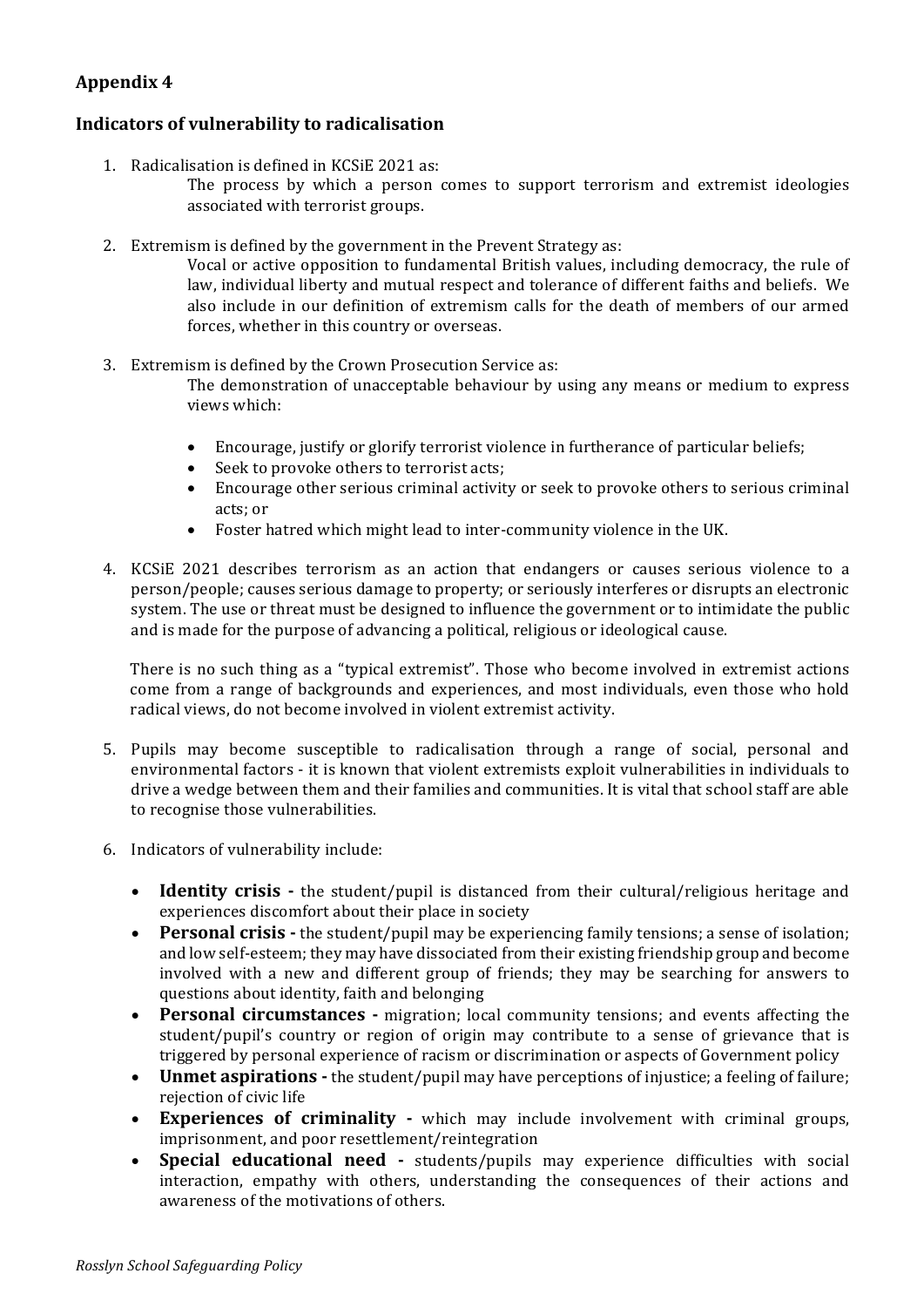- 7. This list is not exhaustive, nor does it mean that all children/young people experiencing the above are at risk of radicalisation for the purposes of violent extremism.
- 8. More critical risk factors could include:
	- Being in contact with extremist recruiters
	- Family members convicted of a terrorism act or subject to a Channel intervention
	- Accessing violent extremist websites, especially those with a social networking element
	- Possessing or accessing violent extremist literature
	- Using extremist narratives and a global ideology to explain personal disadvantage
	- Justifying the use of violence to solve societal issues
	- Joining or seeking to join extremist organisations
	- Significant changes to appearance and/or behaviour; and
	- Experiencing a high level of social isolation resulting in issues of identity crisis and/or personal crisis.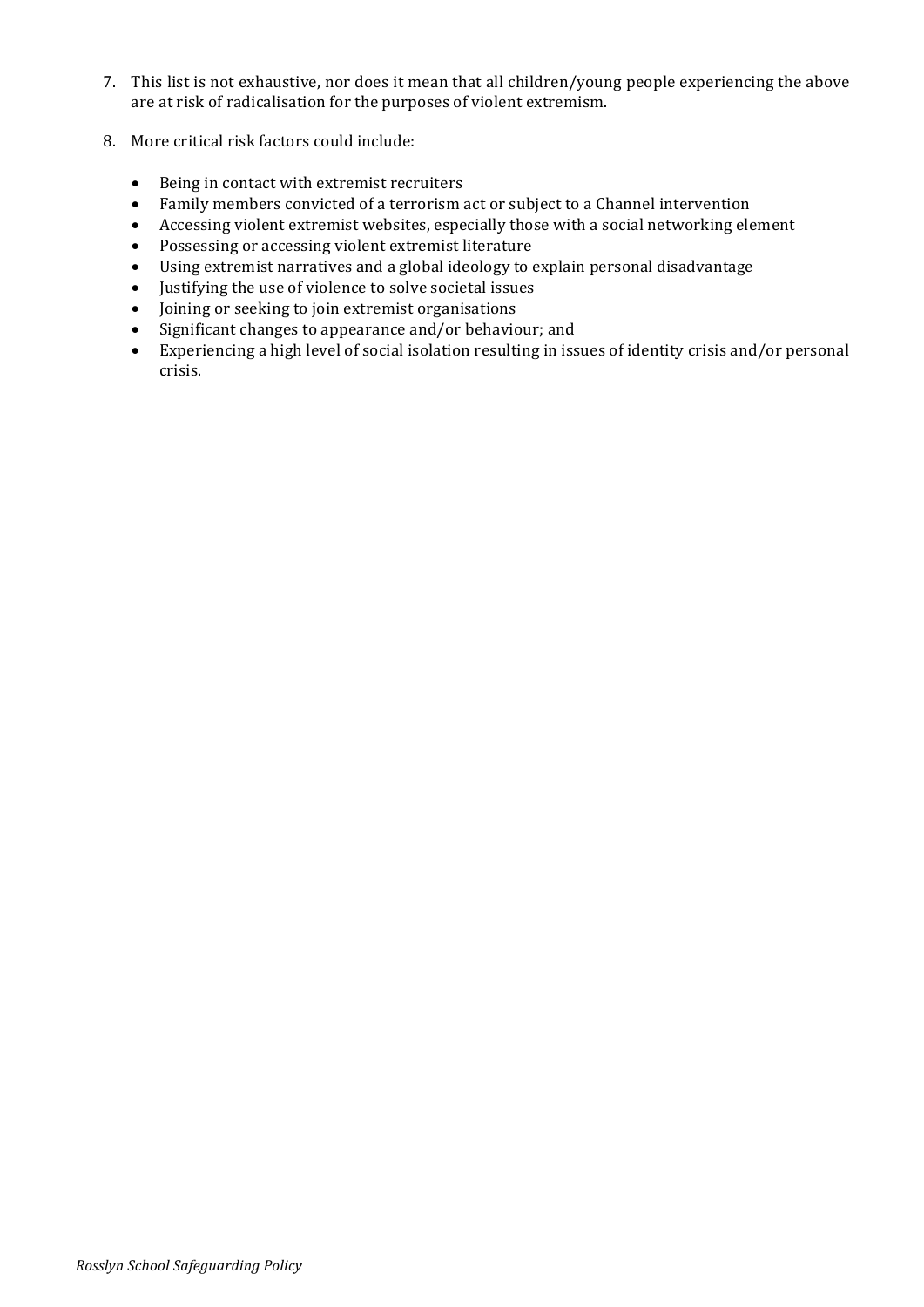## **Preventing violent extremism -**

## **Roles and responsibilities of the Single Point of Contact (SPOC)**

The SPOC for **Rosslyn School** is **S. Khan,** who is responsible for:

- Ensuring that staff of the school are aware that you are the SPOC in relation to protecting students/pupils from radicalisation and involvement in terrorism:
- Maintaining and applying a good understanding of the relevant guidance in relation to preventing students/pupils from becoming involved in terrorism, and protecting them from radicalisation by those who support terrorism or forms of extremism which lead to terrorism;
- Raising awareness about the role and responsibilities of **school** in relation to protecting students/pupils from radicalisation and involvement in terrorism;
- Monitoring the effect in practice of the school's RE curriculum and assembly policy to ensure that they are used to promote community cohesion and tolerance of different faiths and beliefs;
- Raising awareness within the school about the safeguarding processes relating to protecting students/pupils from radicalisation and involvement in terrorism;
- Acting as the first point of contact within the school for case discussions relating to students/pupils who may be at risk of radicalisation or involved in terrorism;
- Collating relevant information in relation to referrals of vulnerable students/pupils into the Channel2 process;
- Attending Channel meetings as necessary and carrying out any actions as agreed;
- Reporting progress on actions to the Channel co-ordinator; and sharing any relevant additional information in a timely manner.

 $2$  Channel is a multi-agency approach to provide support to individuals who are at risk of being drawn into terrorist related activity. It is led by the West Midlands Police Counter-Terrorism Unit, and it aims to

<sup>•</sup> Establish an effective multi-agency referral and intervention process to identify vulnerable individuals;

Safeguard individuals who might be vulnerable to being radicalised, so that they are not at risk of being drawn into terrorist-related activity; and

<sup>•</sup> Provide early intervention to protect and divert people away from the risks they face and reduce vulnerability.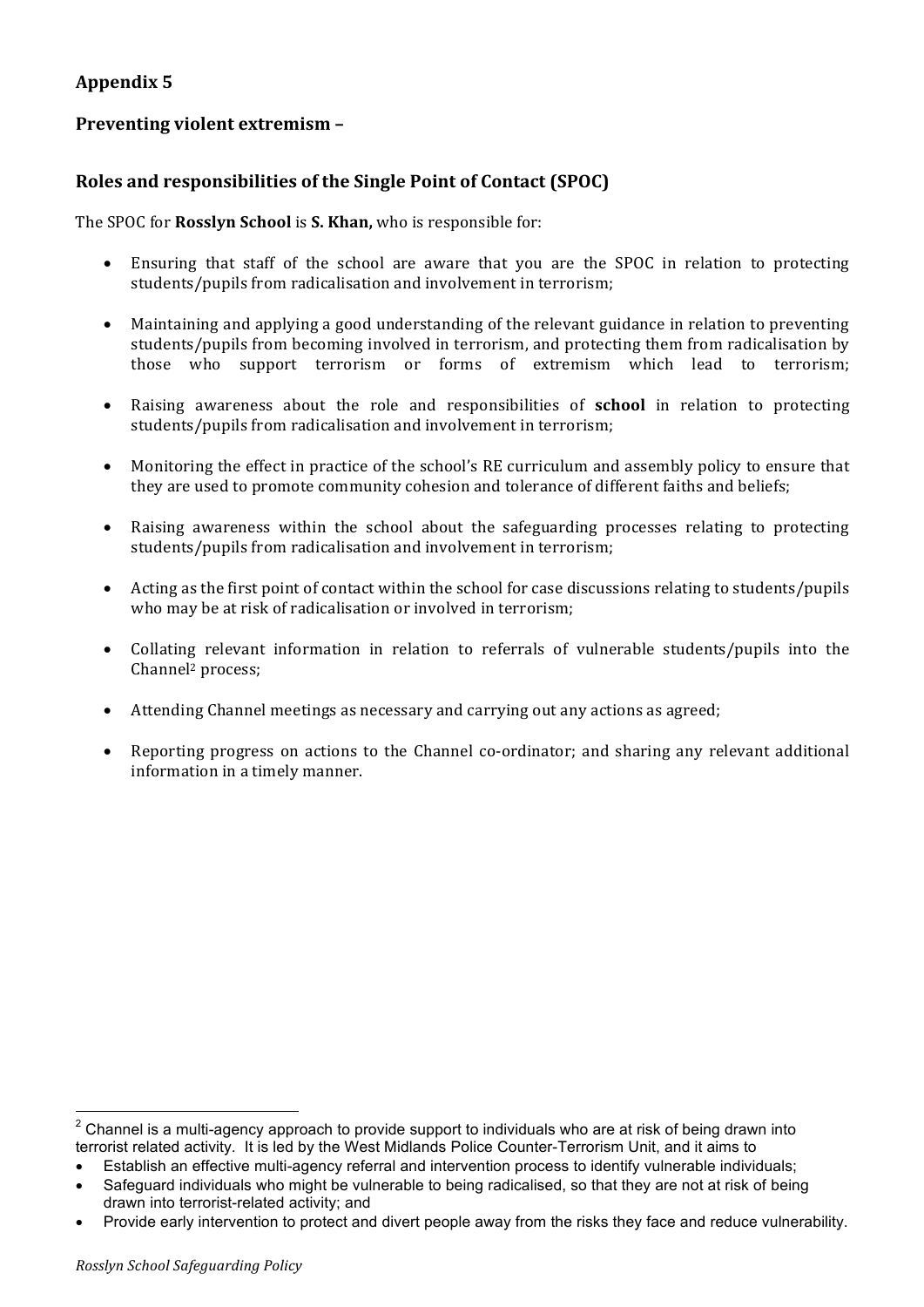## **Appendix 6 – COVID-19 and safeguarding**

Schools must have regard to the statutory safeguarding guidance, **keeping children safe in education** and should refer to the now updated and update safeguarding procedures in line with DfE updates.

#### https://www.gov.uk/government/publications/actions-for-schools-during-the-coronavirus-outbreak

## **Online** safety

**Coronavirus (COVID-19): keeping children safe online**  $\cdot$  All schools and colleges should continue to consider the safety of their children when they are asked to work online. The starting point for online teaching should be that the same principles as set out in the school's or college's staff behaviour policy (sometimes known as a code of conduct) should be followed. This policy should amongst other things include acceptable use of technologies, staff pupil/student relationships and communication including the use of social media. The policy should apply equally to any existing or new online and distance learning arrangements which are introduced.

Schools and colleges should, as much as is reasonably possible, consider if their existing policies adequately reflect that some children (and in some cases staff) continue to work remotely online. As with the child protection policy, in some cases an annex/addendum summarising key coronavirus related changes may be more effective than re-writing/re-issuing the whole policy.

The principles set out in the **guidance for safer working practice for those working with children and young people in education settings** published by the Safer Recruitment Consortium may help schools and colleges satisfy themselves that their staff behaviour policies are robust and effective. In some areas schools and colleges may be able to seek support from their local authority when planning online lessons/activities and considering online safety.

Schools and colleges should continue to ensure any use of online learning tools and systems is in line with privacy and data protection requirements.

An essential part of the online planning process will be ensuring children who are being asked to work online have very clear reporting routes in place so they can raise any concerns whilst online. As well as reporting routes back to the school or college this should also signpost children to age appropriate practical support from the likes of:

- **Childline** for support
- UK Safer Internet Centre to report and remove harmful online content
- **CEOP** for advice on making a report about online abuse

Schools and colleges are likely to be in regular contact with parents and carers. Those communications should continue to be used to reinforce the importance of children being safe online. It will be especially important for parents and carers to be aware of what their children are being asked to do online, including the sites they will asked to access and be clear who from the school or college (if anyone) their child is going to be interacting with online.

Parents and carers may choose to supplement the school or college online offer with support from online companies and in some cases individual tutors. In their communications with parents and carers, schools and colleges should emphasise the importance of securing online support from a reputable organisation/individual who can provide evidence that they are safe and can be trusted to have access to children.

Support for parents and carers to keep their children safe online includes:

- **Thinkuknow** provides advice from the National Crime Agency (NCA) on staying safe online.
- **Parent info** is a collaboration between Parentzone and the NCA providing support and guidance for parents from leading experts and organisations.
- **Childnet** offers a toolkit to support parents and carers of children of any age to start discussions